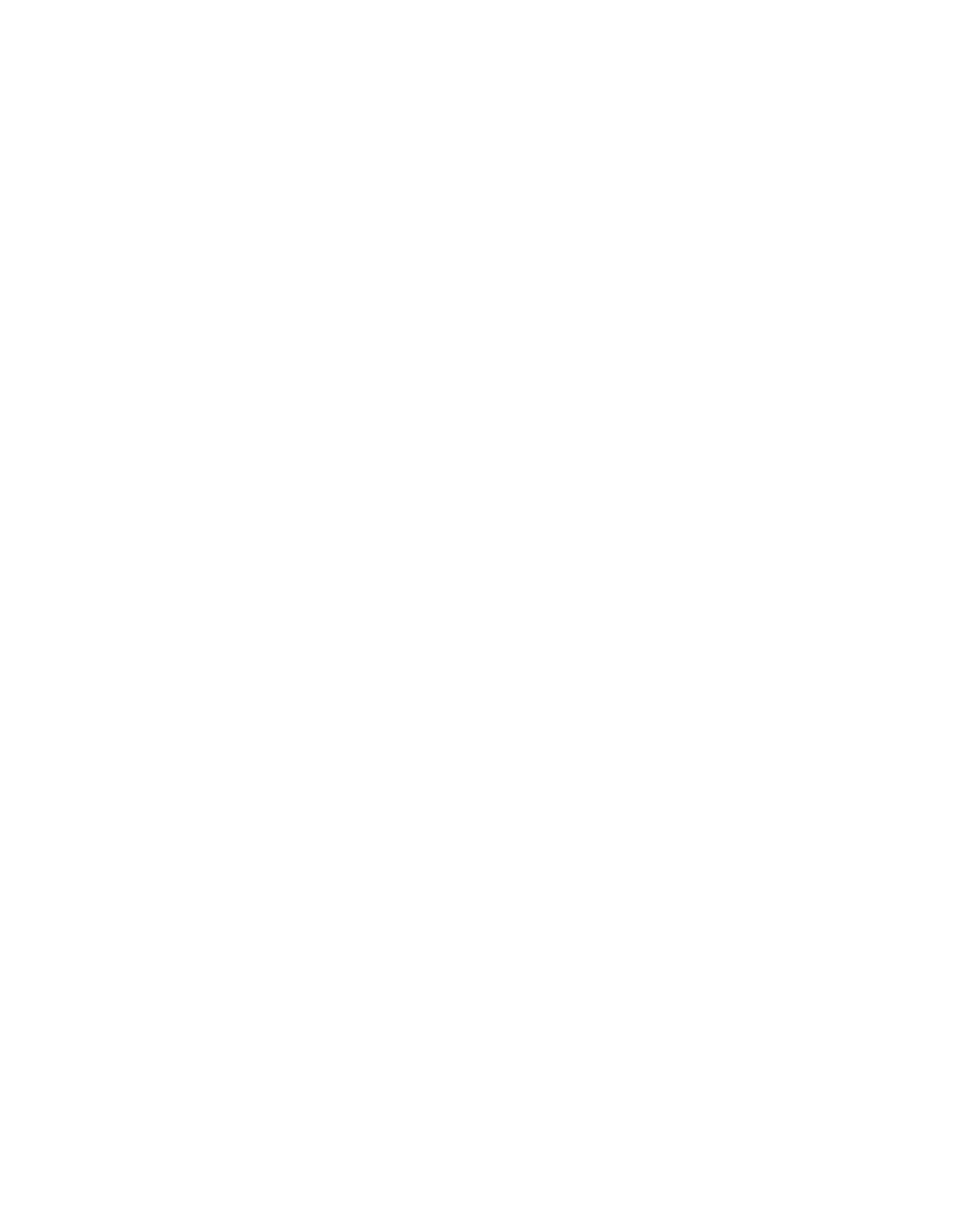# INDIAN STATISTICAL INSTITUTE Master of Science in Library and Information Science

# **Contents**

|  | 1 Curriculum<br>2 Detailed Syllabi of the Courses |              |    |
|--|---------------------------------------------------|--------------|----|
|  |                                                   |              |    |
|  |                                                   |              |    |
|  |                                                   |              |    |
|  | $2.3 -$                                           |              |    |
|  | 2.4                                               |              |    |
|  |                                                   | 3 Internship | 55 |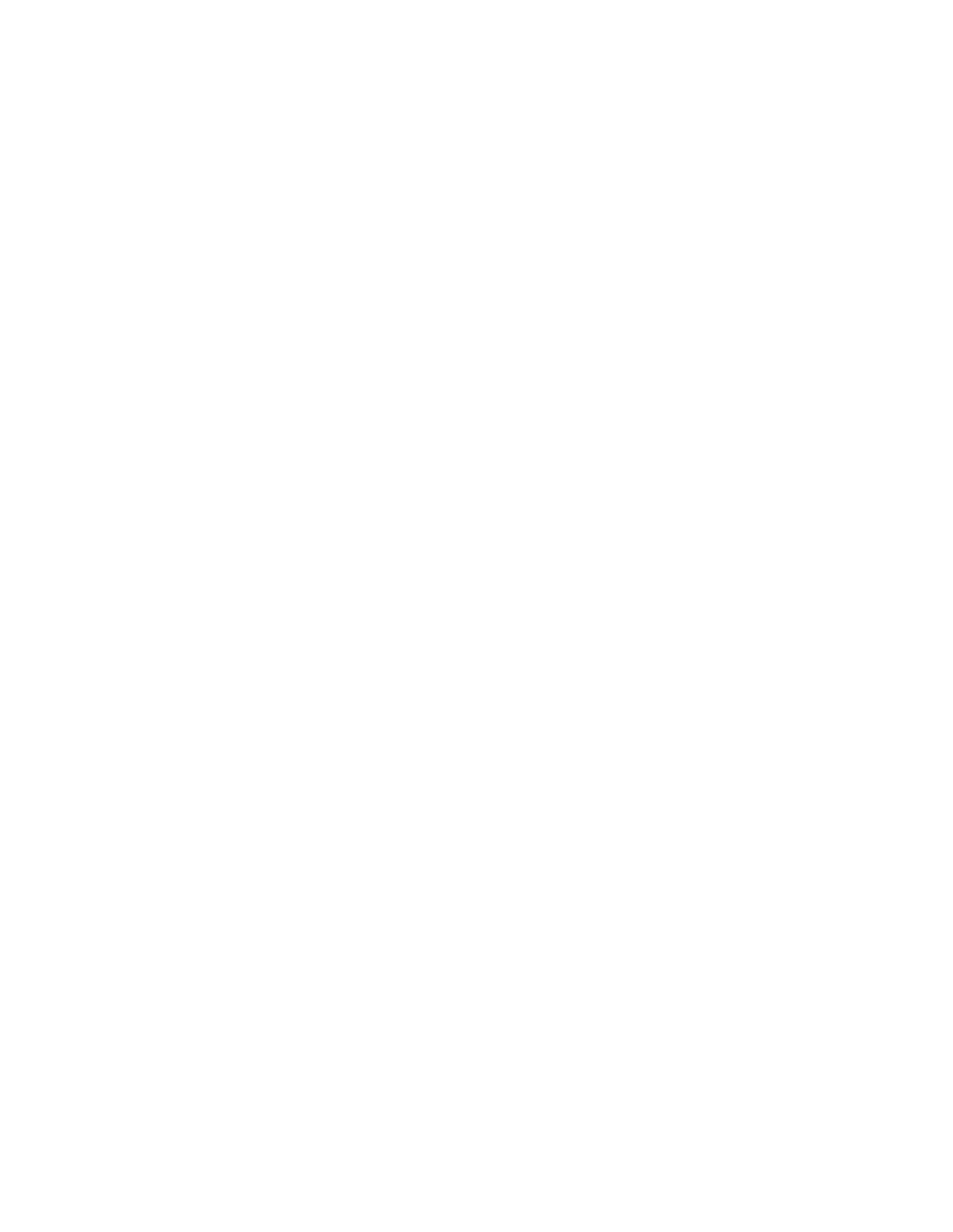# <span id="page-4-0"></span>1 Curriculum

The two-year programme consists of a total of twenty credit-courses distributed over four semesters. These include colloquium, seminar and dissertation work. The courses other than colloquium, seminar and dissertation are allocated four hours per week, including lecture and practical/tutorial sessions.

The dissertation work on an approved topic will be spread over the 3rd and 4th semesters.

| <b>First Year</b> |                                      |             |                                   |  |  |  |  |
|-------------------|--------------------------------------|-------------|-----------------------------------|--|--|--|--|
| Semester I        |                                      | Semester II |                                   |  |  |  |  |
|                   | Paper 01: Foundations of Library and |             | Paper 06: Library Management and  |  |  |  |  |
|                   | <b>Information Science</b>           |             | Automation                        |  |  |  |  |
| Paper 02:         | Information Organisation             |             | Paper 07: Digital Libraries       |  |  |  |  |
| Paper 03:         | Cataloguing and Metadata             |             | Paper 08: Knowledge Management    |  |  |  |  |
| Paper 04:         | Information Sources, Sys-            |             | Paper 09: Elements of Mathematics |  |  |  |  |
|                   | tems and Services                    |             | and Statistics                    |  |  |  |  |
| Paper 05:         | Foundations of Information           |             | Paper 10: Colloquium and Study of |  |  |  |  |
|                   | and Communications Tech-             |             | Subject                           |  |  |  |  |
|                   | nology (ICT)                         |             |                                   |  |  |  |  |

# [Internship \(4-6 weeks\)](#page-58-0)

## Second Year

| Semester III      |                                    | Semester IV         |                                        |  |
|-------------------|------------------------------------|---------------------|----------------------------------------|--|
|                   | Paper 11: Information Retrieval    |                     | Paper 16: Scientometrics and Infor-    |  |
|                   | Paper 12: Content Management Sys-  |                     | metrics                                |  |
|                   | tems                               |                     | Paper 17: Web Based Information Sys-   |  |
|                   | Paper 13: Data Management          |                     | tems and Services                      |  |
|                   | Paper 14: Research Methodology and |                     | Paper 18: Semantic Web                 |  |
|                   | <b>Technical Writing</b>           | Paper 19: Electives |                                        |  |
| Paper 15: Seminar |                                    |                     | Paper 20: Dissertation (begins in 3rd) |  |
|                   |                                    |                     | semester with a guide as-              |  |
|                   |                                    |                     | signed)                                |  |

# Elective Courses

- [E1:](#page-46-1) Geographic Information Science
- [E2:](#page-49-0) Health Informatics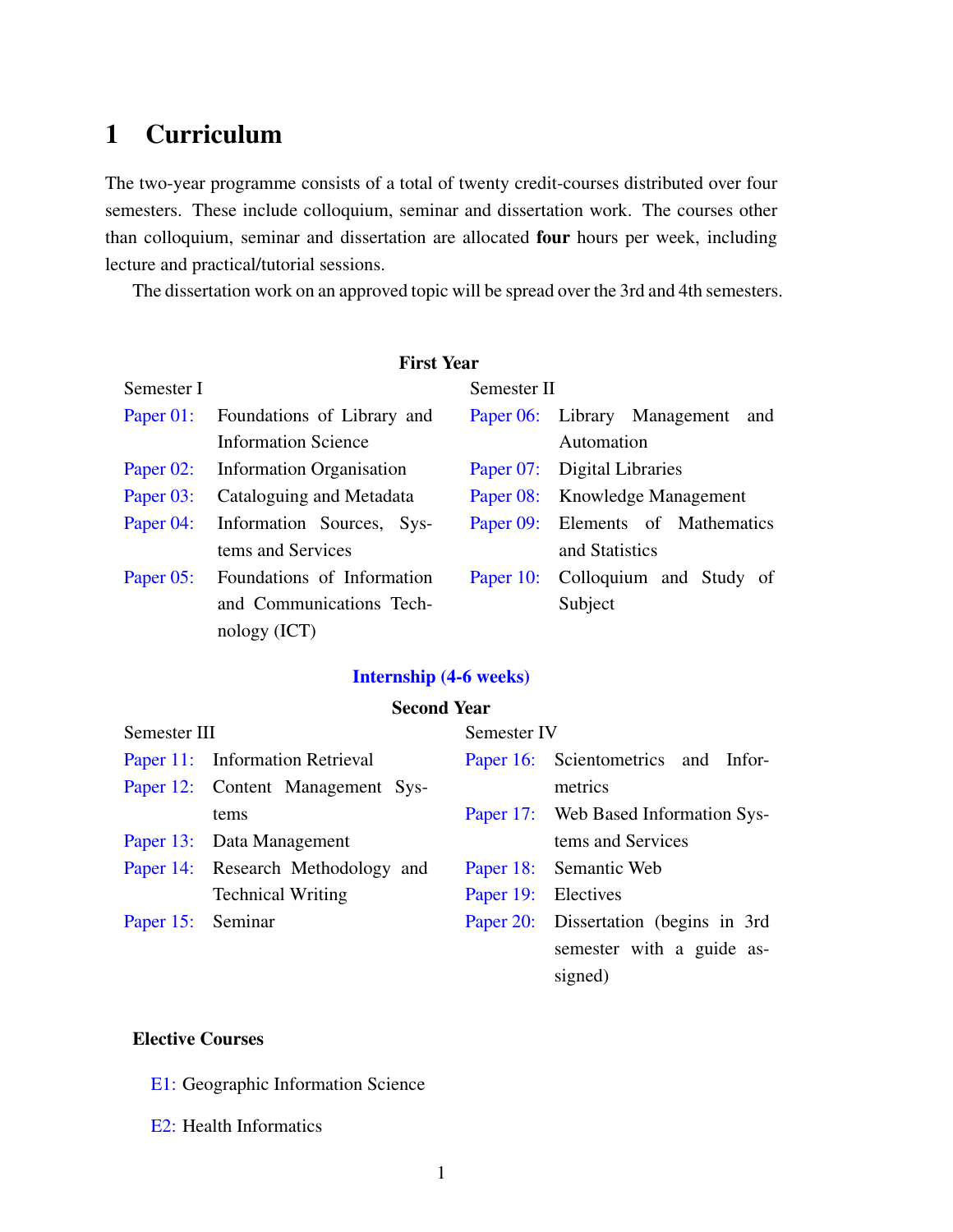[E3:](#page-51-0) Data and Text Mining

[E4:](#page-52-0) Big Data: Technology and Techniques

[E5:](#page-54-0) Data Analytics

[E6:](#page-56-0) Business/Corporate Information Systems.

# <span id="page-5-0"></span>2 Detailed Syllabi of the Courses

# <span id="page-5-1"></span>2.1 First Year, Semester I

#### <span id="page-5-2"></span>Paper 01: Foundations of Library and Information Science

Module 1: Introduction to Library and Information Science

*Unit 01:* Meaning, Definition, Importance of data, information, knowledge

*Unit 02:* History and Evolution of libraries

*Unit 03:* Ancient period: writing media

# Module 2: Evolution of Information Science

*Unit 04:* Evolution of Information Science as a discipline and its relation with cognitive sciences, library science, computer sciences and other disciplines, Spiral of scientific method

*Unit 05:* Library Education: National and International

## Module 3: Library as a Social Institution

*Unit 06:* Library as a social institution; Role of Libraries in national and human development

*Unit 07:* Role of Libraries in Information, Recreation and Community Information

*Unit 08:* Changing role of Library and Information Centres in Society

*Unit 09:* Information Industry-Generators, Providers and Intermediaries

## Module 4: Normative Principles of Library and Information Science

*Unit 10:* Normative principles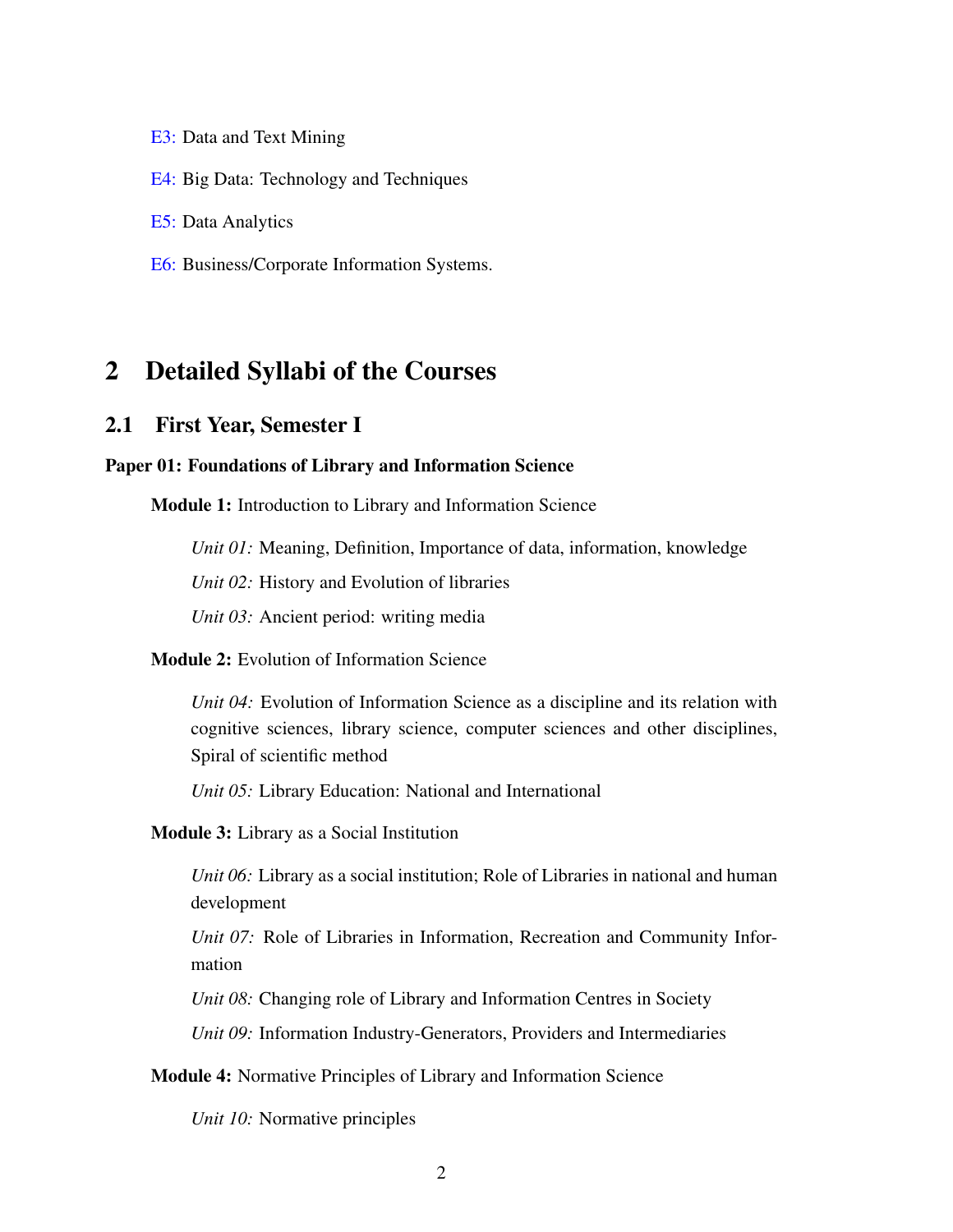*Unit 11:* Five Laws of Library Science

Module 5: Types of Libraries and their functions

*Unit 12:* Academic Libraries *Unit 13:* Public and National Libraries *Unit 14:* Special Libraries

Module 6: Library Development and National Initiatives

*Unit 15:* National Information Policy, Development of Libraries in India

*Unit 16:* Digital Divide and Information Literacy

Module 7: Memory Institutions

*Unit 17:* Memory Institutions: Libraries, Archives, Museums and Art Galleries *Unit 18:* Memory of the world– UNESCO, others such as Europeana

## Module 8: Information and Communication

*Unit 19:* Information and communication; Models, channels and barriers; Trends in scientific communication

Module 9: Library Legislation and Library Related Acts

*Unit 20:* Library legislation: Concept, need and purpose

*Unit 21:* Public library legislations in India

*Unit 22:* Press and Registration Act

*Unit 23:* Delivery of Books and Newspapers Act

*Unit 24:* Intellectual Property Rights(IPR)

*Unit 25:* National Information Policy

Module 10: National and international library networks

*Unit 26:* Library resource sharing and Consortia

*Unit 27:* National networks: DELNET, INFLIBNET

*Unit 28:* International networks e.g., AGRIS, INIS

Module 11: LIS Professional Organisation and their Roles

*Unit 29:* Philosophy of librarianship and professional ethics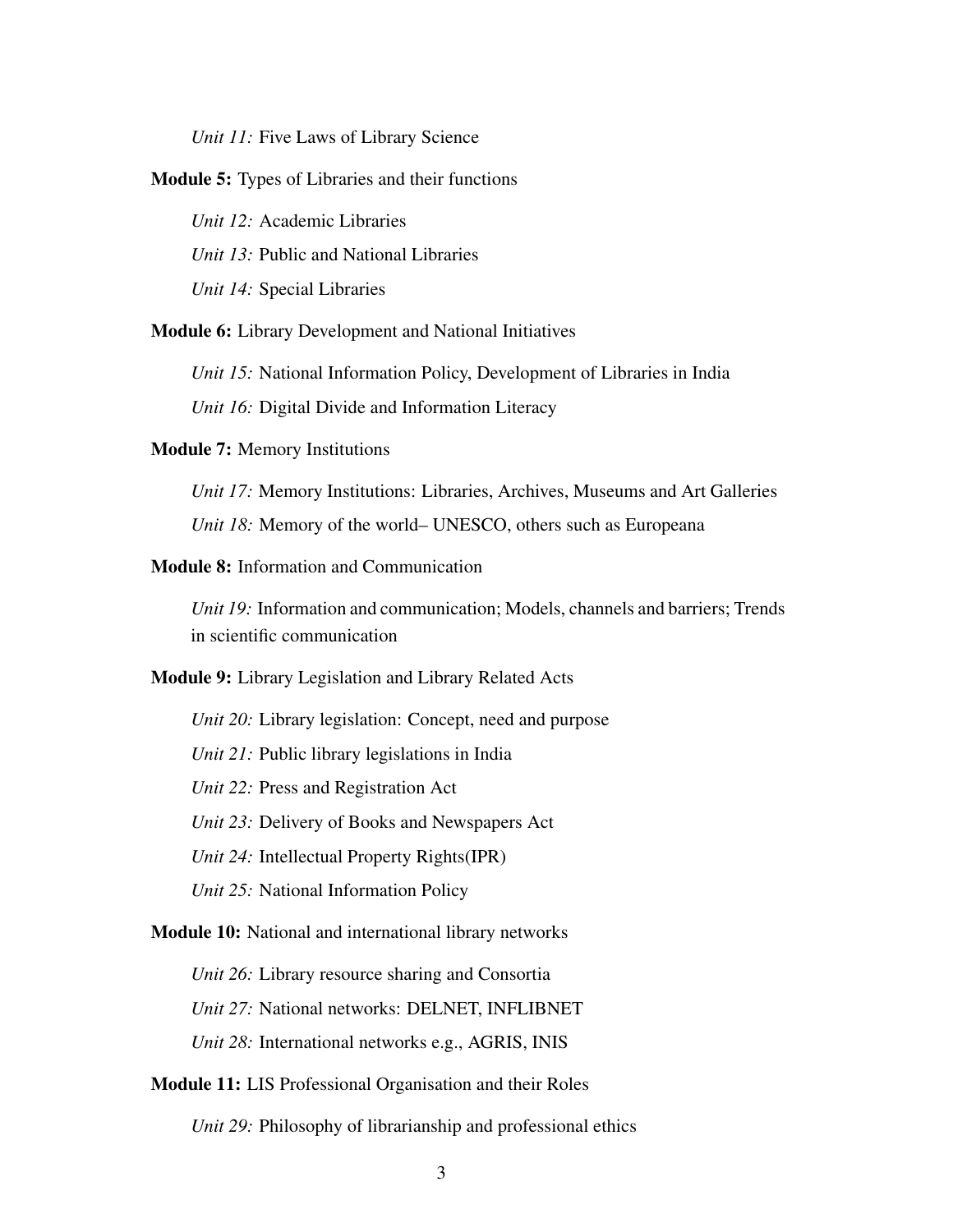*Unit 30:* The Information Profession and professional bodies

*Unit 31:* Professional organisations such as: ALA, IFLA, ASLIB, ILA, IASLIC, IATLIS; Others: LoC, OCLC

*Unit 32:* Noteworthy Libraries and their roles: National Libraries, British Museum Libraries, Library of Congress, UNESCO and its activities in information sector

- 1. Baker, D. (2011). *Libraries and society: Role, social responsibility and future challenges*.Oxford.
- 2. Barua, B. P. (1992). *National Policy on Library and Information systems and services for India: Perspectives and Projections*. Popular Prakashan.
- 3. Bawden, D., & Robinson, L. (2015). *Introduction to information science*. Facet Publishing.
- 4. Choux, Deborah E. Bo. (2012). *Intellectual Property: The Law of Trademarks, Copyrights, Patents, and Trade Secrets* . Cengage.
- 5. Feather, J. (2013). *The information society: a study of continuity and change*. Facet Publishing.
- 6. Lester, J., & Wllace, C. (2007). *Fundamentals of information studies: Understanding information and its environment*. Neal-Schuman Publishers, Inc.
- 7. Miller, J. B. (2014). *Internet technologies and information services*. ABC-CLIO.
- 8. Ranganathan, S. R. (1988). *The Five Laws of Library Science*. New Delhi: Sarada Ranganathan Endowment for Library Science.
- 9. Ruthven, I., & Kelly, D. (Eds.). (2011). *Interactive information seeking, behaviour and retrieval*. Facet Publishing.
- 10. Totterdell, A., Gill, J., & Hornsey, A. (2005). *An introduction to library and information work*. Facet Publishing.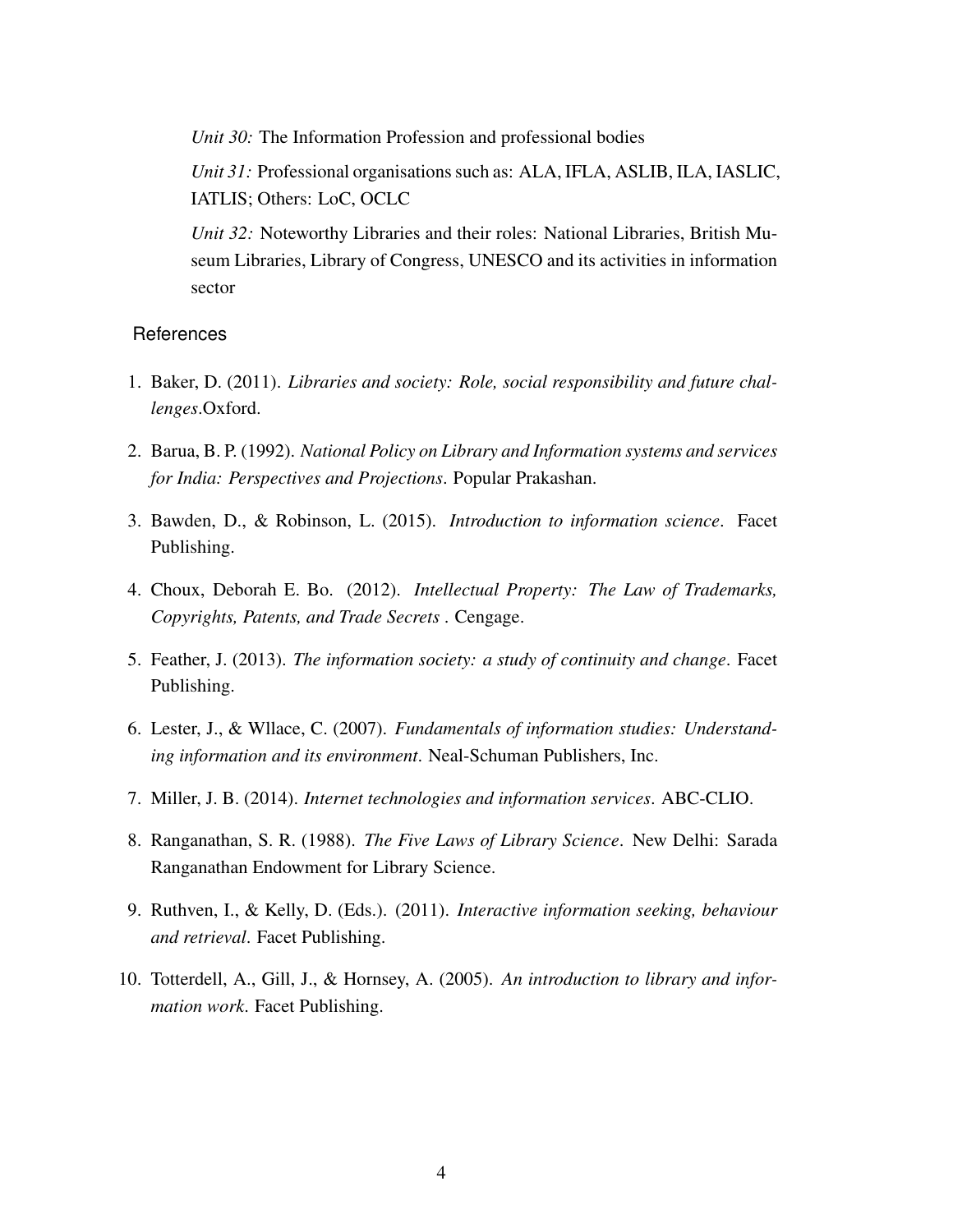### <span id="page-8-0"></span>Paper 02: Information Organisation

Module 1: Introduction and History

*Unit 01:* Classification – Meaning and Definition – Taxonomies, Library Classification Meaning and Purpose

*Unit 02:* Historical Perspectives; Developments in theory of Library Classification

*Unit 03:* Main contributions: E.C. Richardson, H.E. Bliss, W.C.Berwick Sayers, J.D. Brown, E.W. Hulme, CRG, and S.R. Ranganathan

#### Module 2: Classification Theory

*Unit 04:* General Theory of Classification

*Unit 05:* Salient Features of DDC, CC and UDC

*Unit 06:* DDC Theory: Main Classes, Divisions, Sections, Auxiliary and Phoenix Tables

*Unit 07:* Trends in classification: Ontologies and Folksonomies; Knowledge Organization in Digital Environment

Module 3: Ranganathan's Theory of Classification

*Unit 08:* Universe of Subjects; Modes of formation of subjects

*Unit 09:* Mapping of Universe of subjects in major schemes of Library classification

*Unit 10:* The Three planes of work

*Unit 11:* Basic Subject, Compound and Complex Subject, Fundamental Categories, Facet Analysis and facet sequence, Systems and specials, Phase Relations

*Unit 12:* Fundamental and Basic Laws

*Unit 13:* Canons, Principles and postulates

*Unit 14:* Rounds and Levels, Phase Relation, Mnemonics, Notation: Kinds and Hospitality

*Unit 15:* Common isolates, Language isolates, Space isolates and Time isolates Anteriorising and Posteriorising Common Isolates

*Unit 16:* Use of different Devices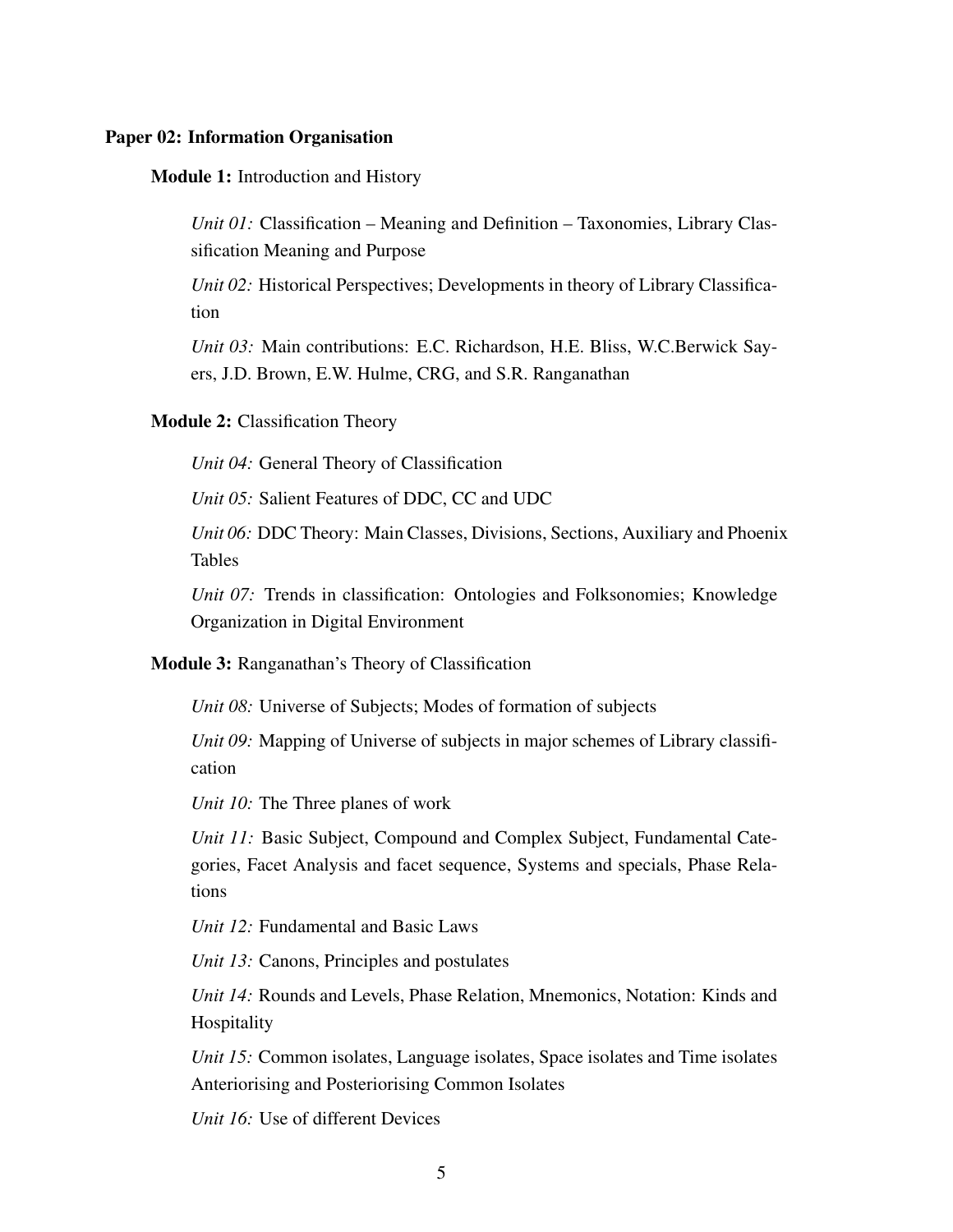Module 4: Classification Practice

*Unit 17:* Call Number and its components *Unit 18-23:* DDC Practice *Unit 24-32:* CC Practice

#### References

- 1. Bowman, J. H (2004). *Essential Dewey*. Facet Publishing.
- 2. Broughton, Vanda. (2004). *Essential Classification*. Facet Publishing.
- 3. Comaromi, J. P., Warren, M. J. & Dewey, Melvil. (1982). *Manual on the Use of the Dewey Decimal Classification*. Forest Press.
- 4. Ranganathan, S. R. (1928). *Colon Classification*. ESS ESS Publication.
- 5. *Dewey Decimal Classification and Relative Index*.OCLC.
- 6. Foskett, A. C. (2002). *The Subject Approach to Information*. Facet Publishing.
- 7. Kao, Mary L. (2003). *Cataloguing and Classification for Library Personnel*. Jaico.
- 8. Ranganathan, S. R. (2006). *Philosophy of Library Classification*. Ess Ess.
- 9. Ranganathan, S. R. (1967) *Prolegomena to Library Classification* . [Bombay, New York, Asia Pub. House]
- 10. Taylor, A. G. (2007). *Introduction to Cataloguing and Classification* .10th Ed. Atlantic.
- 11. *Universal Decimal Classification* . UDC Consortium.

## <span id="page-9-0"></span>Paper 03: Cataloguing and Metadata

Module 1: Fundamentals of Cataloguing

*Unit 01:* Introduction to Cataloguing: Library Catalogue - Meaning, Definition, Need, Purpose, Objectives Functions, types and forms of catalogues *Unit 02:* Historical study of cataloguing - Inventory to Card Catalogue to OPAC *Unit 03:* Accession list, Shelf list, bibliographies and trade catalogues

## Module 2: Theory of Cataloguing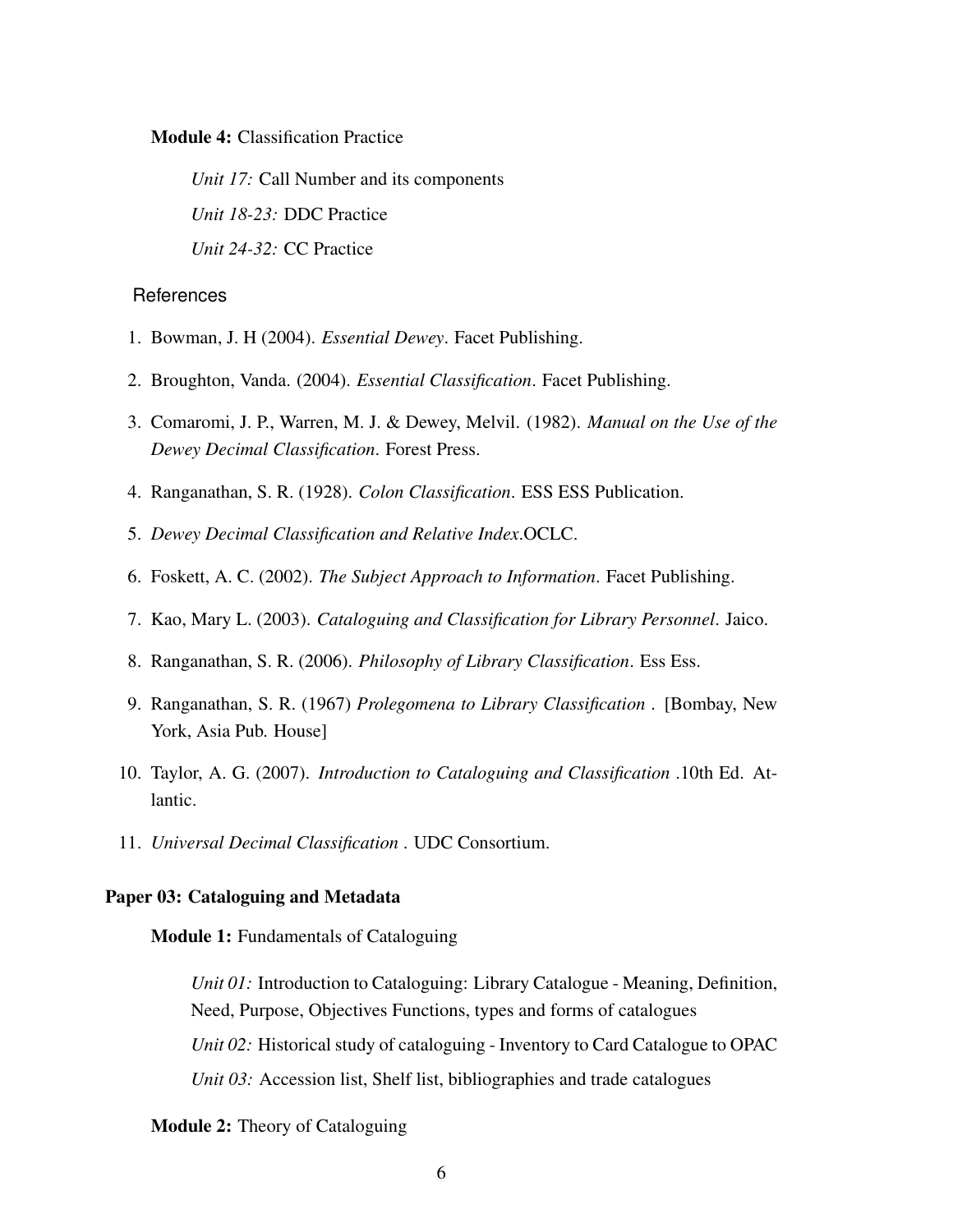*Unit 04:* Normative principles of Cataloguing - Canons, Laws, Principles

*Unit 05:* Evolution of cataloguing codes (Cutter's Rules; AACR Code; Classified Catalogue Code; ALA Rules, LC Descriptive Rules, FRBR, FRAD, Resources escription and Access (RDA))

*Unit 06:* Types of catalogues: Dictionary Catalogue Vs Classified Catalogue *Unit 07:* Filing of entries – Word-by-word Vs Character-by-character

## Module 3: Cataloguing Codes

*Unit 08-10:* AACR2 *Unit 11-12:* RDA *Unit 13-14:* CCC

#### Module 4: Machine Readable Catalogues

*Unit 15:* MARC21 and MARCXML

*Unit 16:* Authority Files – Name, Corporate, Serial etc

#### Module 5: Formats of Catalogues and Cataloguing

*Unit 17:* Centralized, Publisher's catalogue, CIP, Cooperative Cataloguing, Prenatal Cataloguing, Copy Cataloguing,

*Unit 18:* Union Catalogue such as WorldCat, IndCat

Module 6: Standards

*Unit 19:* ISBD

*Unit 20:* FRBR

*Unit 21:* Bibframe

## Module 7: Metadata

*Unit 22:* Purpose; Types- Descriptive, Structural, Administrative, Preservation, Provenance etc

*Unit 23:* Dublin Core, QDC

*Unit 24:* Other Metadata Schema: EAD, TEI, METS, VRA Core etc

# Module 8: Practicals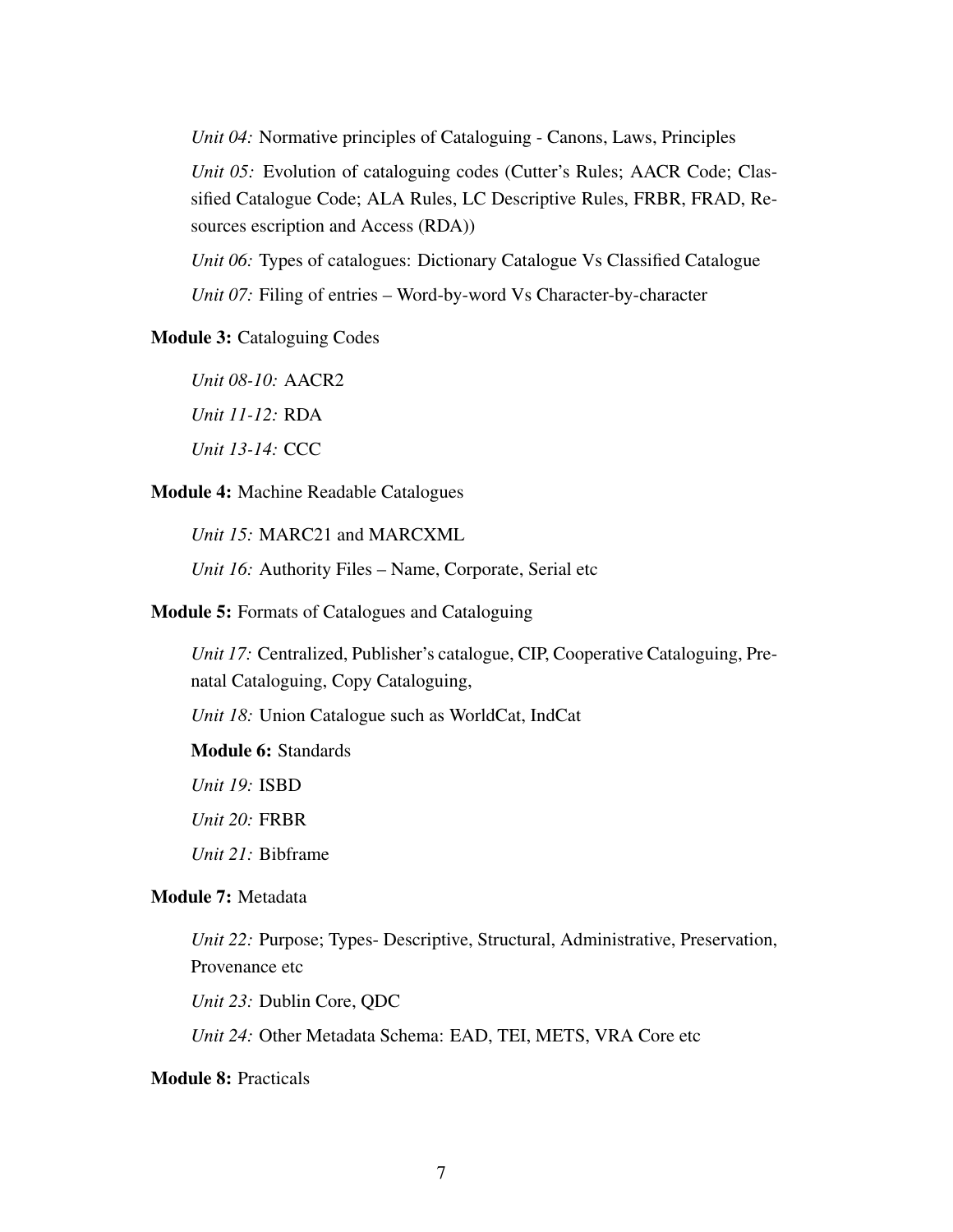*Unit 25-32:* Practicals on Preparation of Bibliographic Records for different kinds of documents – Non Book Material; Manuscripts, Cartographic Materials, Microforms, Graphic Materials and Electronic Resources: Sound Recordings, Motion Pictures, Video Recordings, Computer Files, Web Resources

- 1. American Library Association. (1978). A*nglo-American cataloguing rules. 2nd Ed*. 2002 revision, 2005 update. American Library Association.
- 2. Andrew, P. G. (2003). *Cataloguing Sheet Maps*. Haworth Press.
- 3. Bowman, J. H. (2002). *Essential cataloguing the basics*. Facet Publishing
- 4. Broughton, Vanda. (2006). *Essential Thesaurus Construction*. Facet.
- 5. Broughton, Vanda. (2011).*Essential Library of Congress Subject Headings*. Facet
- 6. Dhawan, K. S. (1997). *Online Cataloguing Systems*. Commonwealth Publication.
- 7. Dhiman, Anil K. (2004). *Cataloguing of Non-book Materials*. Ess Ess.
- 8. Girija Kumar & Krishan Kumar. (2004). *Theory of Cataloguing*. New Delhi: Vikas
- 9. Gorman,Michael.(2004) *The Concise AACR2* 4. American Library Association.
- 10. Gredley, Ellen & Hopkinson, Alan (1990). *Exchanging Bibliographic Data: marc and other International Formats*. ALA.
- 11. Hagler, Ronald & Simmons, Peter. (1991). *The Bibliographic Record and Information*. ALA.
- 12. Haynes, David. (2017). *Metadata for Information Management and Retrieval, Understanding metadata and its use* . Facet.
- 13. Haynes, Elizabeth & Fountain, Joanna F. (2005). *Unlocking the Mysteries of Cataloging: A Workbook of Examples*. Libraries Unlimited.
- 14. Krishan Kumar. (1986). *An Introduction to Cataloguing Practice*. 3rd Rev. Ed. New Vikas Publishing.
- 15. Mitchell, Anne M. & Surratt, Brian E. (2005). *Cataloguing and Organizing Digital Sources*. Facet Publishing.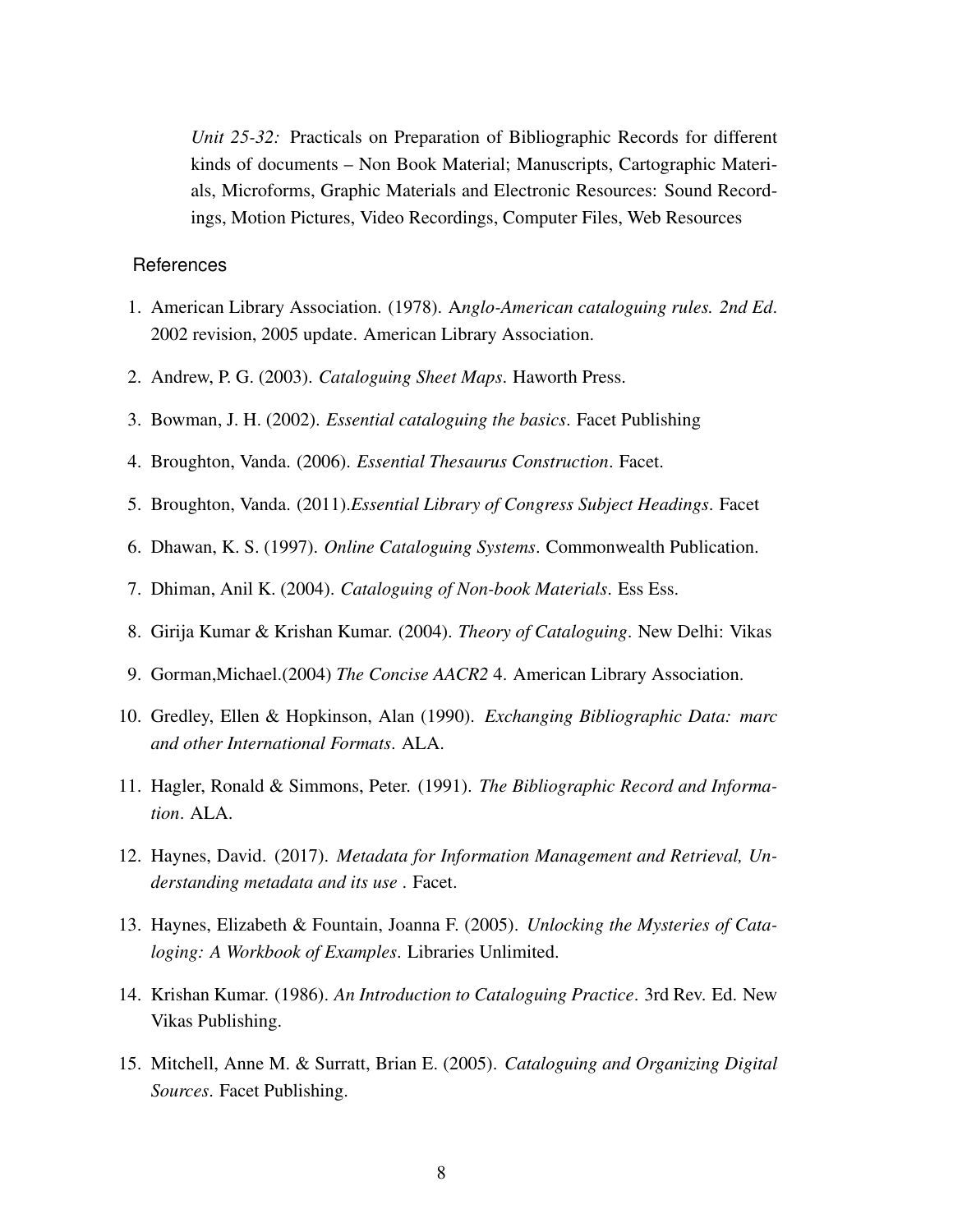- 16. Ranganathan, S. R. (1988). *Classified Catalogue Code with additional rules for dictionary catalogue*. Sarada Ranganathan Endowment for Library Science.
- 17. Roe, Sandra K (2002). *The Audio Visual Cataloguing*. Haworth Press.
- 18. Sears, M. E. (2010). *Sears List of Subject Headings*. 20th Ed. H. W. Wilson.
- 19. Taylor, A. G. (2007). *Introduction to Cataloguing and Classification* . 10th Ed. Atlantic.
- 20. Welsh, Anne & Batley, Sue. (2012). *Practical Cataloguing AACR, RDA and MARC21*. Facet Publishing

#### <span id="page-12-0"></span>Paper 04: Information Sources, Systems and Services

#### Module 1: Information Sources

*Unit 01:* Documentary and Non-Documentary; Primary, Secondary and Tertiary Sources of Information and their Characteristics

*Unit 02:* Evaluation of Information Sources such as Dictionaries, Encyclopaedias, Journals, Abstracting Journals, Patents, Standards, Handbooks, Theses and Dissertations

*Unit 03:* Economics of Information

*Unit 04:* Other sources such as OCLC, WorldCat

#### Module 2: Information Needs and Studies

*Unit 05:* User Studies

*Unit 06:* Usage Studies

## Module 3: Electronic Information Resources and Multimedia

*Unit 07:* Electronic Resources: Meaning, Concept, Definition, Emergence, features, advantages and disadvantages

*Unit 08:* Types of E-Resources: Databases, E-Books, E-Journals, Multimedia objects, E-references, Subject Guides, Bibliographic Databases, Open Content, Subject Gateways, Portals, Wikipedia, blogs, etc

*Unit 09:* E-Resource Management (ERM)

*Unit 10:* Reference Management Tools Such as Zotero, Mendeley etc

Module 4: Library and Information Services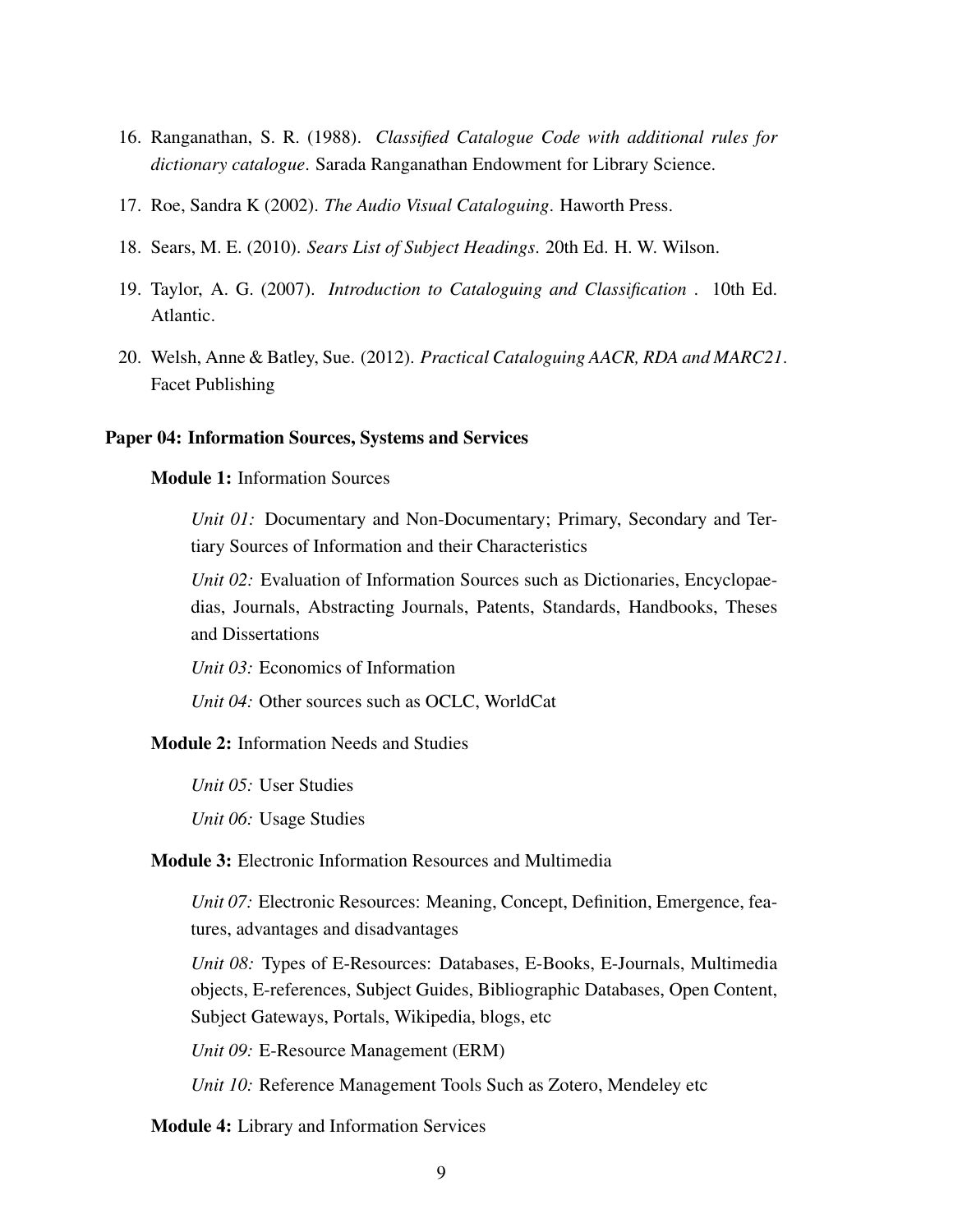*Unit 11:* Information Services: Concept, Need and Purpose, and Scope; Reference Services – Short and Long Range Information services

*Unit 12:* Current Awareness Service and Selective Dissemination of Information

*Unit 13:* Bibliographic Service

*Unit 14:* Other Information Services: Referral Service, Document Delivery Service

*Unit 15:* Community Information Services

*Unit 16:* Information Analysis and Consolidation: Trend reports and State of the Art Reports

#### Module 5: Information Systems

*Unit 17:* Information System: Basic Concept, Need, Components, Types and Characteristics and Evaluation criteria for Information Systems

*Unit 18:* National Information Systems: NISCAIR, DESIDOC, NASSDOC etc

*Unit 19:* Global Information Systems: INIS, AGRIS, MEDLARS, etc

*Unit 20:* Government Information and Publications

*Unit 21:* Decision support systems

*Unit 22:* Geographical Information Systems

*Unit 23:* Health Information Systems,

Module 6: Databases Information Sources and Systems

*Unit 24:* Databases as information systems: Definition, Concept, Need and Application

*Unit 25:* Other sources and services: Scopus, Web of Science, Science Direct, Google Scholar, ResearchGate etc

#### Module 7: Resource Sharing

*Unit 26:* Library Network: Meaning, Purpose, Function

*Unit 27:* Consortia – Advantages and Disadvantages

*Unit 28:* Library Networks: INFLIBNET, DELNET: Aims, objectives, role and functions, services, and activities

*Unit 29:* INB, ShodhGanga, Shodh Sindhu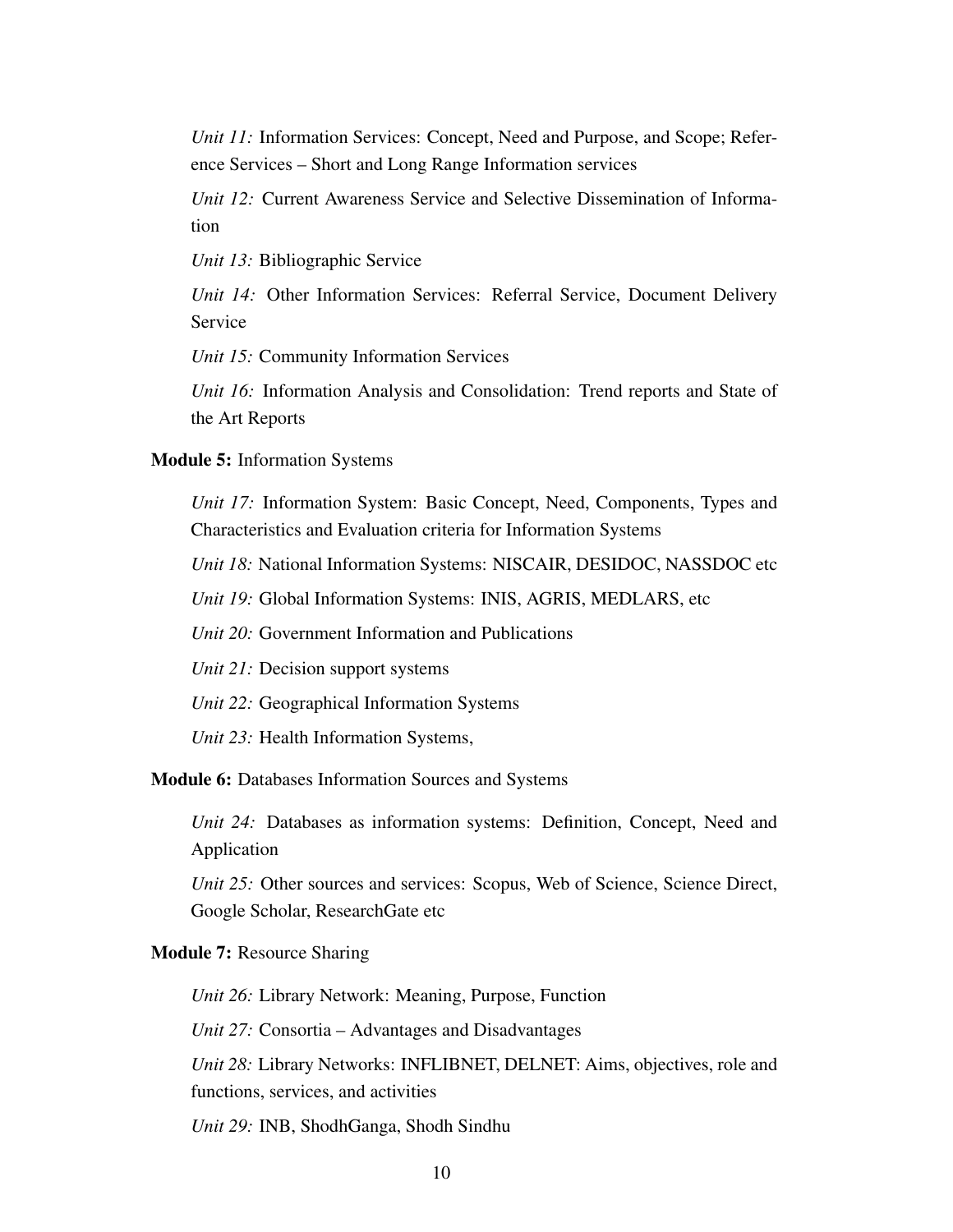Module 8: Major Operational Information Systems

*Unit 30:* Major Operational Information Systems and Programmes at the Global Level

*Unit 31-32:* Discipline/Mission-oriented systems as well as Information Systems specializing in different kinds of documents (Patents, Theses and Dissertations, Research Reports, etc)

- 1. Bopp, R. E., & Smith, L. C. (Eds.). (2011). *Reference and Information Services: An Introduction*. ABC-CLIO.
- 2. Cassell, K. A., & Hiremath, U. (2013). *Reference and information services: An introduction*. American Library Association.
- 3. Chowdhury, G., & Chowdhury, S. (2001). *Information sources and searching on the World Wide Web*. Facet Publishing.
- 4. Ghenney, F. N. (1980). *Fundamentals of Reference Sources*. Mc Graw Hill.
- 5. Guha, B. (1999). *Documentation and Information Services* (2nd Ed.). World Press.
- 6. Higgens, C. (Ed.). (1980). *Printed Reference Materials*. Library Association.
- 7. Hirh, Sandra. (2015). *Information Services Today: An Introduction*. Rowman.
- 8. Keith R. McCloy. (1995). *Resource Management Information Systems: process and practice*. Bristol, Taylor & Francis.
- 9. Kenneth C. Laudon, Jane Price Laudon. (2002). *Management information systems: managing the digital firm*. Prentice-Hall.
- 10. Krishan Kumar. (1984). *Reference Service*. Vikash Publication.
- 11. Harrell, M. C., Thie, H. J., Yardley, R. J., & Lytell, M. C. (2011). *Information Systems Technician Rating Stakeholders: Implications for Effective Performance*. Rand National Defense Research Inst Santa Monica CA.
- 12. Mai, J. E. (2016). *Looking for information: A survey of research on information seeking, needs, and behavior*. Emerald Publishing.
- 13. Mcnurlin. (2003). *Information Systems Management in Practice*. Pearson Education.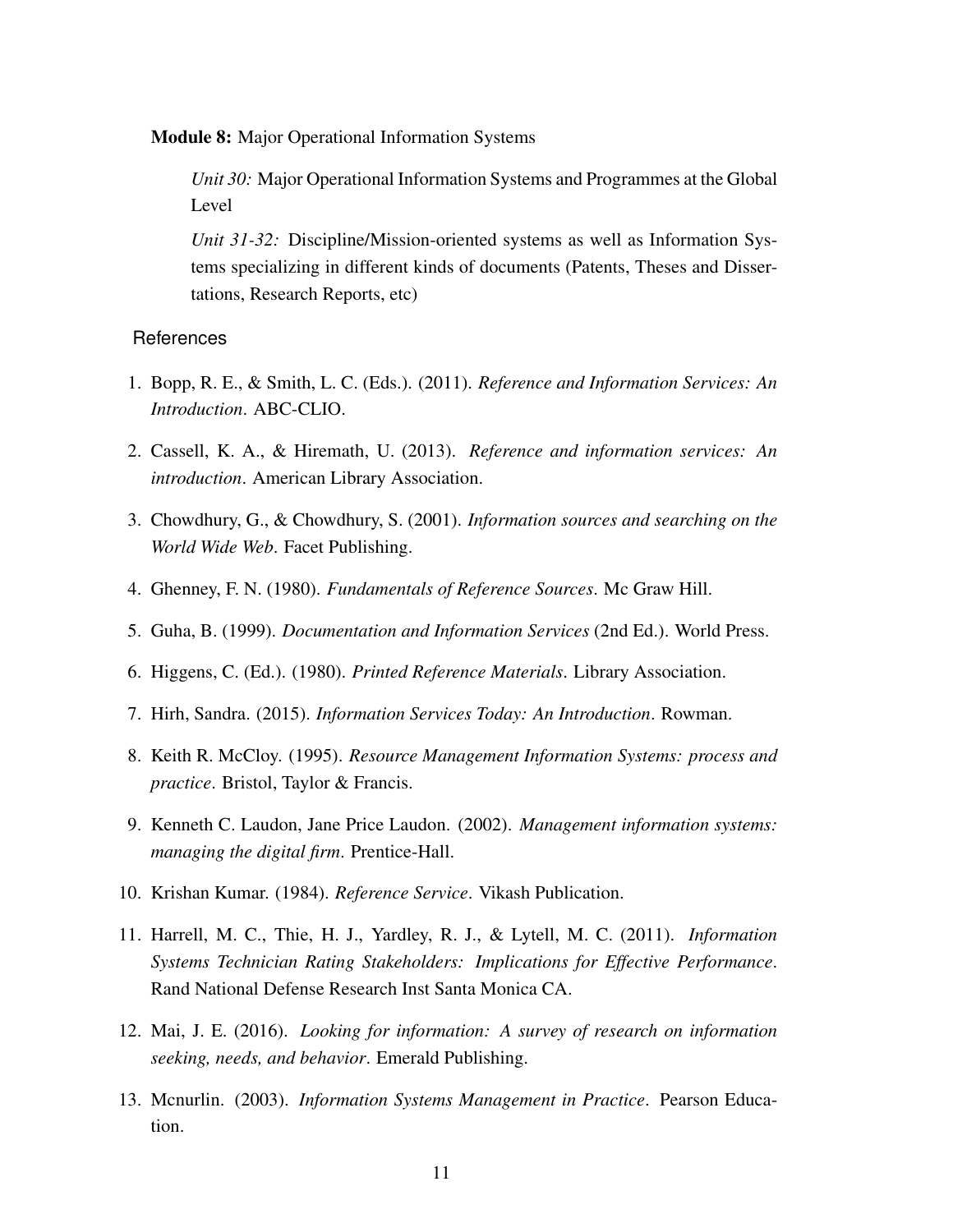- 14. Ranganathan, S. R. (1991). *Reference Service*. Sarada Ranganathan Endowment for Library Science.
- 15. Rowley, J. E. (1996). *The Basics of Information Systems*. Facet Publishing.
- 16. Rubin, Richard. (2010). *Foundations of Library and Information Science*. Facet publishing.
- 17. Shuman, Bruce A. (2004). *Issues for Libraries and Information Science in the Internet Age*. Libraries Unlimited Inc.

#### <span id="page-15-0"></span>Paper 05: Foundations of Information and Communications Technology (ICT)

#### Module 1: Digital Computers

*Unit 01:* Evolution of Digital Computers

*Unit 02:* Social and Ethical Aspects of Information Technology; Privacy and **Security** 

*Unit 03:* Number systems Binary, Octal, Decimal, Hexadecimal

*Unit 04:* Character Representation ASCII and UNICODE

*Unit 05:* Basic Components of computers: ALU, RAM, ROM, Cache memory; Cloud Infrastructure

*Unit 06:* I/O devices: keyboards, monitors, printers, scanners, PCs, Servers, secondary storage devices

*Unit 07:* Boolean Logic: AND, OR, NOT, NAND, NOR, EX-OR

# Module 2: Operating Systems, UNIX/Linux

*Unit 08:* Operating System: Single User, multi-user, multi-tasking system

*Unit 09:* Introduction to UNIX/Linux; Flavours of Unix/Linux

*Unit 10:* Important shell commands

*Unit 11:* Directory Structure, File/Directory Permissions, Relative and Absolute Paths

*Unit 12:* Redirection; Environment Variables

*Unit 13:* Regex: Regular Expressions

*Unit 14:* Shell Scripting

*Unit 15:* Security and Firewalls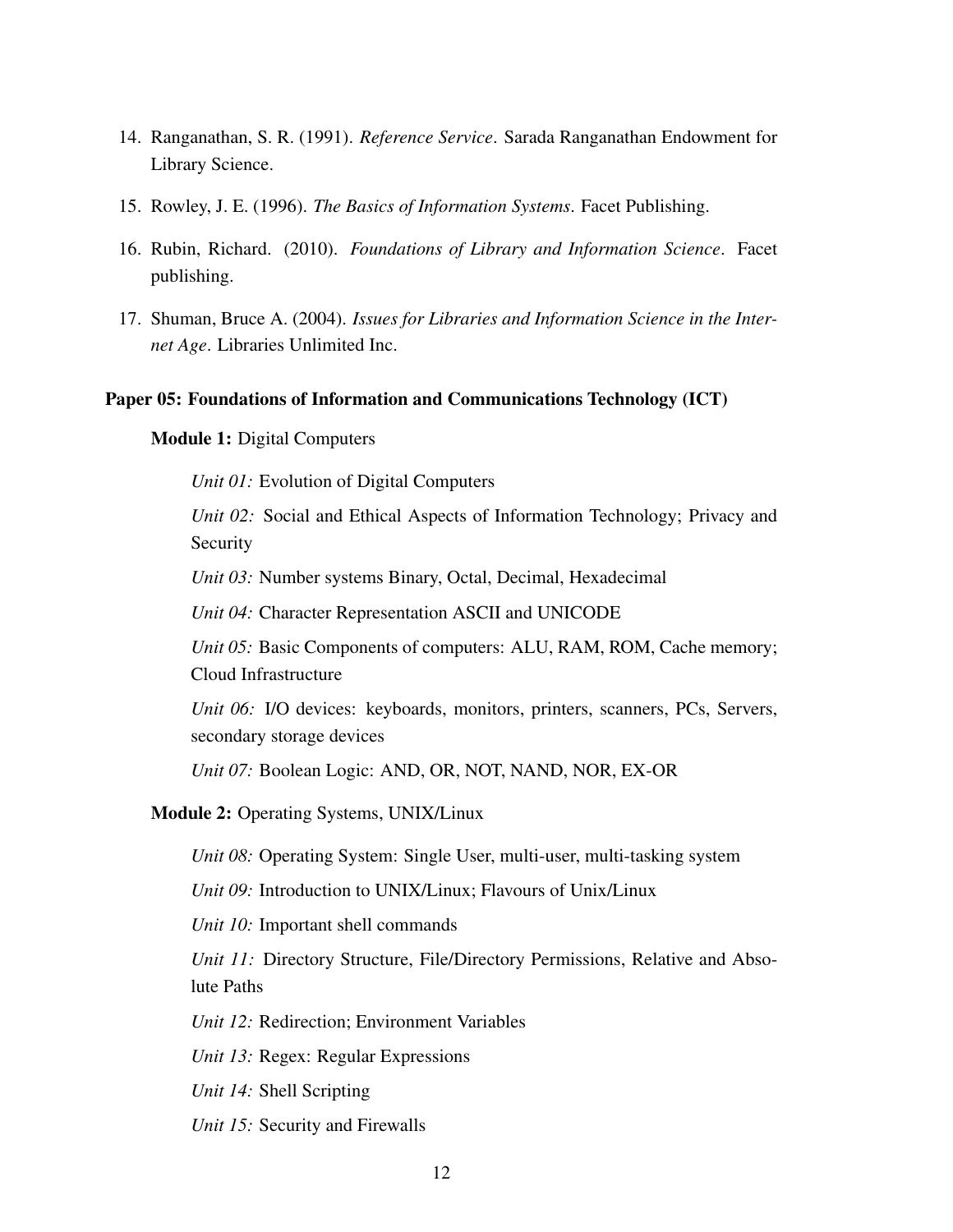#### Module 3: Networking Technology

*Unit 16:* Network topologies: Star, Bus, Token Ring, Hybrid; Type of Networks LAN and VPN; Networking Hardware: Ethernet, Hubs, Switches, Cables and connectors

*Unit 17:* TCP/IP, IP4 and IP6; Public and LAN IPs, subnet masking; Networks classes: A, B, C, D; Transport layer protocols: TCP, UDP and AAL

*Unit 18:* SSH, SFTP, HTTP, passwordless SSH access, DNS, Proxy servers

## Module 4: Introduction to Markup Languages

*Unit 19:* HyperText, Hyper Media and HTML

*Unit 20:* XML, DTD, XMLS

*Unit 21:* XSLT, CSS

*Unit 22:* HTML5

*Unit 23:* Apache Web Server

#### Module 5: Web Search Engines

*Unit 24:* Search Facilities Exact, Phrase, Truncation (Wild Cards), Boolean, Fuzzy, Proximity searches

*Unit 25:* Evaluation of Google, Yahoo etc

*Unit 26:* Ranking Algorithms

# Module 6: Social Media

*Unit 27:* Web-2.0: Concept; Social, Privacy and Ethical Issues

*Unit 28:* FaceBook, Twitter, Instagram, ResearchGate, LinkedIn

#### Module 7: Database Management Systems

*Unit 29:* DBMS Models

*Unit 30:* Structured Query Language (SQL)

*Unit 31-36:* DBMS practice using Software like MySQL or PostgreSQL

# References

1. Anderson, Paul. (2012). *Web 2.0 and beyond : principles and technologies*. CRC Press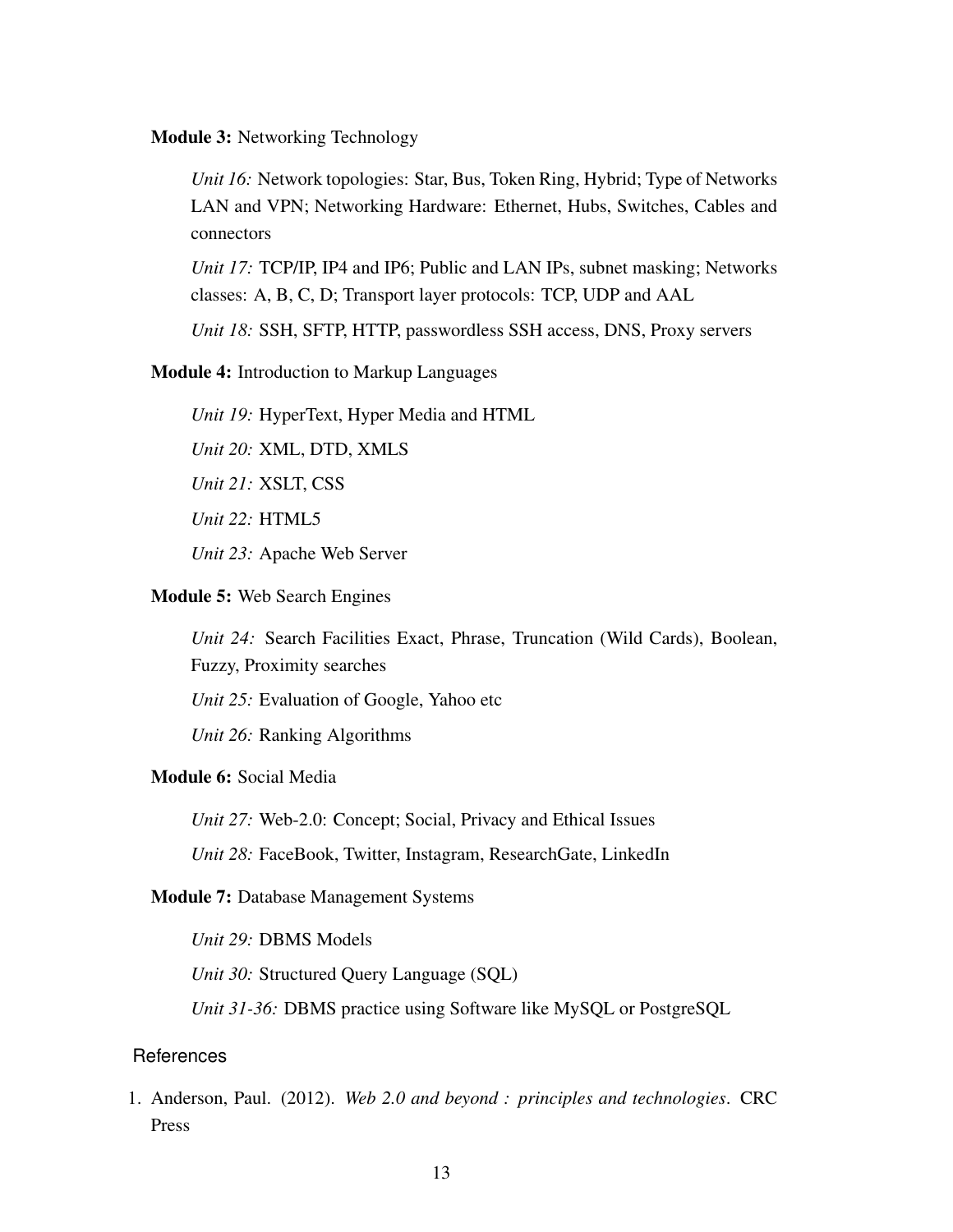- 2. Bach, Maurice J. (2015). *Design of the Unix Operating Systems*. Pearson
- 3. Date, C. J. (2003). *An Introduction to Database Systems*. Pearson Education.
- 4. Doyle, Stephen (2015) *Complete ICT for Cambridge IGCSE*. Oxford University Press.
- 5. Leon, Alexis & Leon, Mathews. (2006). *Fundamentals of Database Management Systems*. Vijan Nicole.
- 6. Matthew, Neil & Stones, Richard. (2008). *Beginning Linux Programming*. Wiley
- 7. Petersen Richard .(2017). *Linux: The Complete Reference*, McGrawHill.
- 8. Silberschatz, A.(2005). *Operating System Concepts*. Wiley
- 9. Silberschatz. (2013). *Database System Concepts Paperback*. McGrawHill.
- 10. Siwatch, Ajit S. et al. (2006). *Approaches to Modern Librarianship*. Sanjay.
- 11. Stallings, William. (2007). *Computer Networking with Internet Protocols and Technology*. Pearson.
- 12. Sybex. (2007). *Linux Complete*. BPB Publications.
- 13. Ward, Brian (2014) *How Linux Works What Every Super user Should Know* . No Starch Press.
- 14. Wilson, Kevin (2016).*Essential Computing: Concepts of ICT*. Elluminate Press.

## <span id="page-17-0"></span>2.2 First Year, Semester II

## <span id="page-17-1"></span>Paper 06: Library Management and Automation

Module 1: Library Systems and their Components

*Unit 01:* Introduction to library administration

*Unit 02:* Library Housekeeping operations – Acquisition and Collection Development:policy, procedures, Document circulation-functions, procedures, and methods, Serials control-functions, procedures and methods, Stock verification

*Unit 03:* Organizational structure, Library Authority and Library Committee

Module 2: Different Theories and Principles of Management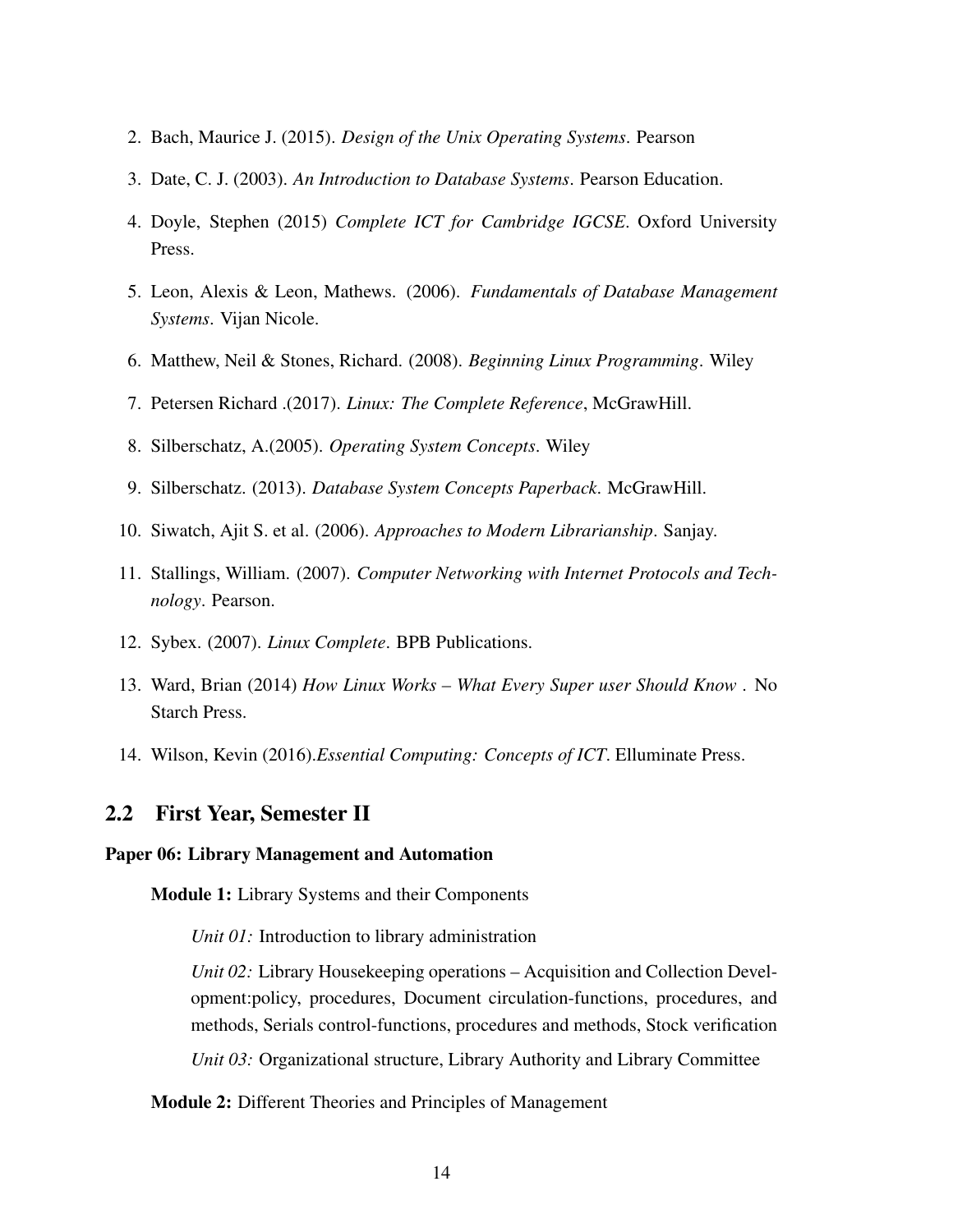*Unit 04:* Management theories and applications: Meaning, Definition, Need and Relevance

*Unit 05:* Schools of Management thought – Classical Management Theory, Neoclassical Theory, Modern Management Theory, Problems and Conflicts in Management Theories Principles of Management

*Unit 06:* Management functions – planning, organizing, staffing, leading, Budgeting and controlling

*Unit 07:* Human Resource Management: Delegation, communication and participation, Job description and analysis; Job evaluation, Interpersonal relations, Recruitment procedures, Motivation; Group dynamics, Training and development, Discipline and grievances, Performance appraisal

Module 3: Electronic Resources Management System (ERMS)

*Unit 08:* ERM: Concept, need, features, types, functional requirements, benefits

*Unit 09:* Application Modules of ERMS

*Unit 10:* ERM Technology Framework: ERM Software, DLF-ERM

Module 4: Financial Management and Budgeting

*Unit 11:* Financial Management: budgeting and different types of budgets-PPBS, ZBB, Line Budget; Costing, cost and benefit analysis, Resource mobilization, Outsourcing

Module 5: Project and Quality Management

*Unit 12:* Project Management: Project life cycle, PERT, CPM, Gantt Chart, Change Management

*Unit 13:* TQM: Definition, concept, elements; Quality Management: audit, LIS related standards, Technology management, ISO 9000 series

Module 6: Performance Management and Analysis

*Unit 14:* Performance parameters; Measurement, Reengineering Time and Motion Study, SWOT (Strengths, Weaknesses, Opportunities, and Threats) Analysis

*Unit 15:* Reporting: Types of reports- Annual Report-compilation, contents and style, Library statistics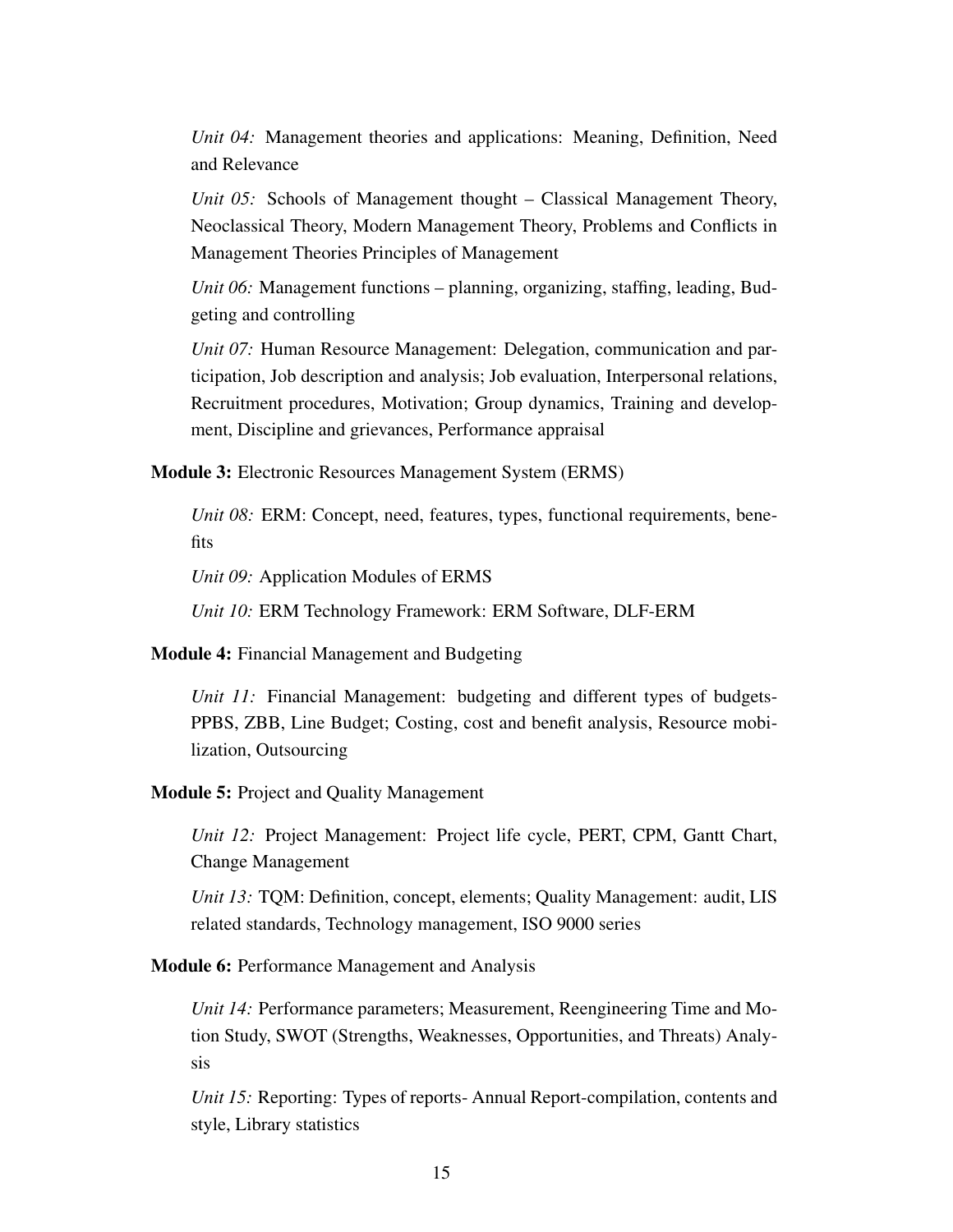Module 7: Preservation of Library Materials

*Unit 16:* Preservation and Conservation: Concept, Need and History

*Unit 17:* Inherent characteristics of the Library Materials – Manuscripts, Books, Periodicals and Newspapers

*Unit 18:* Factors: Environmental Factors – Temperature, Humidity, Light and Dust, Biological Factors – Fungi, Insects and Other Pests, Chemical Factors – Chemicals used in Production and Preservation of Documents

*Unit 19:* Non-Book Materials and their Preservation

#### Module 8: Library Automation and Software Management

*Unit 20:* Introduction to Library Automation

*Unit 21:* Introduction to various ILMS such as: KOHA

*Unit 22:* Modules of ILMSs: Acquisition, Circulation, Cataloguing, Serial Control, Administration, OPAC and Web OPAC

*Unit 23:* Introduction to Library Discovery tool (such as VuFind and others)

## Module 9: Practicals

Unit 24-28: ILMS such as Koha and others software

Unit 29-30: Discovery Tools such as VuFind, Blacklight, Google Scholar

Unit 31-32: ERM tools such as CORAL

- 1. Beard well, Ian & Holden, Len. (1996). *Human Resource Management: A contemporary perspectives*. Longman.
- 2. Bilal, Dania (2014). *Library Automation: Core Concepts and Practical Systems Analysis*, 3rd Edition. ABC-CLIO.
- 3. Brown-Syed, Christopher (2011).*Parents of Invention: The Development of Library Automation Systems in the Late 20th Century*. ABC-CLIO.
- 4. Bryson Jo. (1996). *Effective Library and Information Management*. Jaico Pub. House
- 5. Drucker, Peter F. (2002). *Management Challenges for the 21st century*. Oxford; Butterworth Heinemann.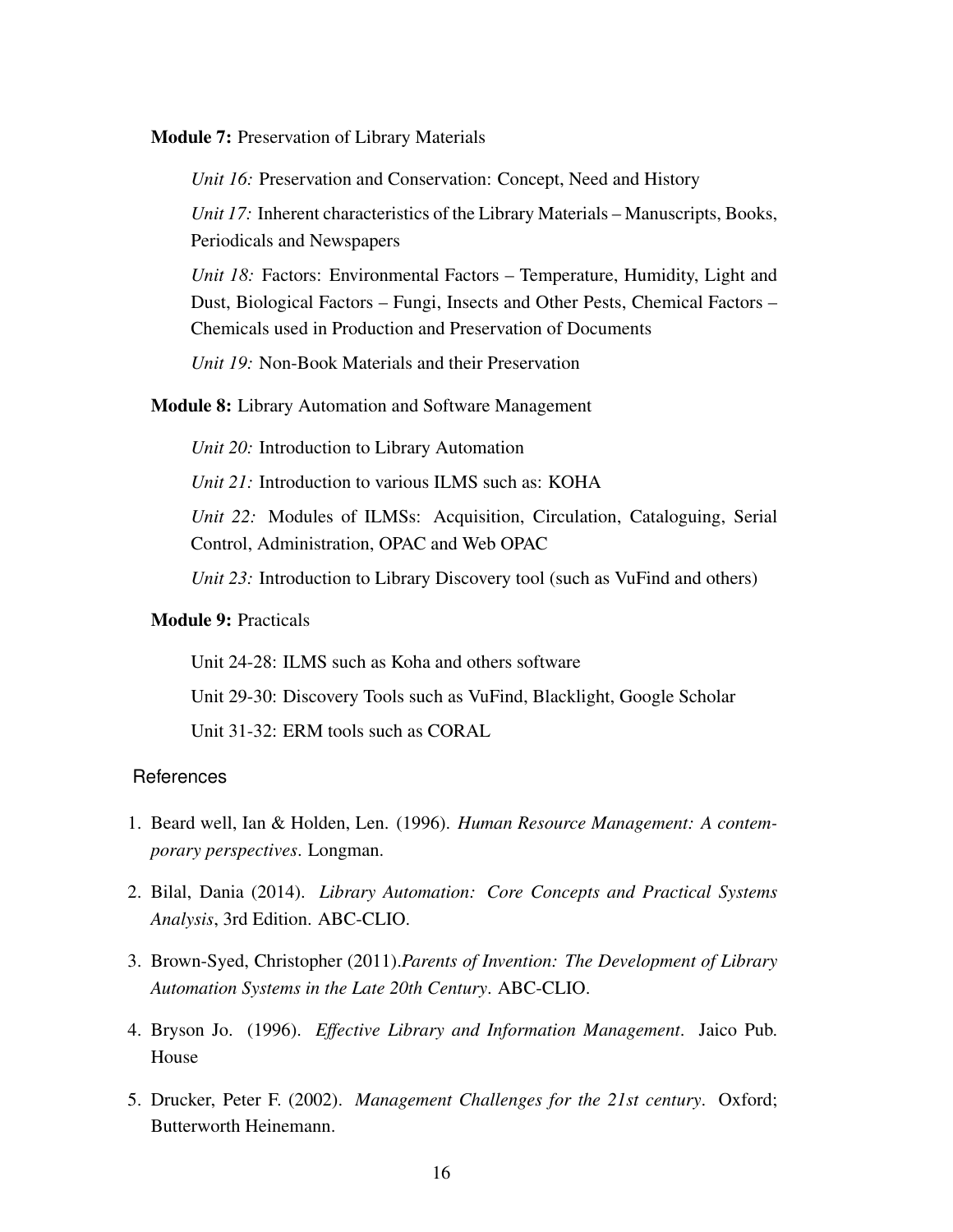- 6. Durean, J. M. & Clements, D. W. G. (1986). *Principles of the preservation of library materials*. IFLA.
- 7. Evans, G. Edward & Layzell, Patricia. (2007). *Management Basics for Information Professionals*, 2 Ed. Libraries Unlimited.
- 8. Harvey, Poss. (1993). *Preservation in libraries: a reader*. RR Bowker.
- 9. Johnson, P. (2014). *Fundamentals of collection development and management*. American Library Association.
- 10. Johnson, Peggy. (2009). *Fundamentals of Collection Development and Management*,. 2nd Ed. ALA.
- 11. Jost, Richard M. (2016). *Selecting and Implementing an Integrated Library System: The Most Important Decision You Will Ever Make*. Chandos Publishing,
- 12. Judy, Brooks. (2014). *Practical Systems Analysis in Library Automation and Management*. Koros Press Limited
- 13. Kotler, Philip (2003). *Marketing Management*. 11th Ed. New Delhi: Pearson.
- 14. Marshall, Breeding. (2016). *Library Technology Buying Strategies*. American Library Association.
- 15. Narayana, G J. (1991). *Library and Information management*. Prentice Hall of India.
- 16. Paton, Robert A. (2000). *Change Management*. Response Books.
- 17. Rowley, Jennifer (2001). *Information Marketing*. Ashgate Publishing Limited.
- 18. Seetharama, S. (1997). *Information Consolidation and Repackaging Framework, Methodology, Planning*. Ess Ess Publications.
- 19. Stoner, James A F (et.al). (1996). *Management: Global Perspectives*. 10th Ed. Mc Graw Hill Inc.
- 20. Stueart, Robert D & Moran, B. (2007). *Library and Information Centre Management*. 7th ed. Libraries Unlimited.
- 21. Webber, Desiree & Peters, Andrew. (2016). *Integrated Library Systems: Planning, Selecting, and Implementing*, Libraries Unlimited.
- 22. William , Saffady. (1999). *Introduction to Automation for Librarians*. ALA.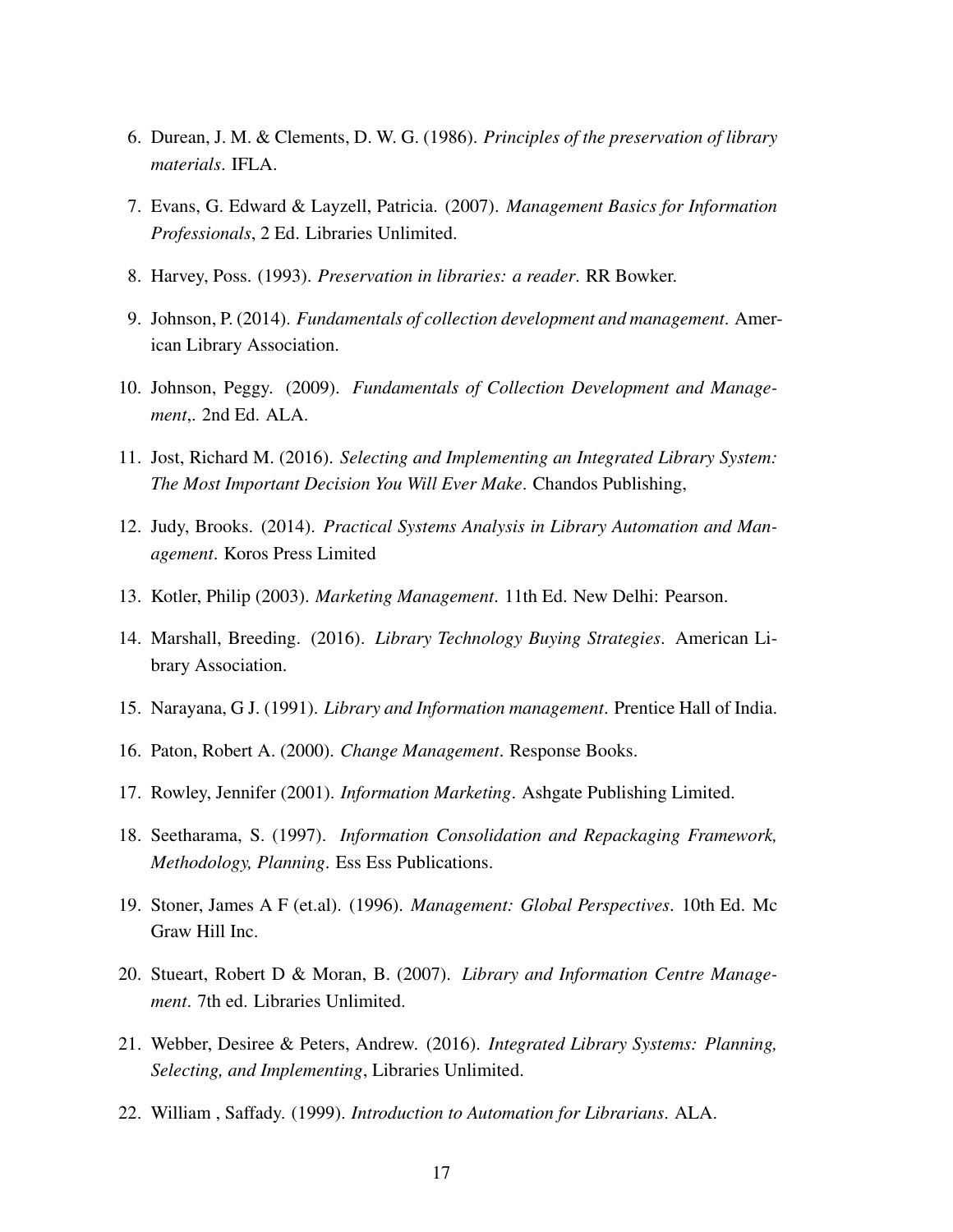#### <span id="page-21-0"></span>Paper 07: Digital Libraries

#### Module 1: Open Access to Information

*Unit 01:* Scholarly Communication and Open Access to Information Movement; OAI Declarations

*Unit 02:* Study of Sherpa: Romeo and Juliet

*Unit 03:* Introduction to Digital Library; Historical Development

*Unit 04:* Digital/Institutional Repositories, International and National Initiatives

*Unit 05:* Registry of Digital Repositories: OpenDoar; GetaGrainger; openarchives.org

*Unit 06:* Ethical Issues in Digital Libraries

## Module 2: Digitisation

*Unit 07:* Digitization: Hardware and Software; Best Practices for Digitisation *Unit 08:* File Formats, Open Standards

#### Module 3: Digital Library Software

*Unit 09:* Features of Digital Library Software, Comparative study

## Module 4: Standards and Protocols

*Unit 10:* Open Standards and Interoperability

*Unit 11:* Metadata, Dublin Core and Qualified Dublin Core

*Unit 12:* OAI-PMH, OAI-ORE, RSS/Atom feeds

*Unit 13:* Persistent Identifiers - DOI and CNRI, handles, ARCID

## Module 5: Digital Repository Management

*Unit 14:* Digital Library Architectures

*Unit 15:* Planning and Implementation

*Unit 16:* Digital Rights Management (DRM)

*Unit 17:* Copyright and license issues; Creative Commons

#### Module 6: DSpace

*Unit 18:* DSpace Introduction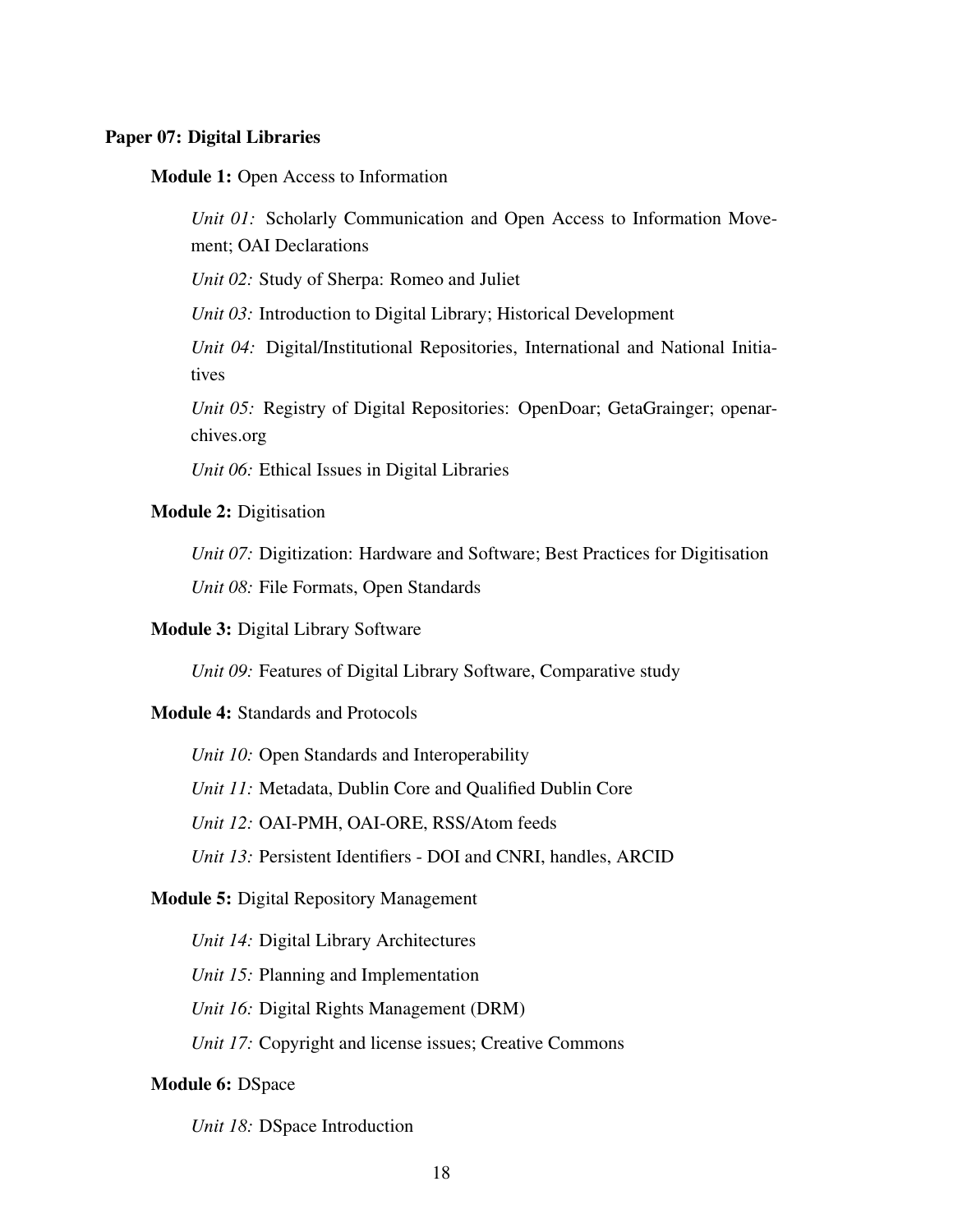*Unit 19:* DSpace Administration: Content Organisation; E-people; Workflow *Unit 20:* Harvesting : OAI-PMH and OAI-ORE

#### Module 7: DSpace Practicals

*Unit 21:* DSpace Administration *Unit 22:* Installation; dspace/local.cfg *Unit 23:* MultiLingual Interface; Customisation of Themes, Cron Jobs *Unit 24:* Persistent Identifiers; Permissions in DSpace; Embargo configuration *Unit 25:* Discovery in DSpace *Unit 26:* Harvesting : OAI-PMH and OAI-ORE *Unit 27:* Input forms customisation *Unit 28:* Backup, Export, Import, AIP *Unit 29:* DSpace Statistics *Unit 30:* Curation in DSpace *Unit 31:* Sword2; REST *Unit 32:* DSpace Commands

- 1. Bishop, A. P., Van House, N. A., & Buttenfield, B. P. (Eds.). (2003). *Digital library use: Social practice in design and evaluation*. MIT Press.
- 2. Chowdhury, G. G. & Chowdhury, Sudatta. (2003). *Introduction to Digital Libraries*. Facet Publishing.
- 3. Chowdhury, G. G., & Foo, S. (Eds.). (2012). *Digital libraries and information access: research perspectives*. Facet Publishing.
- 4. Deegan, Marilyn & Tanner, S. (2006). *Digital Preservation*.Facet Publishing.
- 5. Fox, Edward; Andre Goncalves, Marcos & Shen, Rao (2012) *Theoretical Foundations for Digital Libraries: The 5SApproach*. Morgan and Claypool
- 6. Jones, Richard et al. (2006). *The Institutional Repository*. Oxford: Chandos Publishing.
- 7. Judith, Andrews & Derek, Law. (2004). *Digital Libraries*. Ashgate.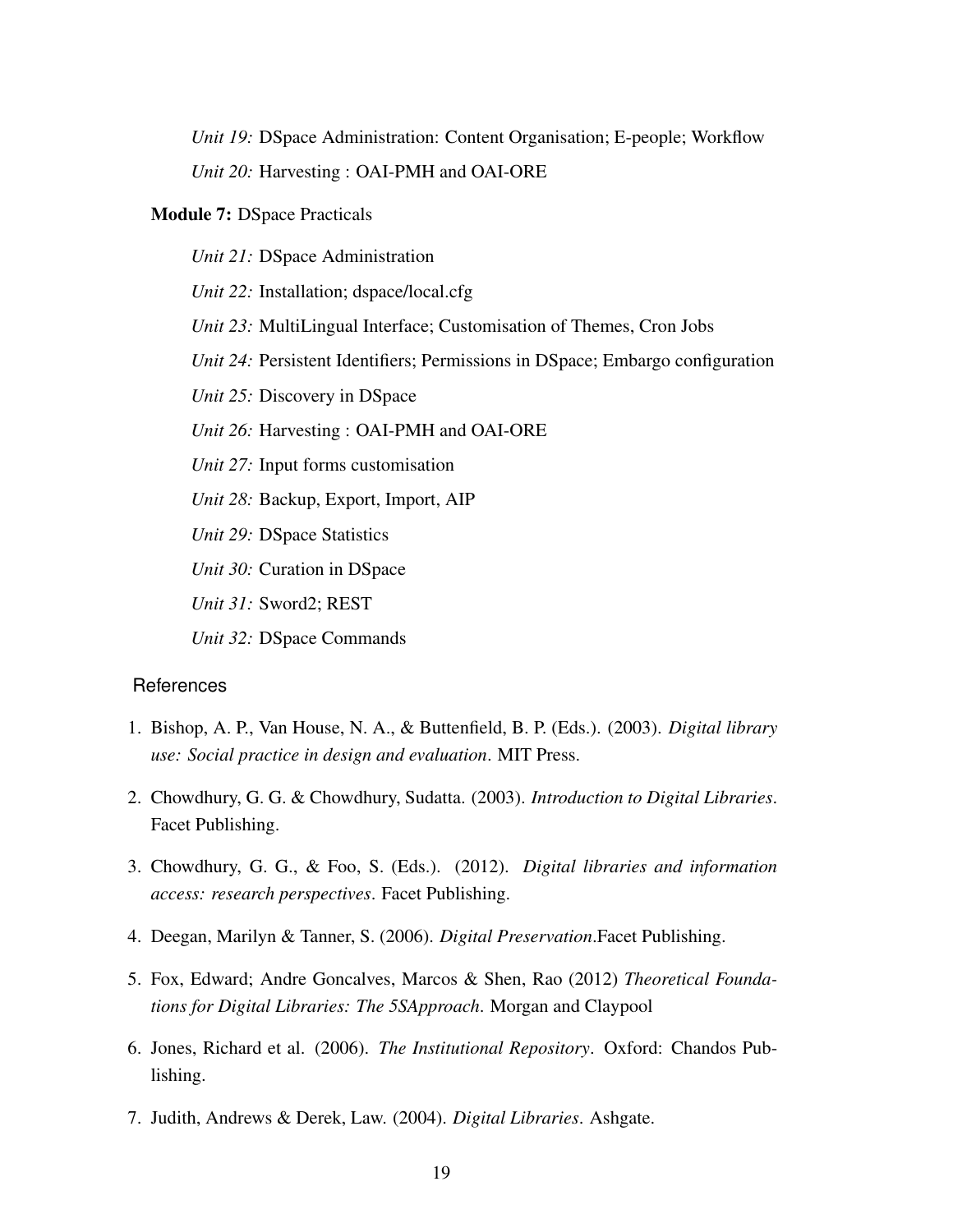- 8. Lucy A. Tedd & Andrew Large. (2004). *Digital Libraries : Principles and Practice in a Global Environment*. G.G. Saur.
- 9. Purcell, Aaron .(2016). *Digital Library Programs for Libraries and Archives: Developing, Managing, and Sustaining Unique Digital Collections*. ALA

#### <span id="page-23-0"></span>Paper 08: Knowledge Management

Module 1: Introduction to Knowledge Management

*Unit 01:* Meaning, Nature, Need and objective of KM study

*Unit 02:* Types of Knowledge, Concept Analysis Technique, History of Knowledge Management: From Physical Assets to Knowledge Assets

*Unit 03:* KM and business strategy

*Unit 04:* KM for Individuals, Communities, and Organizations

*Unit 05:* The KM Profession: KM Roles and Responsibilities within Organizations, The Ethics of KM

*Unit 06:* KM and Future

*Unit 07:* Case Studies and infographics

## Module 2: KM Cycle

*Unit 08:* Major Approaches to the KM Cycle-1: The Zack KM Cycle, The Bukowitz and Williams KM Cycle The McElroy KM Cycle

*Unit 09:* Major Approaches to the KM Cycle-2: The Wiig KM Cycle, An Integrated KM Cycle, Strategic Implications of the KM Cycle

### Module 3: KM Models

*Unit 10:* The von Krogh and Roos Model of Organizational Epistemology, The Boisot I-Space KM Model

*Unit 11:* The Nonaka and Takeuchi Knowledge Spiral Model: The Knowledge Creation Process, Knowledge Conversion, Knowledge Spiral

*Unit 12:* The Choo Sense-making KM Model, The Wiig Model for Building and Using Knowledge

*Unit 13:* Complex Adaptive System Models of KM, Practical Implications of KM Models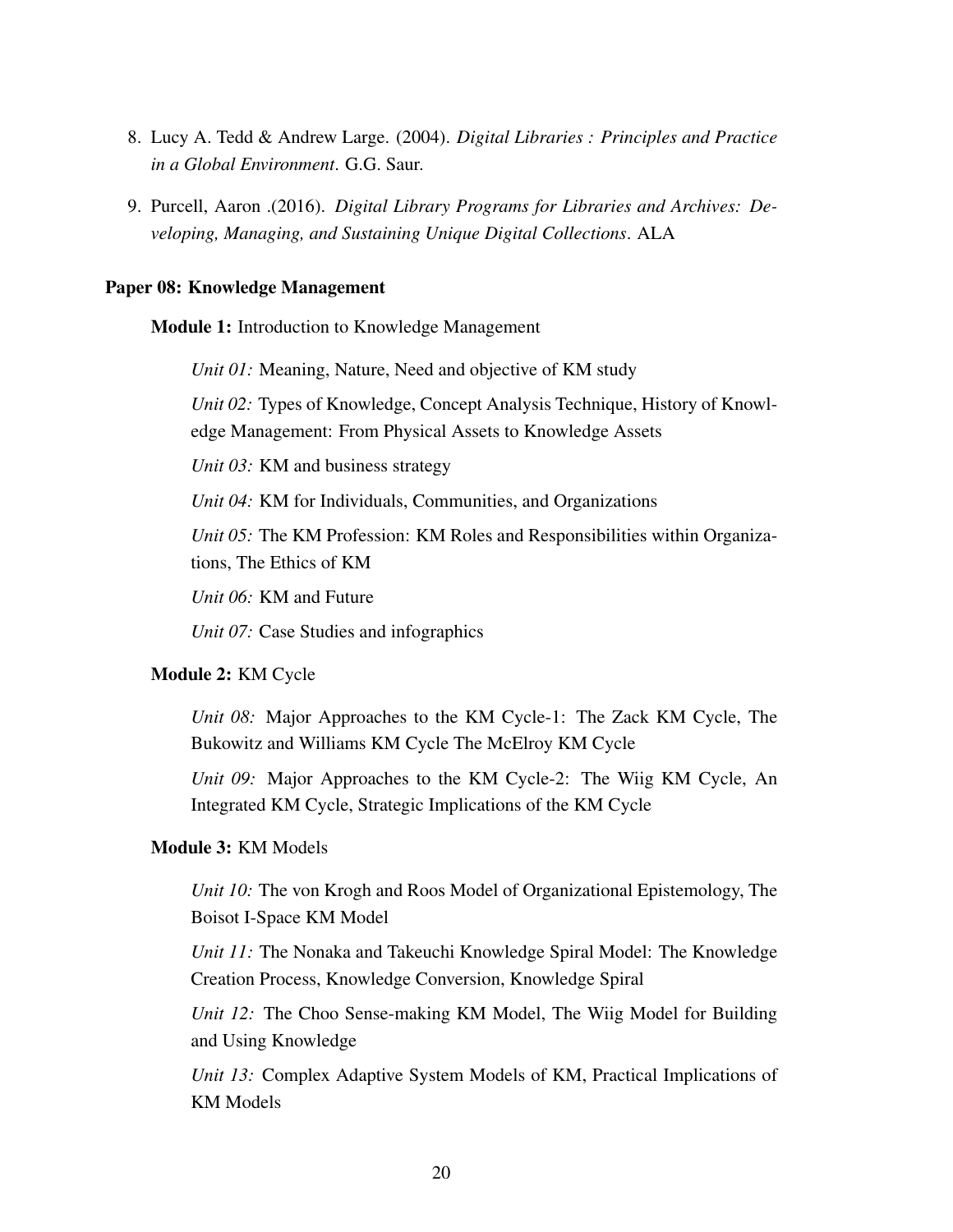Module 4: Knowledge Economy

*Unit 14:* Nature and characteristics, national information infrastructure

*Unit 15:* KM Strategies in knowledge economy

*Unit 16:* Intellectual capital and Intellectual Infrastructure development

Module 5: Knowledge Capture, codification

*Unit 17:* Tacit Knowledge Capture: Tacit Knowledge Capture at Individual and Group Levels, Inter-viewing Experts, Structured Interviewing, Stories, Other Methods of Tacit Knowledge Capture

*Unit 18:* Explicit Knowledge Codification: Cognitive Maps, Decision Trees, Knowledge Taxonomies

#### Module 6: Knowledge Sharing

*Unit 19:* Knowledge transfer and knowledge sharing with respect to culture and national structure

*Unit 20:* The Social Nature of Knowledge, Sociograms and Social Network Analysis, Obstacles to Knowledge Sharing, Measuring the Value of Social Capital

# Module 7: KM Tools and Portals

*Unit 21:* Knowledge Capture and Creation Tools: Content Creation Tools, Data Mining and Knowledge Discovery, Blogs, Content Management Tools; Knowledge Sharing and Dissemination Tools

*Unit 22:* Groupware and Collaboration Tools: Wikis, Networking Technologies

*Unit 23:* Knowledge Acquisition and Application Tools, Intelligent Filtering Tools, Adaptive Technologies

*Unit 24:* Knowledge Management Strategy: Knowledge Audit, Gap Analysis, The KM Strategy Road Map

*Unit 25:* KM Metrics: The Benchmarking Method, The Balanced Scorecard Method, The House of Quality Method

*Unit 26:* Knowledge Portals

*Unit 27:* Evaluation of KM effectiveness

Module 8: Role of Organisational Culture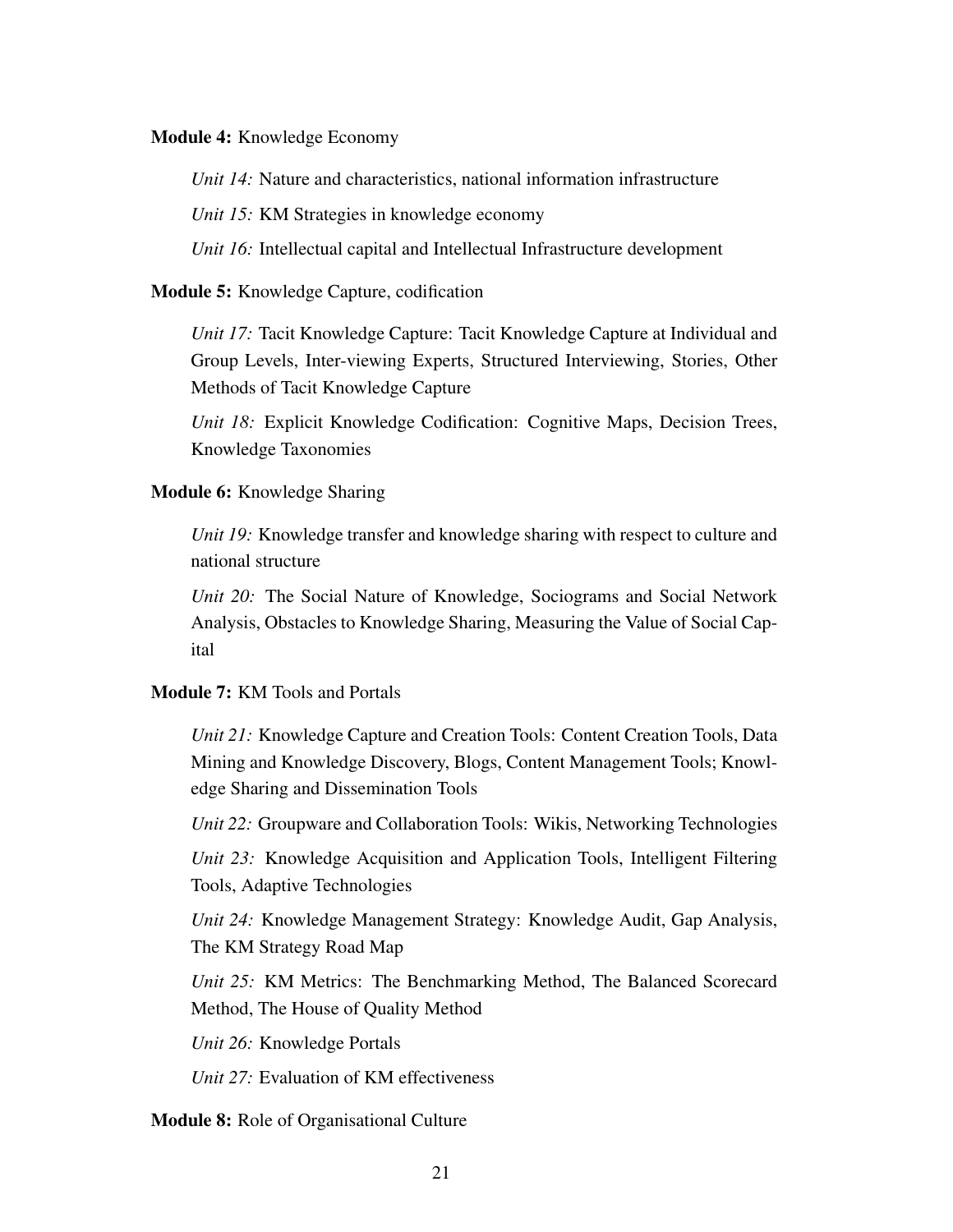*Unit 28:* Different Types of Cultures, Organizational Culture Analysis, Culture at the Foundation of KM, The Effects of Culture on Individuals, Cultural Transformation to a Knowledge-Sharing Culture

*Unit 29:* Organizational Maturity Models: KM Maturity Models, CoP Maturity Models

#### Module 9: Practice

*Unit 30-32:* KM Practice - Project Work

# **References**

- 1. Cappelli, Peter. (2010). *The performance effects of it-enabled knowledge management practices*. Cambridge.
- 2. Christee Gabour Atwood.(2009). *Knowledge Management Basics*. ASTD Pess.
- 3. Dalkir, Kimiz & Liebowitz, Jay (2011). *Knowledge Management Theory & Practice*. MIT Press
- 4. Easterby-Smith, Mark & Lyles, Marjorie A. (2011). *Handbook of organizational learning and knowledge management*. Wiley.
- 5. Frappaolo, Carl. (2006). *Knowledge Management*. Capstone.
- 6. Hislop, Donald. (2009). *Knowledge Management in organization*. Oxford.
- 7. Holsapple, Clyde. (2004).*Handbook on Knowledge Management 1: Knowledge Matters*. Springer
- 8. Jennex, Murray E. (2008). *Knowledge Management: Concepts, Methodologies, Tools and Applications*. Information Science Reference.
- 9. Liebowitz, Jay (2012). *Knowledge Management Handbook: Collaboration and Social Networking*. Taylor and Francis

## <span id="page-25-0"></span>Paper 09: Elements of Mathematics and Statistics

Module 1: Elements of Mathematics

*Unit 01:* Set theory: Sets and their representation; Universal Set; Empty Set; Subsets; Power Set' Venn Diagrams; Union and Intersection of Sets; Difference of Sets; Complements of Sets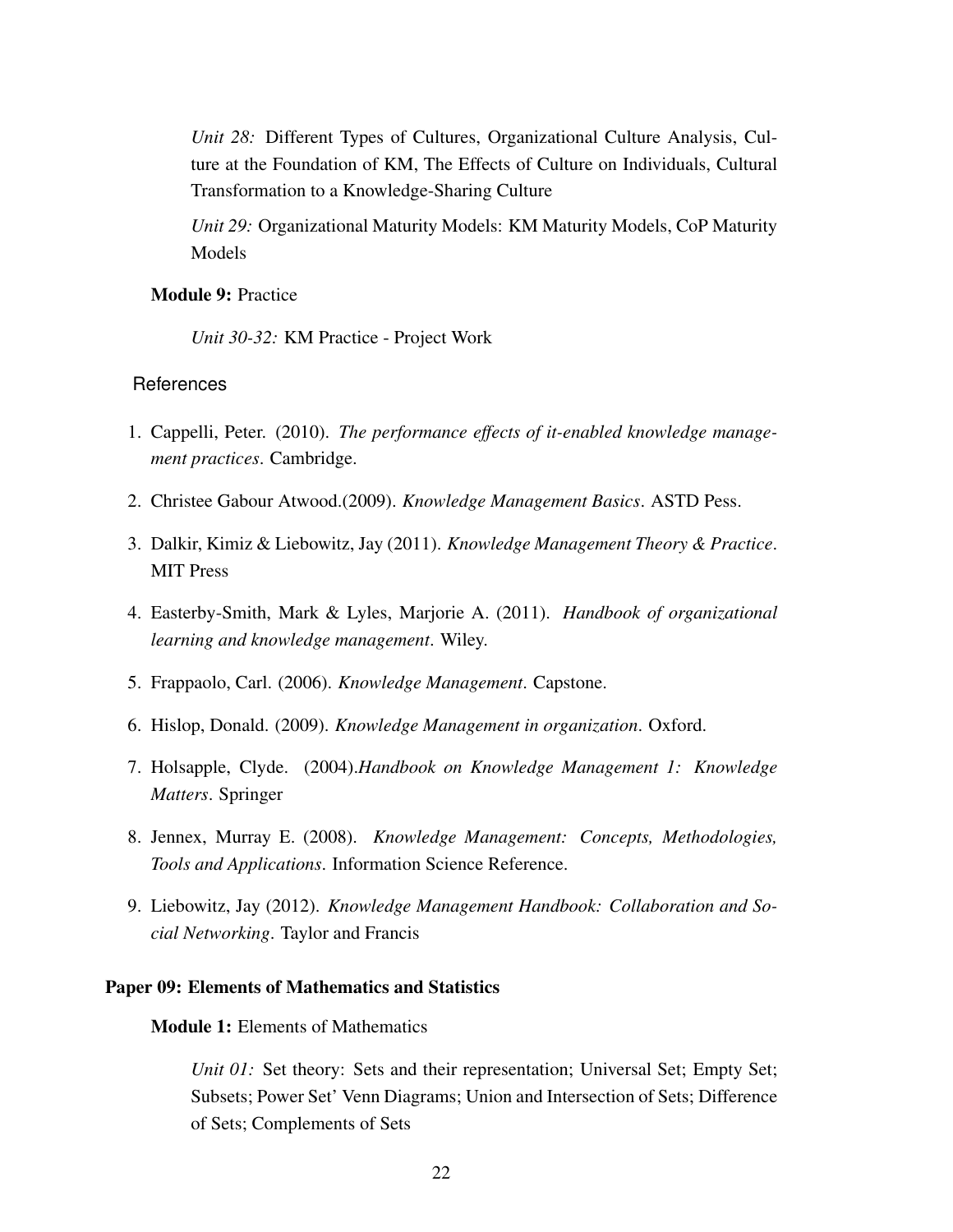*Unit 02:* Relations and Functions: Ordered pairs, Definition of a relation, domain and range of a relation; Functions as a special kind of relation from one set to another, domain and range of a function, real valued functions of the real variable, graphs of standard functions One to one and onto functions, inverse of a function, composite functions

Module 2: Introduction to Statistics

*Unit 03:* Introduction to Statistics

*Unit 04:* Statistical Applications, Challenges

### Module 3: Data Collection and Presentation

*Unit 05:* Methods of data collection: Scales of measurement

*Unit 06:* Data Pre-processing: Coding, Classification, Tabulation etc

*Unit 07:* Data Visualisation – graphical and tabular; Frequency tables and curves, histogram, Frequency Polygon, Ogive etc

#### Module 4: Descriptive Statistics

*Unit 08:* Measures of central tendency

*Unit 09:* Measures of Dispersion

*Unit 10:* Measures of Asymmetry

*Unit 11:* Measures of Relationship

*Unit 12:* Simple Regression, Regression Vs Correlation

*Unit 13:* Index and Time Series

#### Module 5: Basics of Probability

*Unit 14:* Probability: Concepts: Classical and axiomatic,

*Unit 15:* properties of a probability measure; conditional probability, etc.

#### Module 6: Independent events and Random variable

*Unit 16:* Independent events, random variable, discrete and continuous random variable

*Unit 17:* Distribution function, probability density functions

*Unit 18:* Probability Distributions such as Normal, Exponential, Binomial, Poisson, Geometric, Negative binomial distributions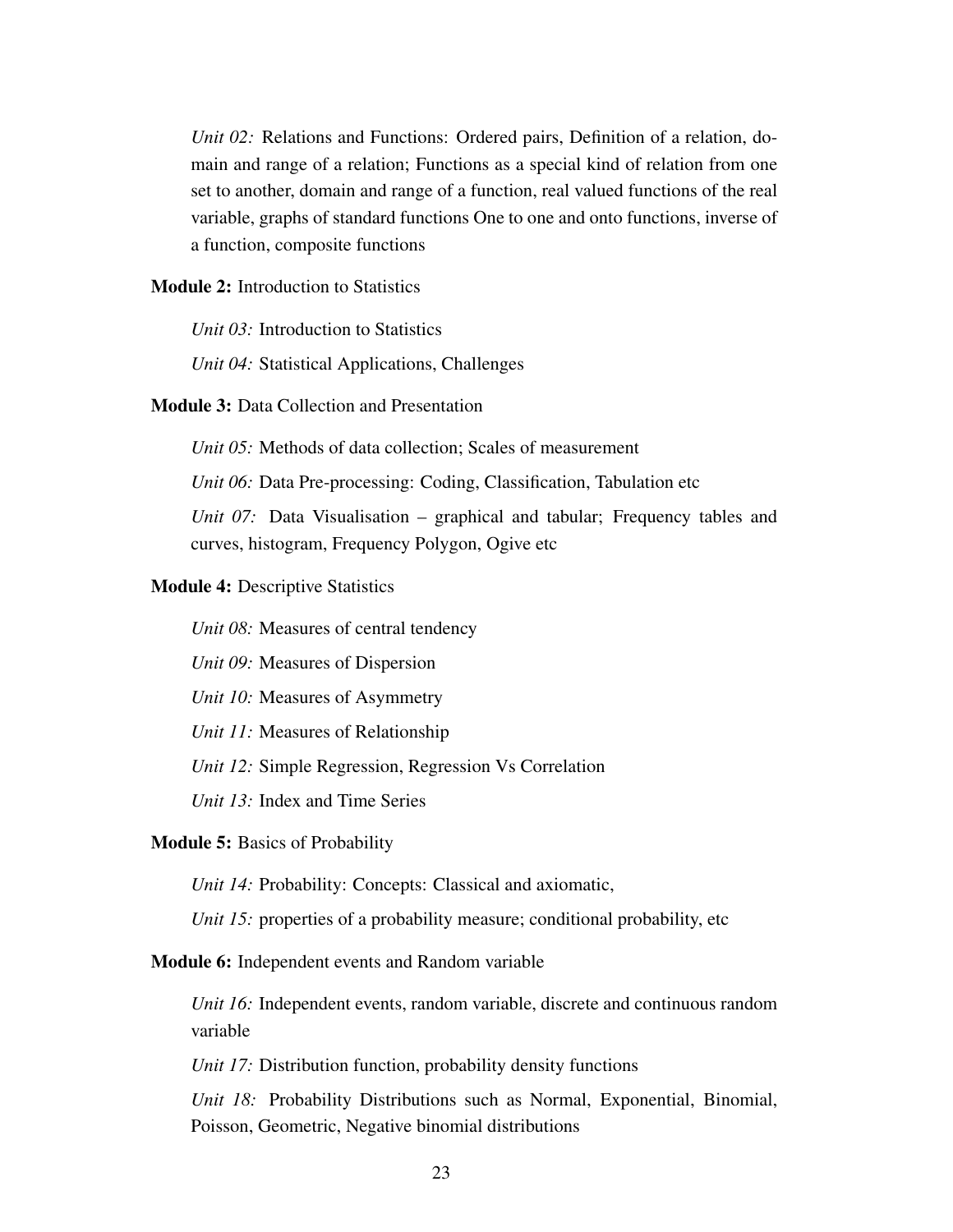Module 7: Statistical Test, Analysis of Variance and Regression analysis

*Unit 19:* Confidence intervals *Unit 20:* Estimatiend Parameters *Unit 21:* T-Test *Unit 22:* Z-Test *Unit 23:* Chi - Square tests, Goodness-of-fit test *Unit 24:* Analysis of Variance (ANOVA) and *Unit 25:* Analysis of Covariance (ANCOVA) *Unit 26:* Regression analysis; Curve fitting

# Module 8: Practicals

*Unit 27-29:* Statistical tests and regression analysis

*Unit 30-32:* Introduction to statistical analysis tool (such as R)

- 1. David M. Dietz, Christopher D. Barr, and Mine Cetinkaya-Rundel (2015). *OpenIntro Statistics*, American Institute for Mathematics.
- 2. *Mathematics Class 11th textbook*. NCERT.
- 3. Nicholas J. Horton, Daniel T. Kaplan, and Randall Pruim (2015). *A Student's Guide to R.*
- 4. Freedman, David, Robert Pisani, & Roger Pervis (2007). *Statistics*. New York: W. W. Norton.
- 5. James, Gareth, Daniela Witten, Trevor Hastie, & Robert Tibshirani (2013). *An Introduction to Statistical Learning: With Applications in R*. New York: Springer.
- 6. Kabacoff, Robert (2015). *R In Action: Data Analysis and Graphics with R*. Shelter Island, NY: Manning Publications Co.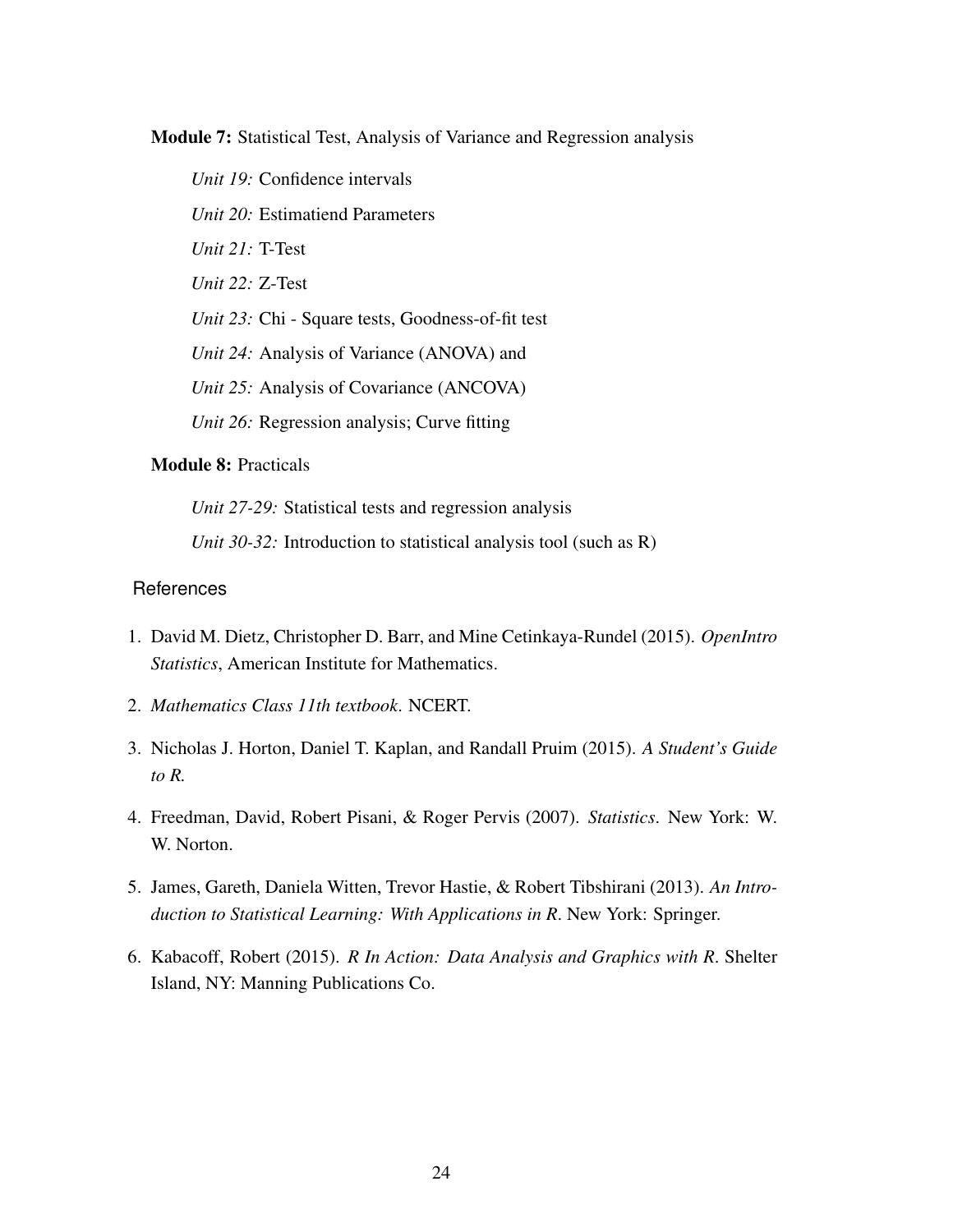## <span id="page-28-1"></span>Paper 10: Colloquium and Study of Subject

#### Colloquia

Colloquia are conducted periodically where the students give presentations on a given topic. The colloquium can be in the form of presentation of different aspects of a topic or debate mode. The idea behind such a debate is to discuss the advantages and disadvantages of an idea/concept/theory. Depending on the performance of each student, the faculty in-charge of the colloquia awards marks. Total marks: 50

#### Study of Subject

Study of Subject (SoS) is a formal methodology to understand a domain in order to be able to provide information resources and services in that domain. SoS includes primary, secondary and tertiary sources of information on a given subject. In addition to the various sources of information, the study also covers all the aspects of Information sources and products. This would serve as a precursor to the third semester project which expects a student to build a subject gateway. Total marks: 50

# <span id="page-28-0"></span>2.3 Second Year, Semester III

#### <span id="page-28-2"></span>Paper 11: Information Retrieval

Module 1: Introduction to Information Retrieval

*Unit 01:* Introduction to Information Retrieval: Overview of IR Systems, Purpose, Historical Perspectives

*Unit 02:* Concept, Feature, Scope, Function

#### Module 2: Traditional Information Retrieval Strategy

*Unit 03:* Subject Indexing: Concept, characteristics, relationship and differences with cataloguing and classification

*Unit 04:* Subject Indexing Languages (SIL); Meaning of IL; Natural Language Vs IL

*Unit 05:* Controlled Vocabulary (CV): Purpose, methods

*Unit 06:* Subject Headings such as LCSH, Sears List of Subject Headings

*Unit 07:* Thesaurus: Concepts, Purpose, Structure; International Thesauri: Agrovoc, Inspec, MeSH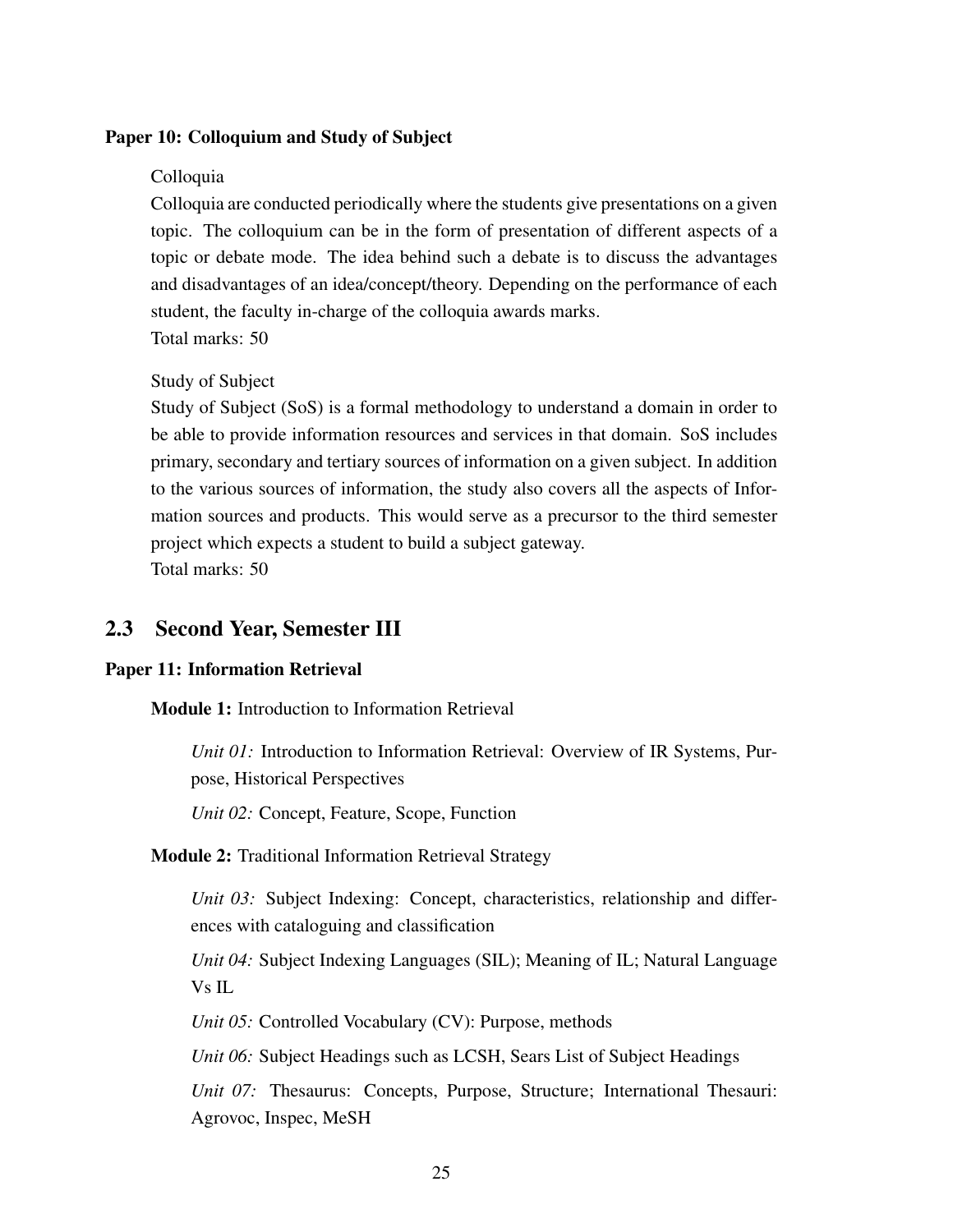*Unit 08:* Pre-Coordinate Indexing - Cutter's Contribution; Systematic Indexing; keyword indexing; Chain Indexing

*Unit 09:* Post-Coordinate indexing – Uniterm indexing, search engine indexing

## Module 3: Modern IR Models and Strategies

*Unit 10:* Classic IR: basic concepts, Boolean model

*Unit 11:* Vector model, probabilistic model

*Unit 12:* Alternative IR: set theoretic, algebraic models

*Unit 13:* Probabilistic models (Bayesian networks);

*Unit 14:* Mathematical morphological models

*Unit 15:* Structured Text Retrieval Models: model based on non-overlapping lists and proximal nodes

*Unit 16:* Text Operations: document pre-processing (word stemming, stop words, thesauri).

*Unit 17:* Document clustering; Google's Page Rank model

*Unit 18:* TF-IDF Matrix

*Unit 19:* IR Systems and the WWW

*Unit 20:* Intelligent Web Agents

*Unit 21:* Search methodology, algorithms

*Unit 22:* Cognitive IR modelling

*Unit 23:* Natural Language Processing

*Unit 24:* Multimedia Information Retrieval: (e.g., Image, Audio, Video )

Module 4: Search and Retrieval Query

*Unit 25:* Advanced search techniques: ex: Boolean, fuzzy, truncation, proximity, phrase search

*Unit 26:* Query: keyword based querying, Pattern matching, structural queries, query protocols

*Unit 27:* Hybrid statistical and knowledge approaches: query expansion and refinement based on a similarity, thesaurus and ontologies

#### Module 5: IR Evaluation

*Unit 28:* Evaluation of IR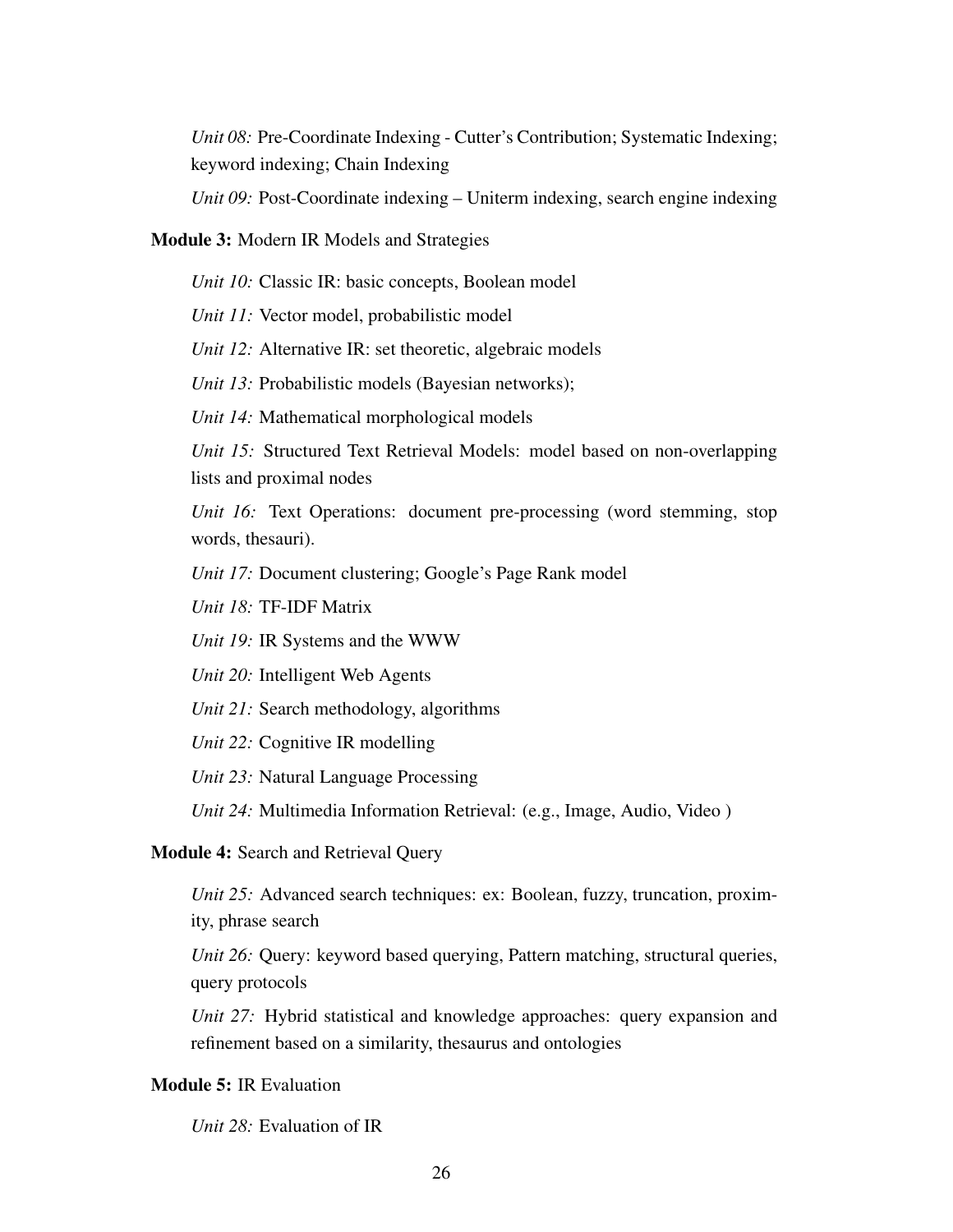*Unit 29:* Recall and Precision; dynamic query formulation and reformulation

- 1. Aitchison, Jean; Gilchrist, Alan; and Bawdown, David. (1990). *Thesaurus Construction and Use: Practical manual*. 4th Ed. ASLIB.
- 2. Becker, Joseph & Hayes, Robert M. (1967). *Information Storage and Retrieval tools Elements & Theories*. New York: John Wiley.
- 3. Chowdhury, G G .(2010). *Introduction to Modern Information Retrieval*. Facet Publishing
- 4. Elis, David(1996). *Progress and Problems in Information Retrieval*. Library Association.
- 5. Fosket, A.C.(1992). *Subject Approach to Information*. Clive Bingley.
- 6. Fugman, Robert. (1993). *Subject Indexing and Analysis Theoretical Foundations & Practical Advice*. Index Verlag.
- 7. Grolier, Eric de. (1962). *A Study of general Categories Applicable to Classification and Coding in Documentation*. UNESCO.
- 8. Lancaster, F.W. (1977). *The Measurement and Evaluation of Library Science*. Information Sources Press.
- 9. Losee, Robert M. (1998). *Text retrieval and Filtering: Analytical Models of Performance*. Kluwer.
- 10. Meadow, Charles T. (2000). *Text Information retrieval system*. Academic Press.
- 11. Sharp, Harold S. (1964). *Readings in Information Retrieval*. The Scarecrow Press.
- 12. Soergel, Dagobert. (1974). *Indexing Languages & Thesaurus Construction & Maintenance*. Melville Pub. House.
- 13. Soergel, Dagobert. (1985). *Organizing Information. Principles of Database & Retrieval Systems*. Academic Press.
- 14. Van Rijsbergen, C.J. (1979). *Information Retrieval*. Butterworths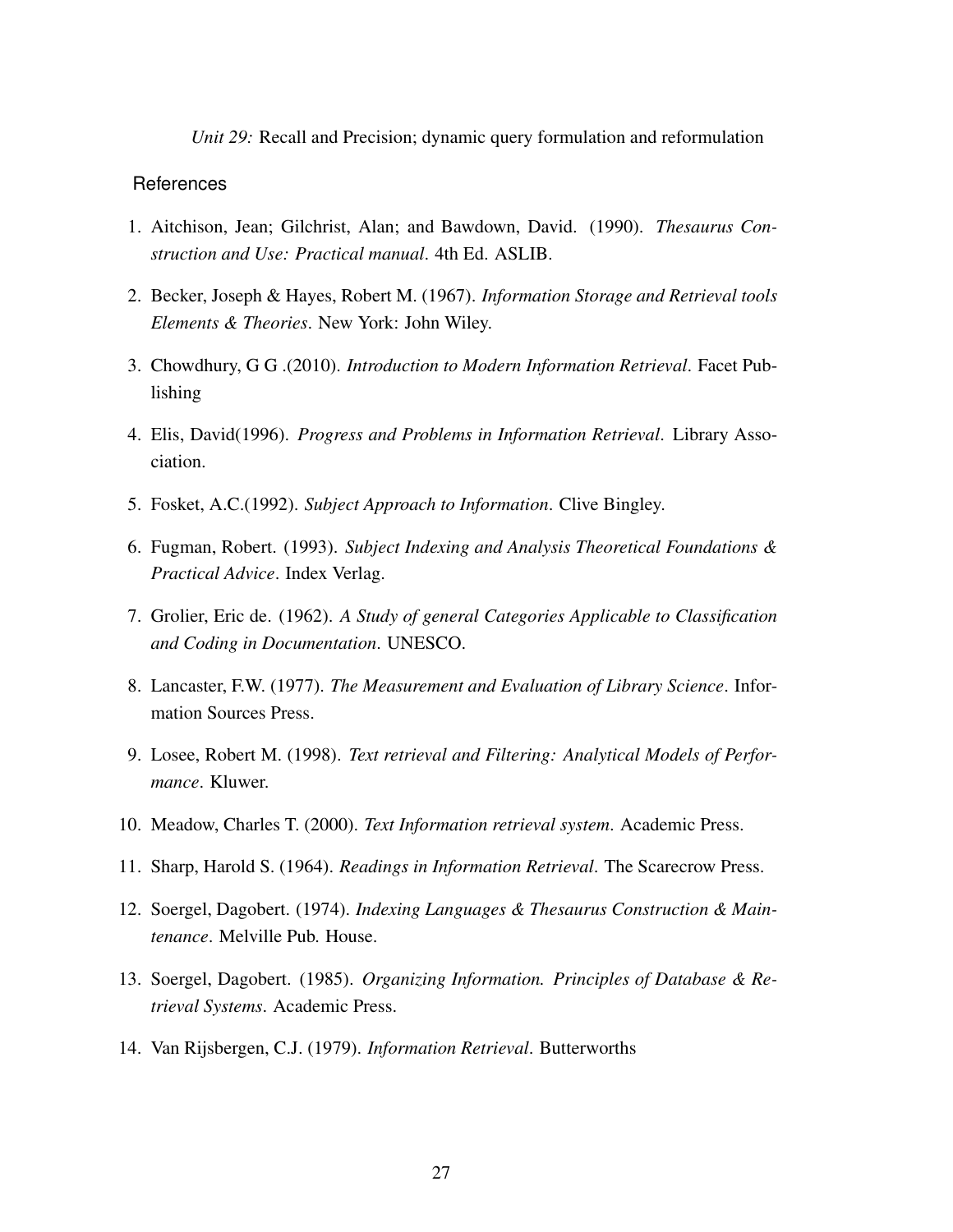#### <span id="page-31-0"></span>Paper 12: Content Management Systems

#### Module 1: Introduction to CMS

*Unit 01:* Introduction to CMS, benefits,

*Unit 02:* Challenges, real world application

*Unit 03:* Types of content: Document management, Records management

#### Module 2: Principles of CMS

*Unit 04:* General Principles,

*Unit 05:* Distributed Content Authoring, Digital Convergence

*Unit 06:* Content management architecture

#### Module 3: Content management strategies

*Unit 07:* Content Development: Content authoring, content review, content version management, crowdsourcing, Syndication

*Unit 08:* Content Publishing and repurposing, roll-out strategies , Content replication, Unit design management,

*Unit 09:* Content migration,

*Unit 10:* Retrieval in CMS: search development, metadata tagging

#### Module 4: Integration in CMS

*Unit 11:* System and data integration in CMS

*Unit 12:* CMS Applications

### Module 5: CMS and Community Information Systems

*Unit 13:* CMS and CIS: Conceptual Framework, Purpose, Technologies, Case study

#### Module 6: Portals and Subject Gateways

*Unit 14:* Portals

*Unit 15:* Subject Gateways

*Unit 16:* Application (Building a portal/subject gateway)

## Module 7: MashUp Technologies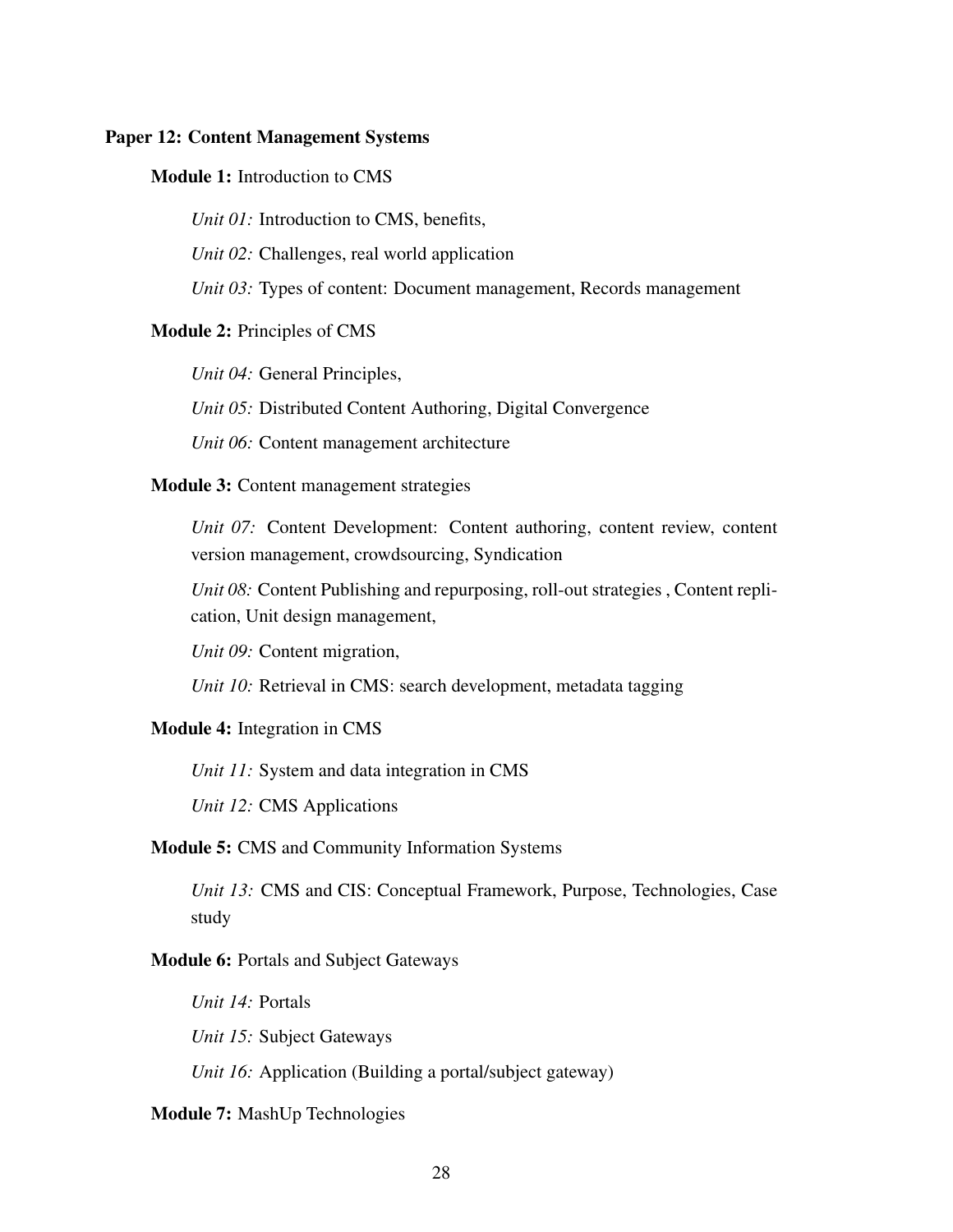*Unit 17:* An Introduction to MashUp technologies

*Unit 18:* Application (Building a MashUp page for information management and services)

Module 8: Agent technologies and Personalization

*Unit 19:* Agent technologies/Software Agent: Meaning, Properties, Related areas, Application

*Unit 20:* Personalization: Conceptual framework, Purpose, Technologies and Application

#### Module 9: Study and Evaluation of CMS Software

*Unit 21:* CMS software such as Drupal, Joomla, Wordpress

*Unit 22:* Learning Management Systems: MOOCs using Moodle or others

*Unit 23:* Evaluation of CMS

# Module 10: Practicals

*Unit 24-26:* Drupal *Unit 27-28:* Moodle *Unit 29-30:* Joomla and Wordpress

- 1. Barker, D. (2016). *Web Content Management: Systems, Features, and Best Practices*, O'Reilly Media.
- 2. Boiko, Bob. (2004). *Content Management Bible*, 2nd Edition, Wiley, Indiana.
- 3. Blokdyk, G. (2021). *Enterprise Content Management System A Complete Guide*, 5StarCooks.
- 4. Blokdyk, G. (2020). *Records Management System A Complete Guide*, 5StartCooks.
- 5. Daniel, F. and Metera, M. (2014). *Mashups: Concepts, Models and Architectures (Data-Centric Systems and Applications)*, Springer, New York.
- 6. Deane, B. (2016). *Web Content Management: Systems, Features, and Best Practices*, O'Reilly.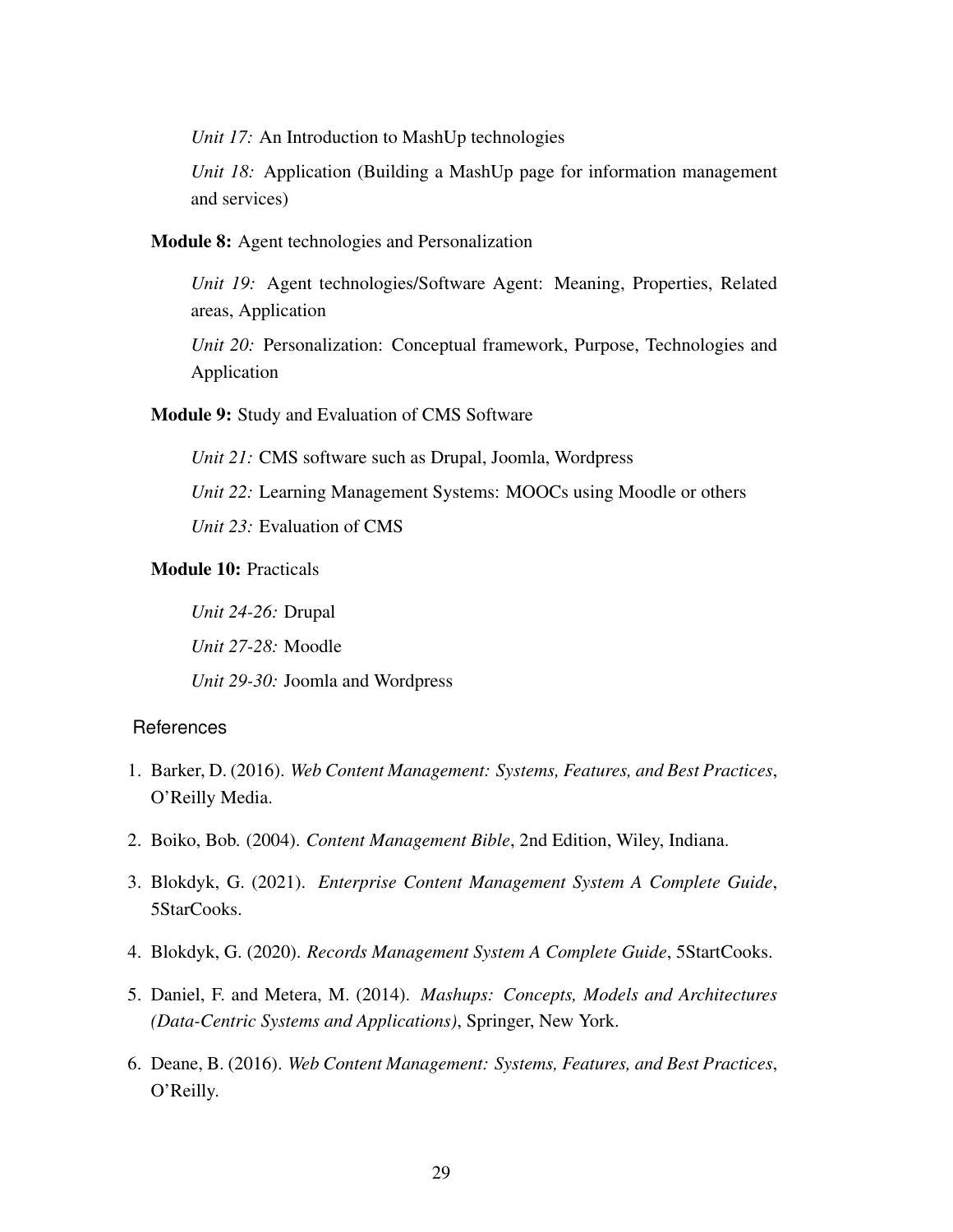- 7. Diamond, D. (2016). *Metadata for Content Management: Designing taxonomy, metadata, policy and workflow to make digital content systems better for users*, CreateSpace.
- 8. Endres-Niggemeyer, B. (2013). *Semantic Mashups: Intelligent Reuse of Web Resources*, Springer, Berlin.
- 9. Hackos, J. T. (2002). *Content Management Web Delivery*, John Wiley & Sons, New York.
- 10. Halvorson, K. and Rach, Melissa. (2012). *Content Strategy for the Web*, 2nd Edition, New Riders.
- 11. Gamma, E., Helm, R., Johnson, R., Vlissides, J. and Booch, G. (1994). *Design Patterns: Elements of Reusable Object-Oriented Software*, Addison-Wesley Professional.
- 12. Keathley, E. (2014). *Digital Asset Management: Content Architectures, Project Management, and Creating Order out of Media Chaos*, Apress, New York.
- 13. Luisi, J. V. (2014). *Pragmatic Enterprise Architecture Strategies to Transform Information Systems in the Era of Big Data*, Morgan Kaufmann.
- 14. Mauthe, A. U. and Thomas, P. (2004). *Professional Content Management Systems: Handling Digital Media Assets*, John Wiley Sons, United States.
- 15. Nichols, K. (2015). *Enterprise Content Strategy: A Project Guide*. XML Press, California.
- 16. Noessel, C. (2017). *Designing Agentive Technology: AI That Works for People*, Rosenfeld Media.
- 17. Regli, T. (2016). *Digital and Marketing Asset Management: The Real Story about DAM Technology and Practices*, Digital Reality Checks.
- 18. Rockley, A. (2012). *Managing Enterprise Content: A Unified Content Strategy (Voices That Matter)*, 2nd Edition, New Riders.
- 19. Yapa, S. (2019). *Getting Started with Dynamics 365 Portals: Best Practices and Solutions for Enterprises*, Apress, Australia.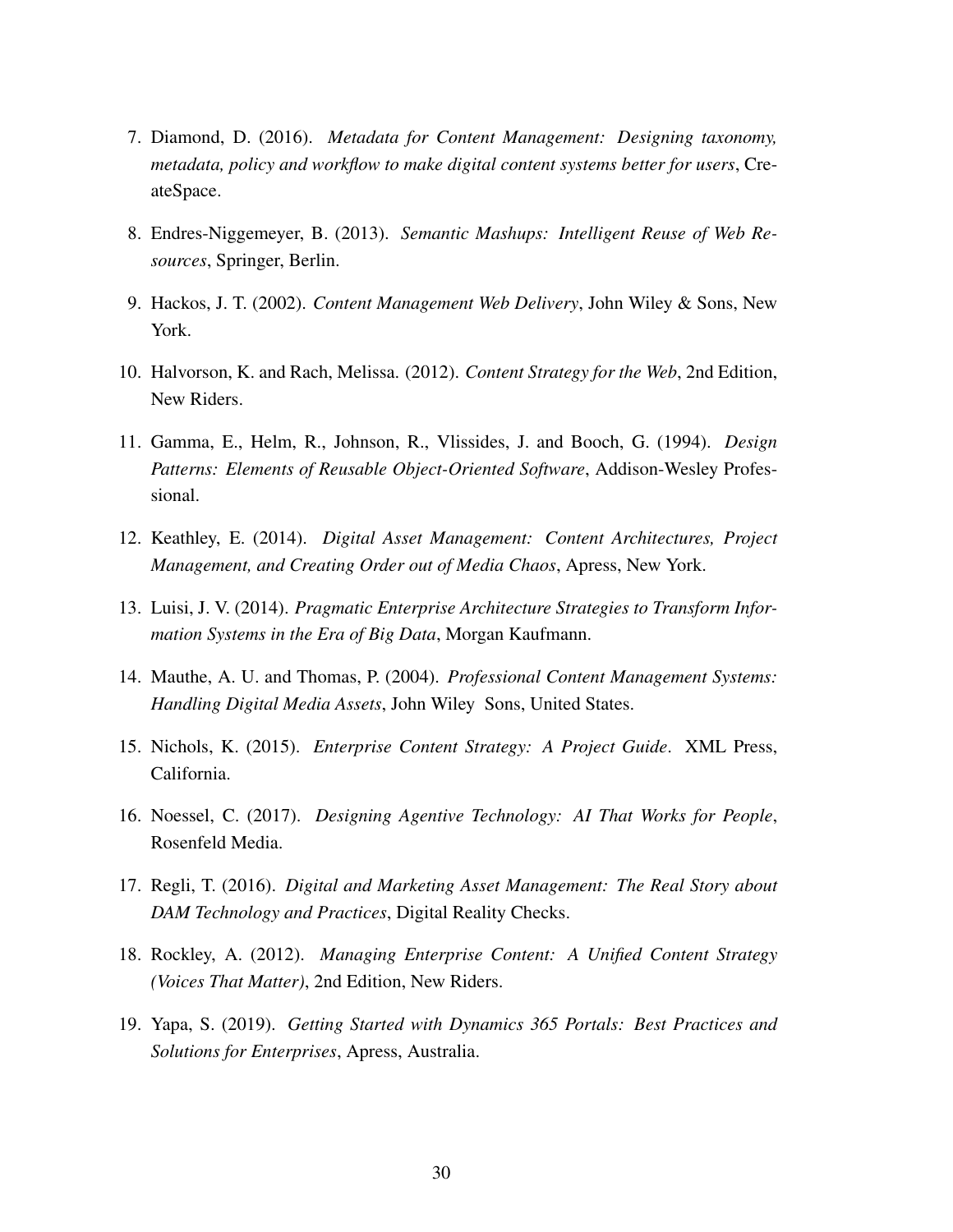#### <span id="page-34-0"></span>Paper 13: Data Management

#### Module 1: Introduction

*Unit 01:* Data acquisition preservation and curation: Definition, Terminologies and Fundamental Concepts; Philosophy of Data Curation

*Unit 02:* Open Science and Open Data

*Unit 03:* Data Librarianship: Role and Functions of the Library

#### Module 2: Research and Government Data

*Unit 04:* RDM: Definition and Need, Life cycle, Issues and Challenges to RDM

*Unit 05:* Government data: e-Governance and Smart Cities

## Module 3: Data Curation Standards and Models

*Unit 06:* Introduction to data curation models and data life cycle

*Unit 07:* Open Archival Information System(OAIS) model, Archival Information Package(AIP), Submission Information Package(SIP), Dissemination Information, Package(DIP); ISO 16363; Digital Curation (DCC) Lifecycle Model

*Unit 08:* Data Curation workflow, Domain specific Data Curation

#### Module 4: Data Handling and Big Data

*Unit 09:* Concepts and Components of ETL *Unit 10:* Big Data: Nature, Characteristics, Challenges and opportunities *Unit 11:* Data Types and Data Models *Unit 12:* Data Net, open data, open government initiatives *Unit 13:* Data Cleaning and Integration; Managing, Processing, and Policy Heterogeneity; Schema Integration

#### Module 5: Data Curation and Related Concepts

*Unit 14:* Data Curation and Libraries and Repositories

*Unit 15:* Data Curation Planning(e.g., DMPTool)

*Unit 16:* Organizations for Data Preservation and curation such as : Digital Curation Centre (DCC), Digital Preservation Coalition, Library of Congress (NDIIPP)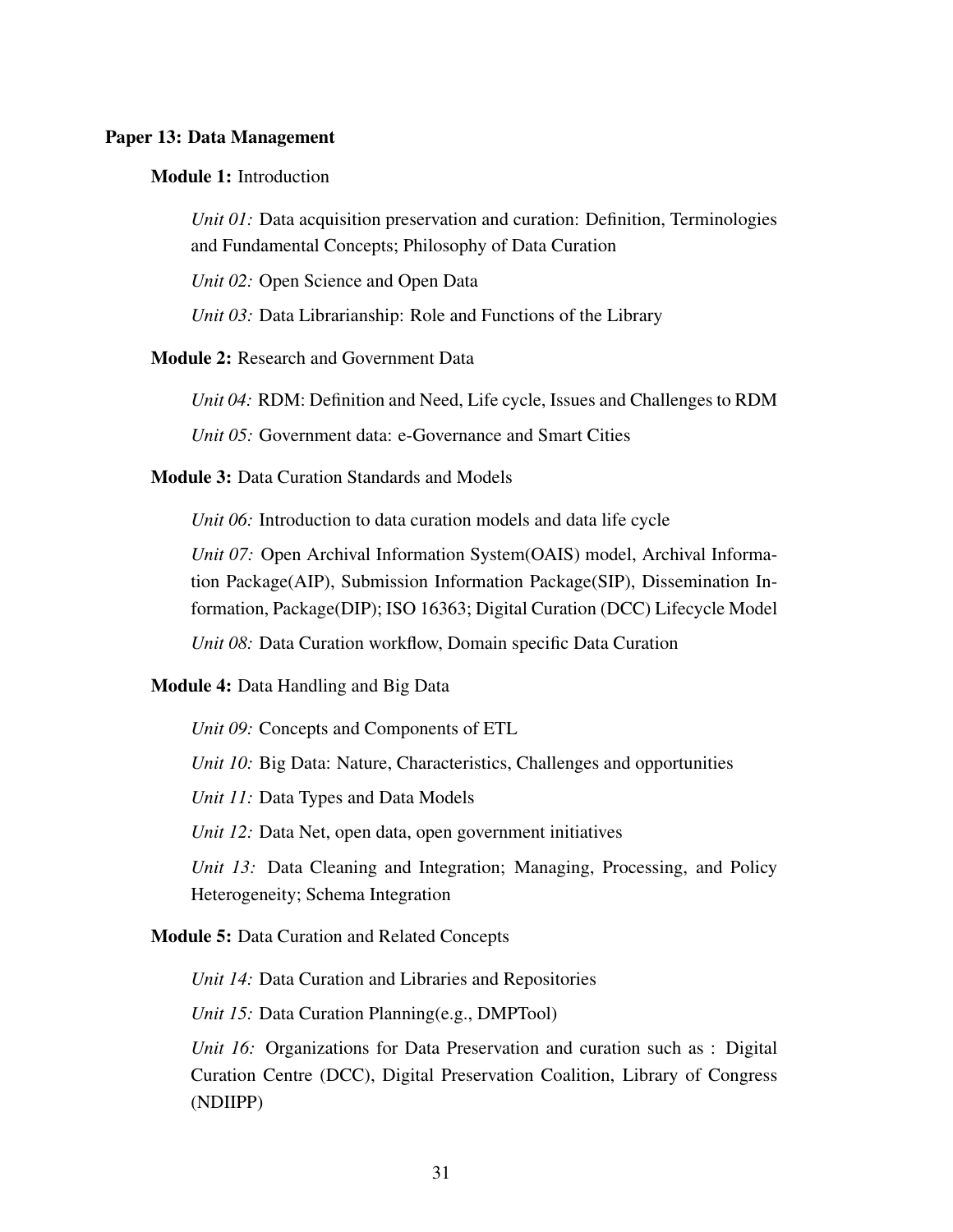#### Module 6: Data Repositories

*Unit 17:* Evolution and Components of Data Repositories

*Unit 18:* Evaluation of Data Repositories

## Module 7: Linked Open Data (LOD)

*Unit 19:* Introduction to LOD

*Unit 20:* Metadata and Interoperability, Ontology

*Unit 21:* Case studies

# Module 8: Practice

*Unit 22-29:* Software tools for ETL such as Spreadsheet, OpenRefine, R, Apache Spark

*Unit 30-32:* Data Repository Software such as CKAN, Dataverse

- 1. Borgman, C. L. (2015a). *Big Data, Little Data, No Data: Scholarship in the Networked World*. Cambridge MA: MIT Press.
- 2. Fearon, D. J., Gunia, B., Lake, S., Pralle, B. E., & Sallans, A. L. (2013). *Research Data Management Services*, SPEC Kit 334 (July 2013).
- 3. Gajbe, S. B., Tiwari, A., Gopalji & Singh, R. K. (2021). *Evaluation and analysis of Data Management Plan tools: A parametric approach*. Information Processing & Management, 58(3), 102480.
- 4. Inter-university Consortium for Political and Social Research. (2012). *Guide to Social Science Data Preparation and Archiving: Best Practice Throughout the Data Life Cycle* (No. 5th edition). Ann Arbor, MI: ICPSR. R
- 5. Kimpton, M., & Morris, C. M. (2013). *Managing and Archiving Research Data: Local Repository and Cloud-Based Practices*. In J. M. Ray (Ed.), Purdue University Press.
- 6. National Science Foundation. (2011). *NSF Data Management Plans*. Washington, DC: NSF.
- 7. Ray, J. M. (2014). *Research data management: practical strategies for information professionals*. West Lafayette, Ind.: Purdue University Press.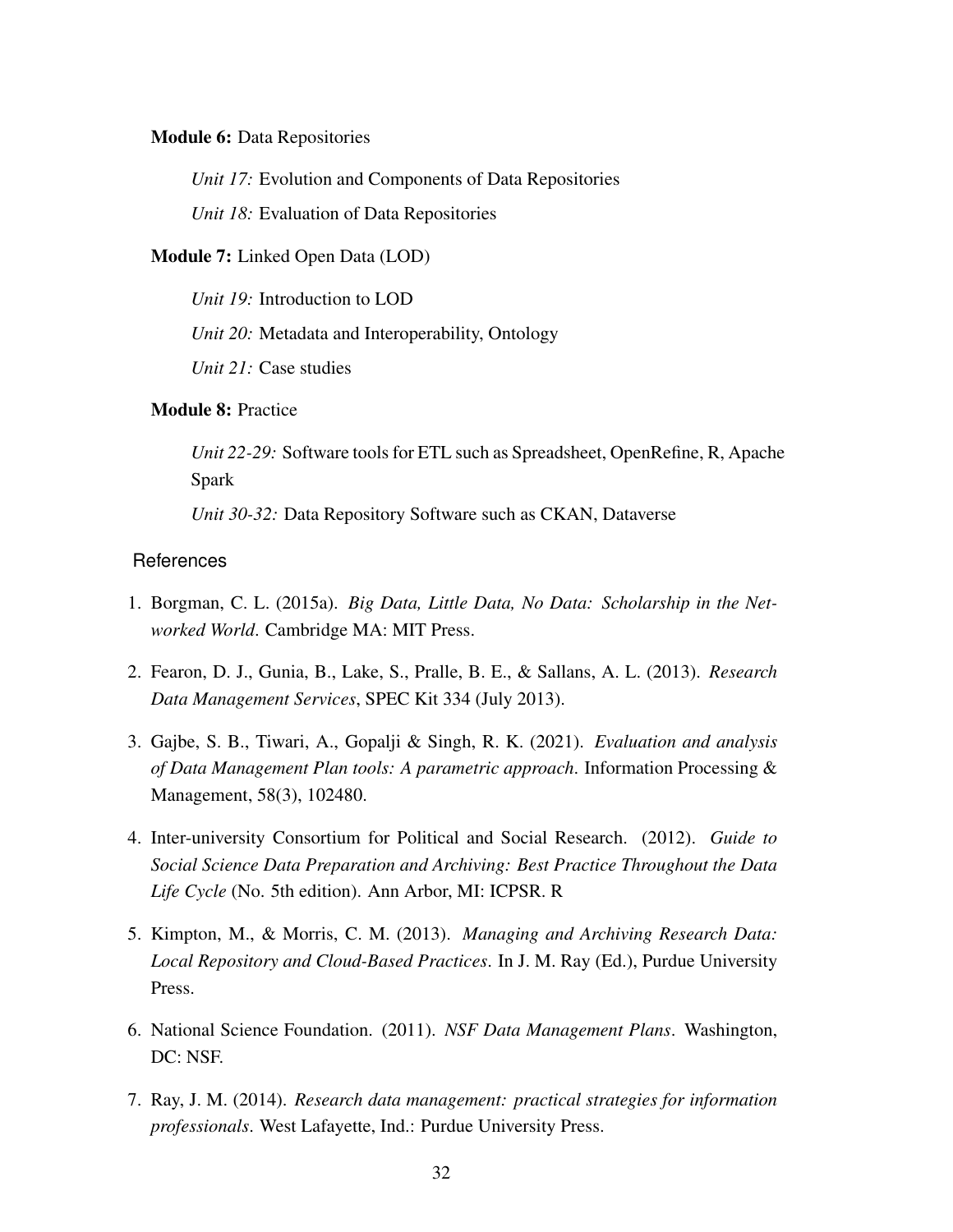### <span id="page-36-0"></span>Paper 14: Research Methodology and Technical Writing

#### Module 1: Introduction to Research

*Unit 01:* Fundamentals of Research: Concept, meaning, need and process of research

*Unit 02:* Types of Research: basic research, applied research, action research, fundamental, survey, historical, including interdisciplinary and multidisciplinary approach

*Unit 03:* Research Methods: scientific, historical, descriptive, survey methods, case studies, , delphi and experimental methods, exploratory, constructive, empirical, primary and secondary research; qualitative and quantitative research

*Unit 04:* Approaches to research: descriptive research, comparative research, exploratory research, diagnostic research, social research

*Unit 05:* Research Design: conceptualization and operationalization

*Unit 06:* Research process: process of conducting research- identification of research topic and for mulation of research problem, literature search, formulation of hypotheses

*Unit 07:* Systematic collection of evidence or data, literature review or rigorous evaluation of resources, data interpretation and synthesis, nominal and operational definition, validity checking; limitations

*Unit 08:* Research Ethics and Plagiarism

*Unit 09:* Current trends in library and information science research: (assignment on the topic) - Trend report

#### Module 2: Research Techniques and Tools

*Unit 10:* Variables and sampling: types of variables- random variable, discrete and continuous ran dom variable; distribution function, probability density functions

*Unit 11:* Measurement of data: census versus sample survey

*Unit 12:* Sampling Procedure and Types of sampling: simple random sampling (srs), systematic ran dom sampling, stratified random sampling, multistage sampling, quota sampling, snowball sampling

*Unit 13:* Data collection methods: interviews, observation, questionnaire, telephonic surveys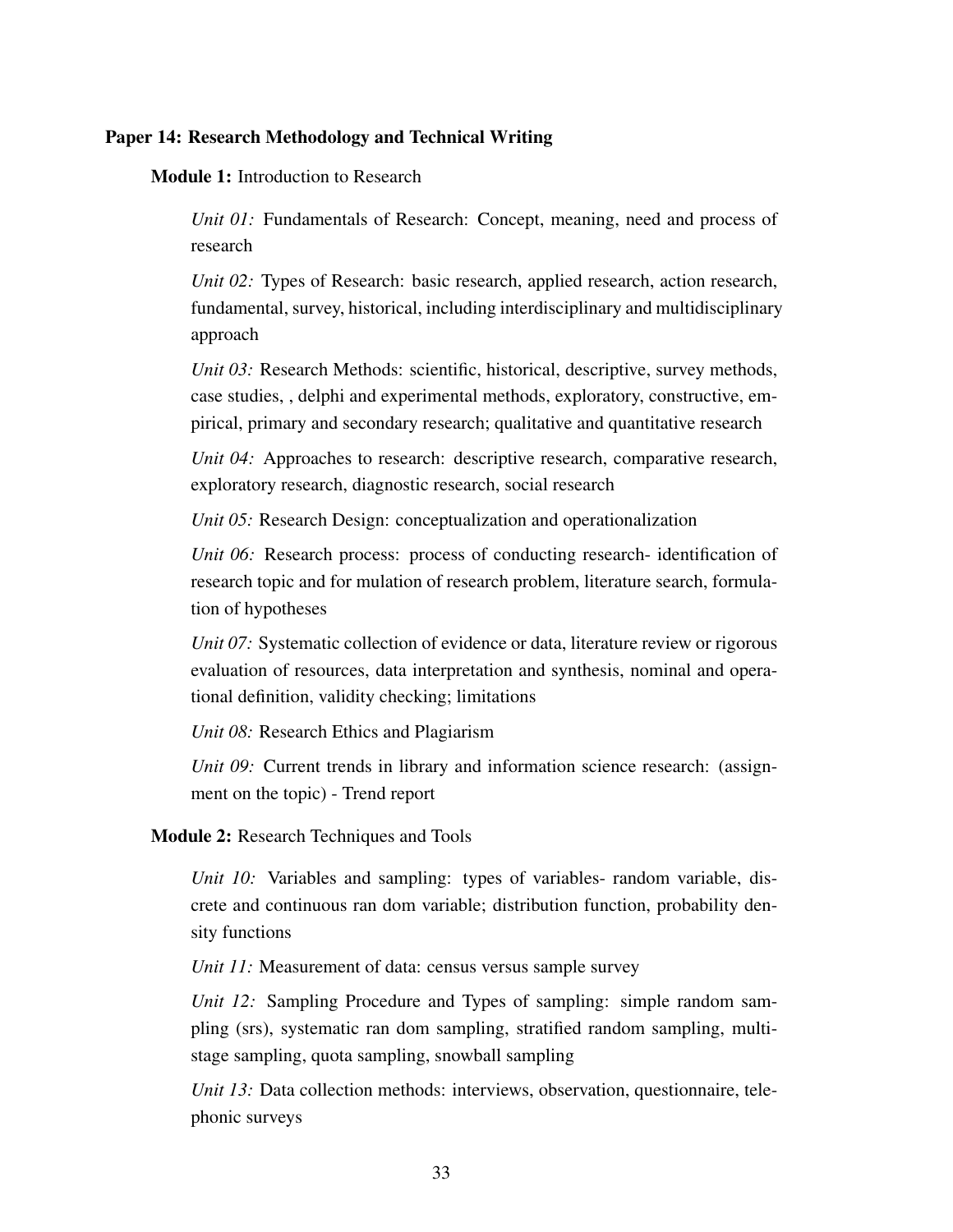Module 3: Hypothesis formulation and Testing

*Unit 14:* Procedure for Hypothesis Testing; Measuring the Power of a Hypothesis Test; Important Parametric Tests; Limitations of the Tests of Hypotheses

*Unit 15:* Hypothesis Testing of Means;Hypothesis Testing for Differences between Means; Hypothesis Testing for Comparing Two Related Samples

*Unit 16:* Hypothesis Testing of Proportions;Hypothesis Testing for Difference between Proportions

*Unit 17:* Hypothesis Testing for Comparing a Variance to Some Hypothesized Population Variance; Testing the Equality of Variances of Two Normal Populations; Hypothesis Testing of Cor-relation Coefficients

Module 4: Citation and Referencing

*Unit 18:* Citation style manual MLA

*Unit 19:* Citation style manual APA

*Unit 20:* Citation style manual CHICAGO

*Unit 21:* Reference management tools such as Mendeley, Zotero

#### Module 5: Technical Communication

*Unit 22:* Introduction to Technical Communication -oral communication, audiovisual communication- quality of contents, structural organisation, physical production; written communication- individual writing, corporate writing, office communication, oral presentation; creative writing

*Unit 23:* Technical Writing

*Unit 24:* Writing Research plans/proposals

*Unit 25:* Research reports: structure, style, concepts, guidelines for research reporting

*Unit 26-32:* Practicals on Reference tools and technical communication

- 1. Booth, W. C., Williams, J. M. & Colomb, G. G. (2003). *The Craft of Research*. University of Chicago Press.
- 2. Brady, John. (1997). *The Craft of Interviewing*. Vintage.
- 3. Gilliam, Bill. (2000). *The Research Interview*. Continuum Press.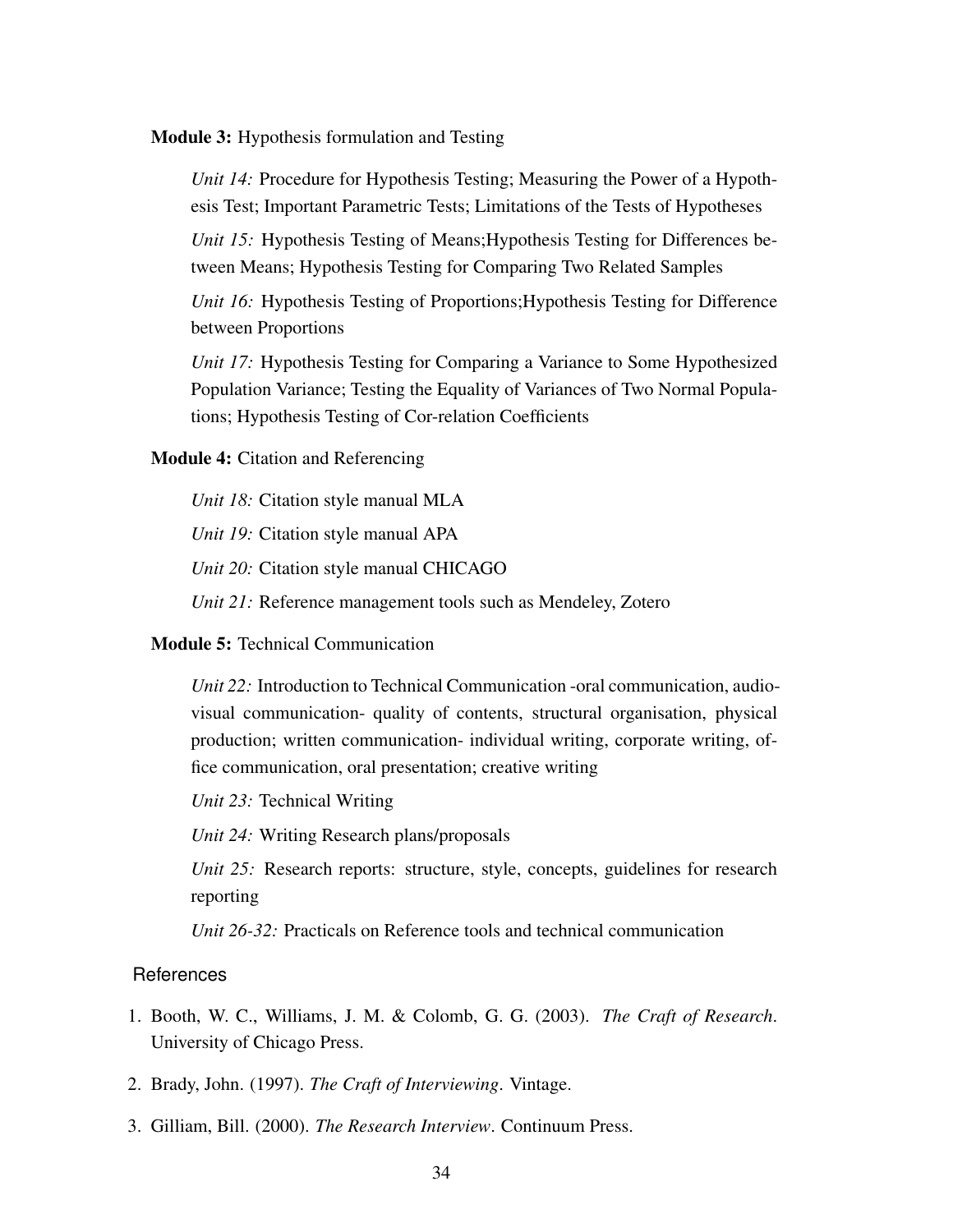- 4. Goddard, W. and Melville, S. (2004). *ResearchMethodology : An Introduction*, Juta Academic.
- 5. Kish, Leslie. (1995). *Survey Sampling*. Wiley.
- 6. Kothari, C. R. (2014). *Research Methodology: Methods and Techniques*, New Age International.
- 7. Kumar Ranjit (2021) *Research Methodology: A step-by-step guide for beginners*, SAGE.
- 8. Marshall, Catherine & Rossman, Gretchen B .(2006). *Designing Qualitative Research*. Sage.
- 9. Patterns Rea, Louis M & Parker, Richard A. (2005). *Designing and Conducting Survey Research*. Jossey-Bass.
- 10. Rubin, Herbert and Irene (2004). *Qualitative Interviewing: The Art of Hearing Data*. Sage, USA.
- 11. Sudman, Seymour (1976). *Applied Sampling*. Academic Press.

## <span id="page-38-1"></span>Paper 15: Seminar

Students are required to prepare a seminar paper on a topic approved by faculty. Students must submit the paper for evaluation to the faculty in charge and after approval of the paper, the seminar will be held.

As for evaluation, there will be 50% weight on the paper and 50% on the presentation.

# <span id="page-38-0"></span>2.4 Second Year, Semester IV

#### <span id="page-38-2"></span>Paper 16: Scientometrics and Informetrics

Module 1: Introduction and Evolution

*Unit 01:* Introduction and need of metric studies in scholarly communication

*Unit 02-03:* Evolution of metric studies (From Librametrics to Altmetrics)

*Unit 04:* Open Content Metrics

## Module 2: Scientific Collaboration

*Unit 05:* Concept, need and types of scientific collaboration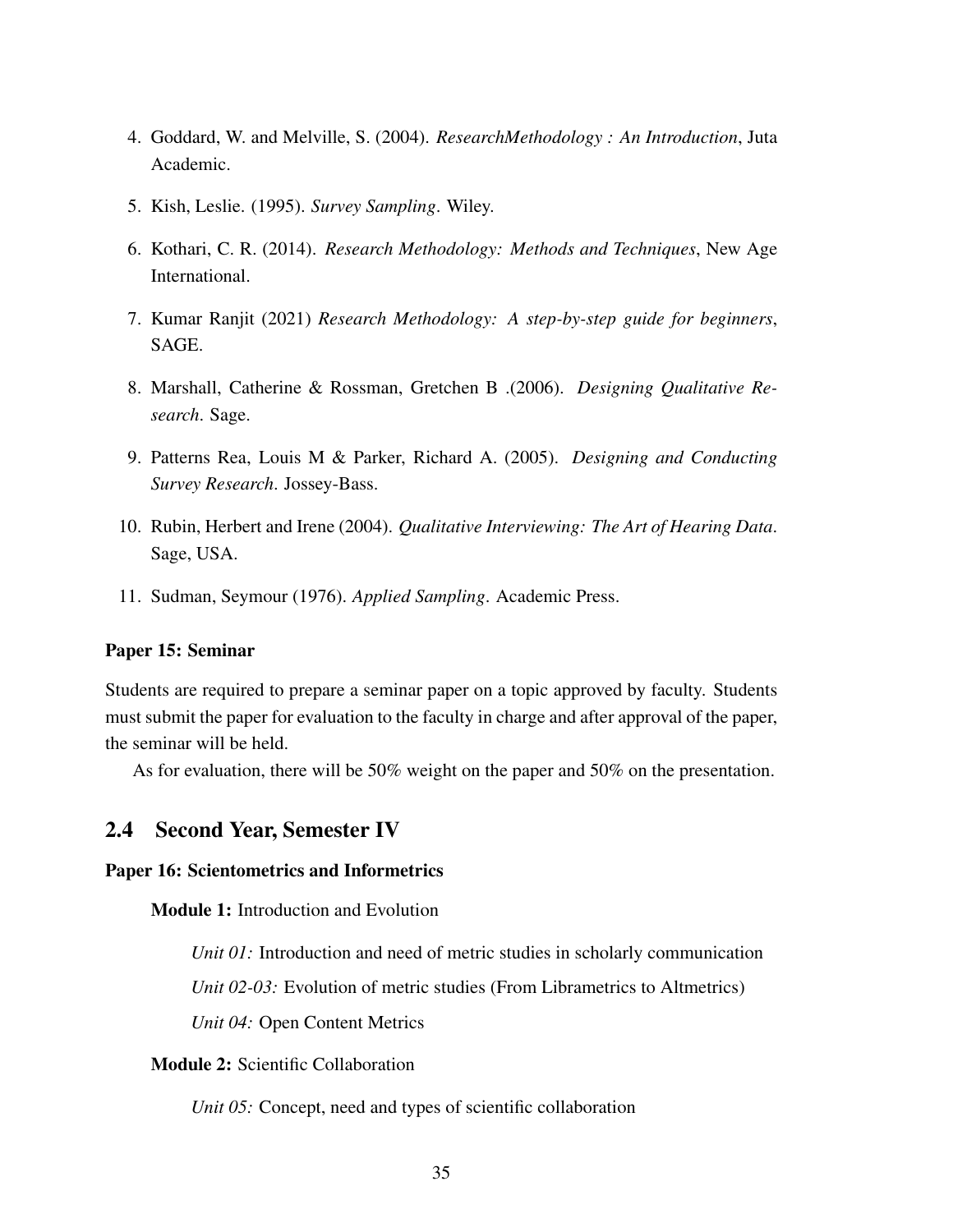*Unit 06:* Measurement of scientific collaboration

## Module 3: Bibliometric Laws

*Unit 07:* Law of scattering (Bradford's law)

*Unit 08:* Zipf's law, Lotka's law

*Unit 09:* Generalised bibliometrics distributions and Fitting of Informetrics models: Bradford's curve, Leimkuhler's distribution,

*Unit 10:* 80-20 rules, Price's law relating to scientific productivity

*Unit 11:* Aspects of concentration measures; Circulation Statistics

#### Module 4: Citation Analysis

*Unit 12:* Data Citation

*Unit 13:* Citation indexing, Impact Factor, H and G Indexes

*Unit 14:* Standard Citation Indicators(MOCR, FECR and MECR)

*Unit 15:* Relative citation Indicators(NMCR and RCR); bibliographic coupling and co-citation analysis

## Module 5: Growth and obsolescence of literature

*Unit 16:* Various growth models; the half-life analogy

*Unit 17:* Determinations of aging factor and half-life: real vs apparent; synchronous vs diachronous

*Unit 18-19:* Measurement of growth and obsolescence (Practice)

#### Module 6: Mapping and Science Indicators

*Unit 20:* Mapping of science

*Unit 21:* Science indicators

*Unit 22:* Measurements of science indicator, mapping and visualization (Practice)

*Unit 23:* Metric Based Evaluations

# Module 7: Altmetric studies

*Unit 24:* Introduction need and real world scenario

*Unit 25:* Altmetrics tools and indicators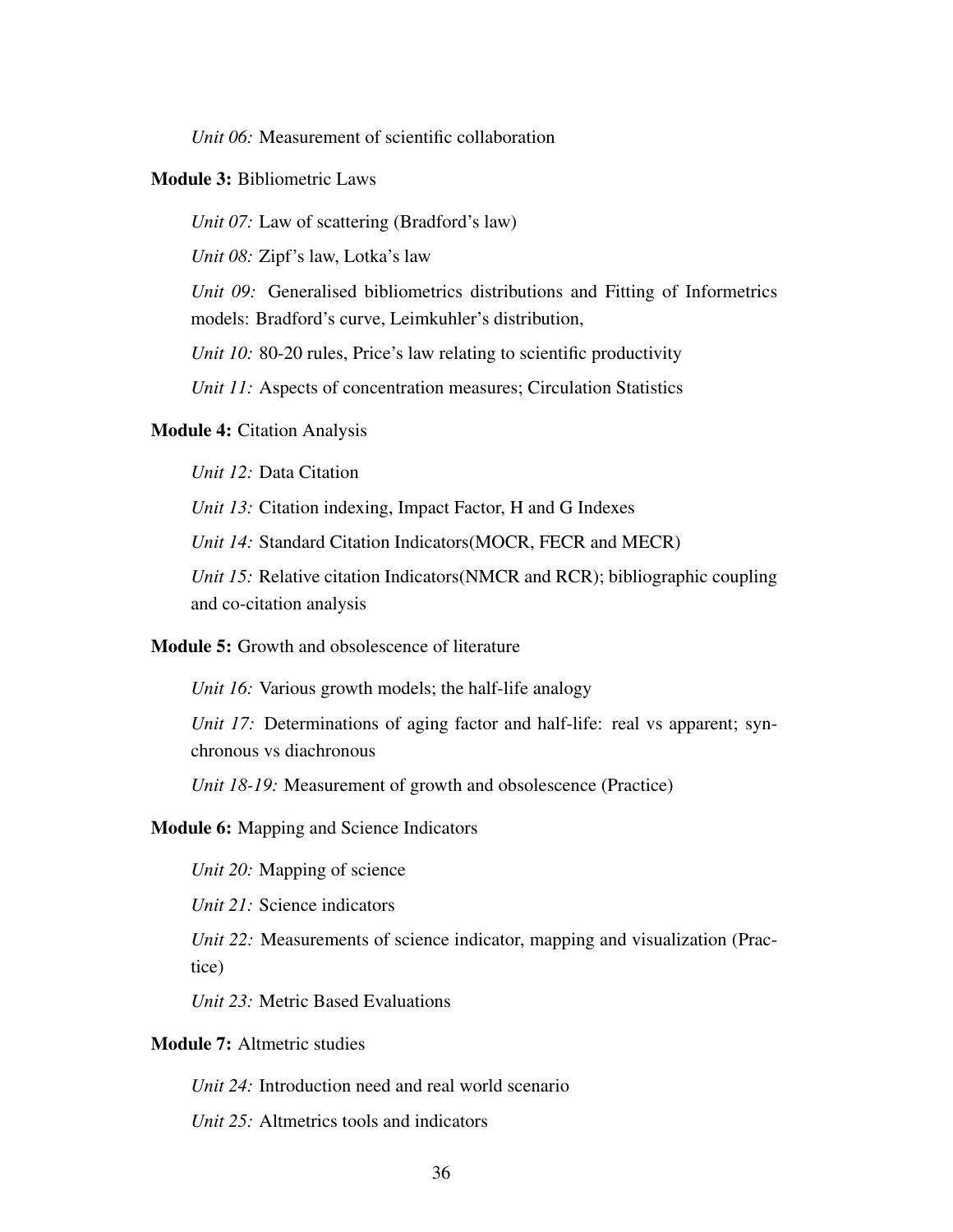*Unit 26:* Altmetrics (Practice)

#### Module 8: Ranking

*Unit 27:* Need, Objective and frameworks e.g., NIRF

#### Module 9: Citation Databases and Infographics

*Unit 28-29:* Scopus, Web of Knowledge, PubMed, Medline, Google Scholar *Unit 30:* Infographics

#### Module 10: Tools for metric studies

*Unit 31-33:* Tools for bibliometric and scientometric studies (e.g. R)

- 1. Almind, T C & Ingwersen, P. (1997) *Informetric analysis of World Wide Web: Methodological approaches to webometrics*. Journal of Documentation, 53(4).412-420.
- 2. Andres, Ana. (2009). *Measuring academic research: How to undertake Bibliometric Study*. Oxford.
- 3. De Bellis, N. (2009). *Bibliometrics and citation analysis: From the Science Citation Index to Cybermetrics*. Scarecrow press.
- 4. Egghe, L & Rousseau, R.. (1990). *Introduction to Informetrics: Quantitative methods in library, documentation and information science*. Elsevier Science.
- 5. Egghe, L. (2006). *Theory and practice of the g-index*. Scientometrics . 69(1): 131- 152
- 6. Egghe, L. (2010). *The Hirch Index and related impact measures*. ARIST, Vol.44, 65-114.
- 7. Hertzel, Dorothy H. (2003). *Bibliometric history. In Encyclopeadia of Library & Information science*. Ed.2. Vol. 1. Miriam A. Drake. Ed. New York: Marcel Dekker Inc.
- 8. Lancaster, F W. (1991). *Biblometric methods in assessing productivity and impact of research*. SRELS
- 9. Moed, H F. (2000). *Citation Analysis in research evaluation*. Springer.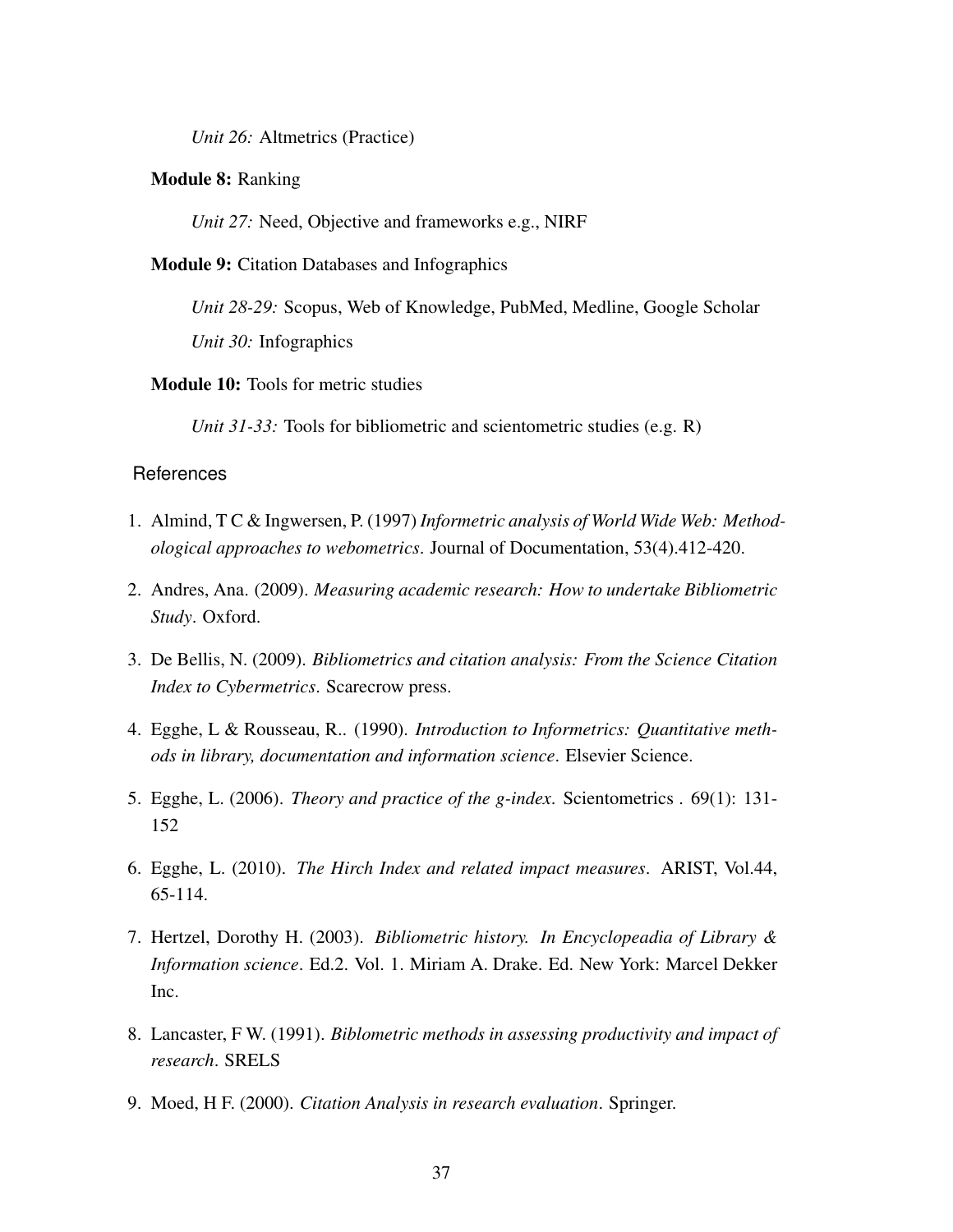- 10. Vinkler, P. (2010). *The evaluation of research by scientometric indicators*. Oxford: Chandos Publishing.
- 11. White, Howard D & Mc Cain, Katherine (1989). *Bibliometrics*. In William, Martha E. Ed. ARIST, Vol. 24. Amsterdam: Elsevier science pub.
- 12. Wilson, C S. (1999) *Informetrics*. In Williams, M E. Ed., ARIST, Vol.34. Medford: Information Today.

#### <span id="page-41-0"></span>Paper 17: Web Based Information Systems and Services

## Module 1: HTML and CSS

*Unit 01:* HTML Basics: tags, attributes, text/paragraph formatting, hyperlinks

*Unit 02:* HTML Tables and Layouts, physical vs logical tags

*Unit 03:* HTML5: Semantic tags, meta tags, SEO, Open Graph Protocol (OGP) tags

*Unit 04:* CSS Basics: Inline vs global CSS, CSS selectors, Box-model

*Unit 05:* CSS pseudo classes, pseudo elements, combinator, Rule of specificity

*Unit 06:* CSS layout, responsive design with @media queries

*Unit 07:* CSS Frameworks: Twitter Bootstrap (layout, utility classes, theming, etc.)

# Module 2: XML

*Unit 08:* XML Concepts: Markup vs semantics, rules for well-formed XML

*Unit 09:* XML DTD: valid vs well-formed, element and attributes definitions, validation tools (xmllint)

*Unit 10:* XML Schema: data types, data facets and patterns, XML namespaces, Simple vs Complex types

*Unit 11:* XML Styling: CSS vs XSL, XSLT/XPATH/SQuery, xsltproc tool

*Unit 12:* XSLT advanced: XPATH Primer, advanced XSLT templates, lists, if-else, loops

*Unit 13:* Crosswalk using XSLT: MARCXML to DC/MODS and DC to MODS

*Unit 14:* YAML/JSON Primer: Basics of JSON, YAML standard and JSON, XML vs JSON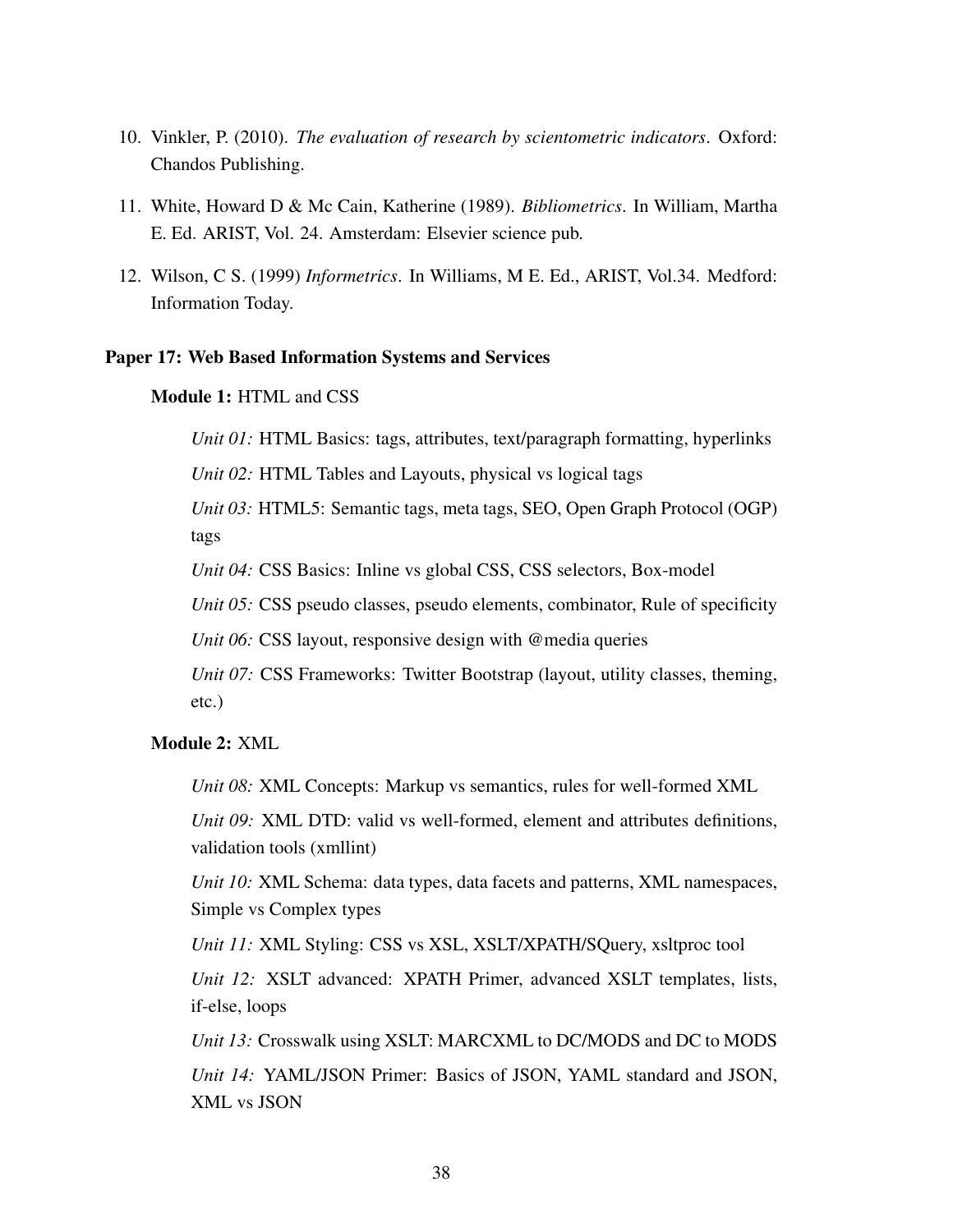#### Module 3: Introduction to Databases

*Unit 15:* Database basics: RDBMS/SQL introduction, MySQL basic commands: connect, cre ate/alter tables, insert/update/delete data

*Unit 16:* Database constraints: Primary key, Foreign key, SQL Joins, Table alias in joins

*Unit 17:* Advanced SQL: Nested SQL in Where clause, Database export (mysqldump, pg dump), SQL import

Module 4: Python Programming and web servers

*Unit 18:* Python Basics: print, concatenate, variables, string operations, math operations, functions

*Unit 19:* Python Data structures: Arrays, dict, Lists/Dict operations, Conditionals and loops, global vs local scope

*Unit 20:* Python modules: Datetime, Regular expression, JSON module, pymarc

*Unit 21:* Apache Web-server: Web server concept, VirtualHost, DocumentRoot and Alias, permissions, Listen to port

*Unit 22:* Python CGI: Form handling, GET param from URL, GET vs POST methods, Python MySQL connection

Module 5: Advanced topics for web based services and networking

*Unit 23:* Modern web patterns: Templating, MVC pattern, CGI vs WSGI, Security, Flask framework (Python)

*Unit 24:* Database abstraction: OS-level abstraction (ODBC), Language-level (JDBC/PDO/DBI), Object Relational Mapping (ORM)

*Unit 25:* Javascript: Client-side script concept, Browser/DOM events, jQuery, asynchronous pro-gramming (AJAX)

*Unit 26:* Web skills practical: use custom jQuery and CSS in Koha/DSpace with examples

*Unit 27:* Search engine components: Spider/crawler, Indexer, Searcher, Tokenizer, Filters, Ranking algorithms (TF-IDF scores)

Module 6: Web based services protocols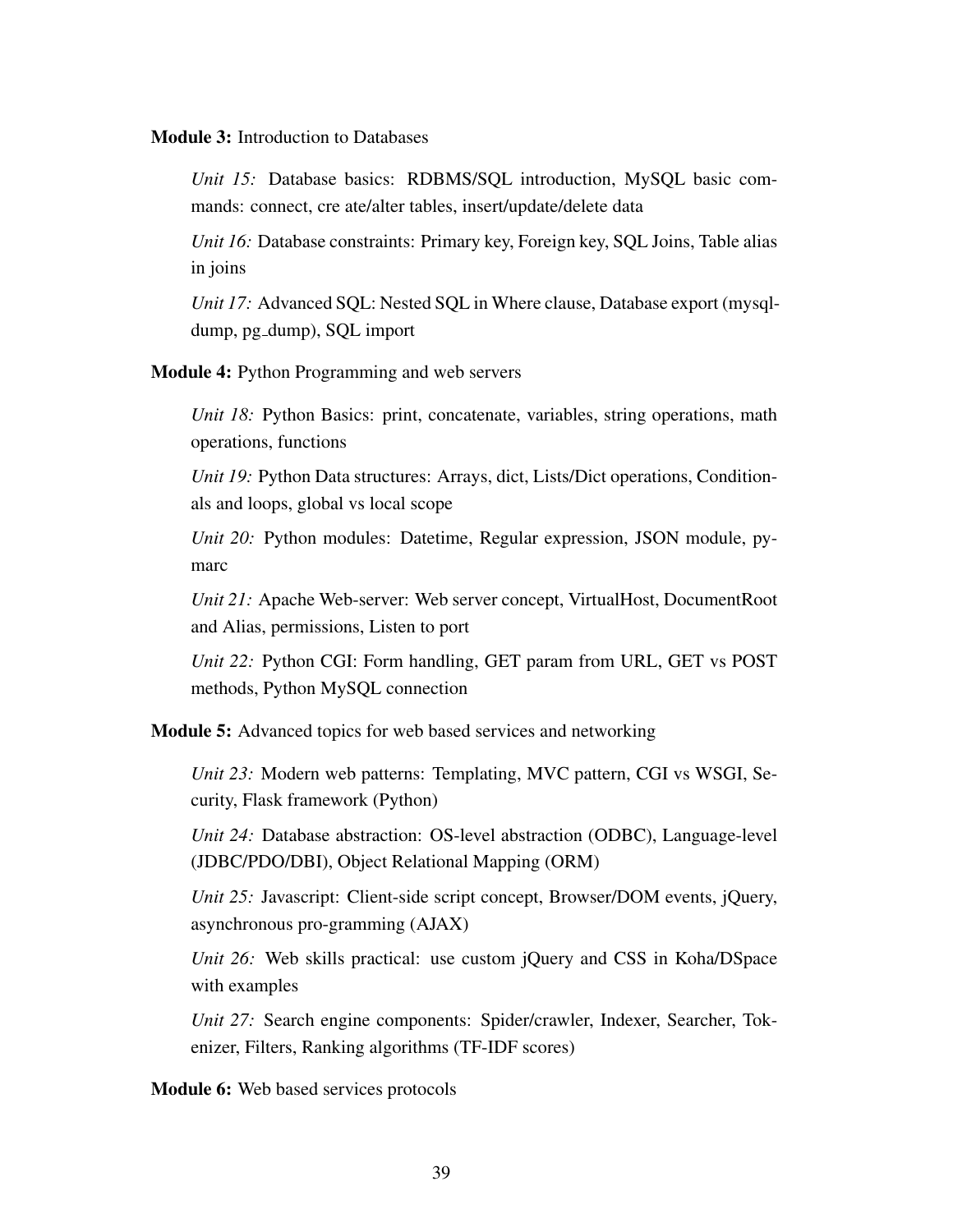*Unit 28:* Z39.50 Protocol Operations (Init, Search, Present, Scan) using Yaz-Client, Record Syntax, Element set, Resultset management

*Unit 29:* Type-1 Query (RPN) examples with Bib-1 Attributes (Use, Relation, Position, Structure, Truncation, Completeness)

*Unit 30:* Z39.50 server setup using IndexData Zebra software, Index MARC records, Record Id de-duplication

*Unit 31:* Z39.50 Application Profiles: US National Profile (Z39.89), Bath Profile Conformance Levels for Functional Area A

*Unit 32:* SRU Operations (searchRetrieve, scan, explain), CQL basics (ContextSets, Relation Modifiers), Conformance/Base Profile

*Unit 33:* OAI-PMH: OAI Verbs, Selective Harvesting, Flow Control (resumptionToken), Tools and implementation

*Unit 34:* WWW/Search Engines: Scholarly/Vertical search engines, Federated Search Engines (Masterkey/Pazpar2), Discovery Platforms

*Unit 35:* Open Discovery Initiative (NISO RP-19-2020), COUNTER Usage statistics, SUSHI Protocol (Z39.93-2014), OpenURL (Z39.88-2004)

## Module 7: Advanced web based services

*Unit 36:* Network authentication: IP-based authentication, EZProxy, Shibboleth, OpenAthens, etc.

*Unit 37:* Web Services: REST vs SOAP, SOAP usages, REST design principles, API

- 1. Anderson, Paul. (2012). *Web 2.0 and beyond : principles and technologies*. CRC Press
- 2. Bates, Chris. (2006). *Web Programming: Building Internet Applications*. 3rd Ed. Wiley-India.
- 3. Duckett, Jon .(2011). *HTML and CSS: Design and Build Websites Paperback* .Wiley
- 4. Kalbach, James. (2007). *Designing Web Navigation: Optimizing the User Experience*. O'Reilly Media.
- 5. Macdonald, Matthew (2015). *Creating a Website: The Missing Manual*. O'Reilly Media.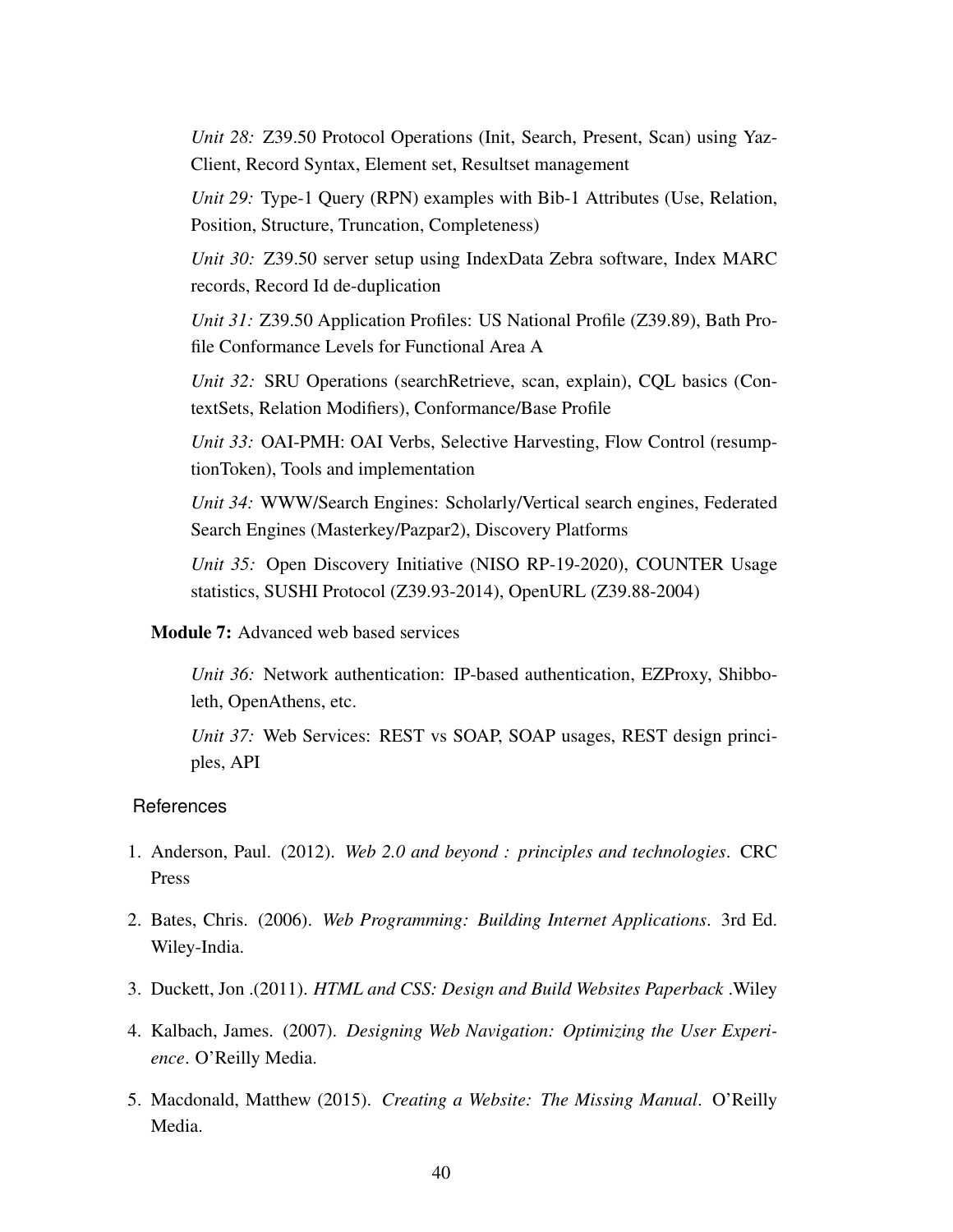- 6. Morville, Peter & Rosenfeld, Louis. (2006). *Information Architecture for the World Wide Web: Designing Large-Scale Web Sites*. 3rd Ed. O'Reilly Media.
- 7. Robbins, Jennifer Niederst. (2012). *Learning Web Design: A Beginner's Guide to HTML, CSS, JavaScript, and Web Graphics*. 4th Ed. O'Reilly Media.
- 8. Stallings, William. (2007). *Computer Networking with Internet Protocols and Technology*. Pearson Education.

## <span id="page-44-0"></span>Paper 18: Semantic Web

Module 1: Introduction to Semantic Web

*Unit 01:* Transition from Syntactic Web to Semantic Web: Syntactic Web, Problems with Syntactic Web, Requirement and motivation of Semantic Web

*Unit 02:* Introduction to Glossary, Dictionary, Metadata, Taxonomy, Thesauri, Ontology, Their interrelationships

Module 2: Knowledge Organisation and Representation

*Unit 03:* Semantic Web: Introduction, Knowledge Organization (KO), Knowledge Organization Systems (KOS).

*Unit 04:* Knowledge Representation (KR) Goal, Properties, Semantic Network, Knowledge Representation issues

Module 3: Semantic Web Architecture and Components

*Unit 05:* Hypertext web technologies: URI/IRI, UNICODE, XML, XML Namespace

*Unit 06:* Standardised semantic web technologies: RDF, RDFS, Ontology, SPARQL, Rule, Logic

*Unit 07:* Unrealised semantic web technologies: Proof, Trust, Cryptography

#### Module 4: Resource Description Framework

*Unit 08:* Resource Description Framework, Fundamentals, Resource, Property, Value, Statements

*Unit 09:* Serialization Formats, Blank Node, Container

*Unit 10:* Resource Description Framework Schema, Core Classes in RDFS,

Module 5: Ontology and Ontology Language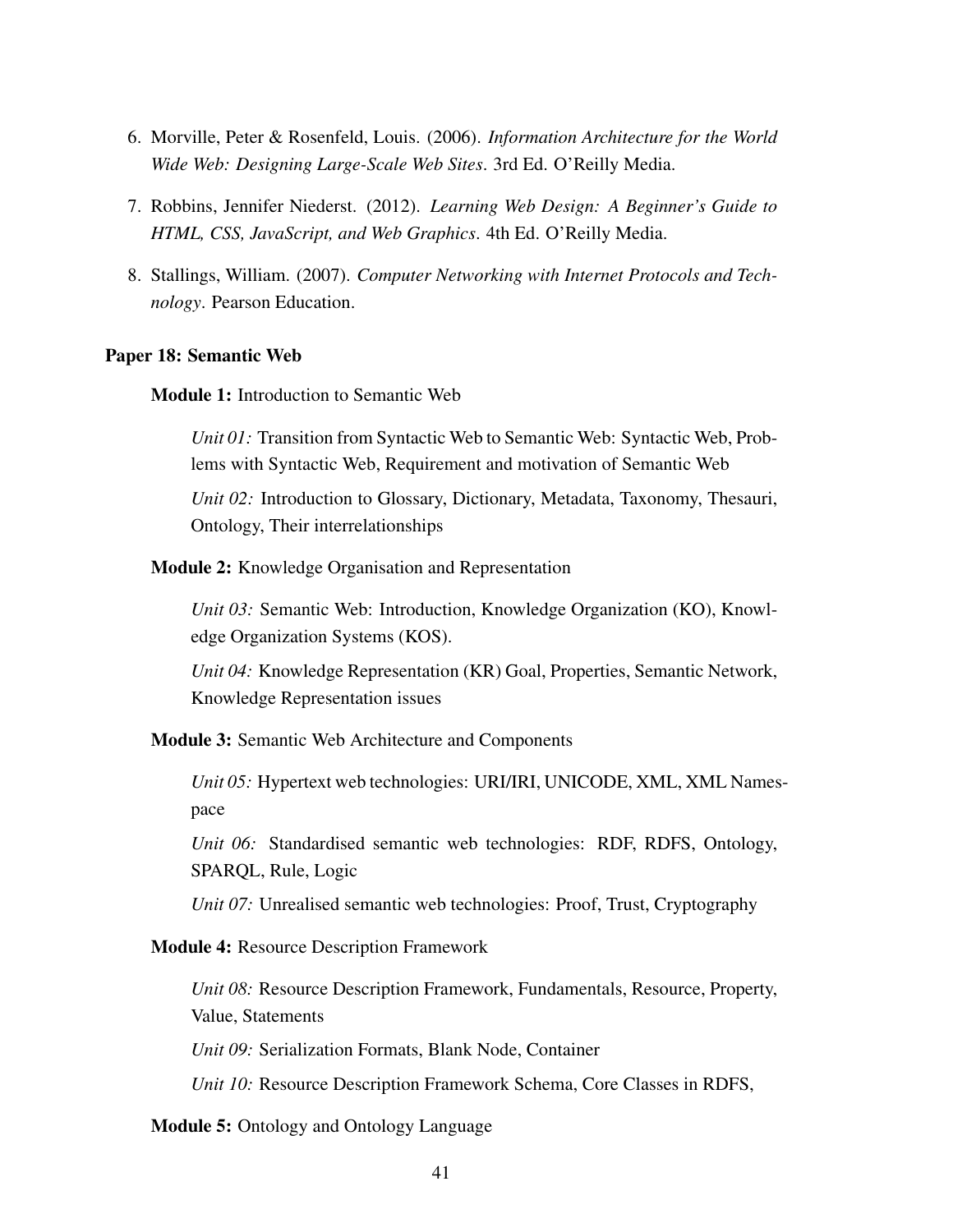*Unit 11:* Ontology (What, Why, Evolution), Ontology Classification *Unit 12:* Ontology Building Blocks, TBox and ABox, *Unit 13:* Ontology Development Methodologies *Unit 14:* Ontology Editors, Introduction to protégé *Unit 15:* Introduction to OWL, Syntax (Exchange Syntax, Abstract Syntax). *Unit 16:* Flavours of OWL language: OWL 2 vs OWL 1 OWL 2 Profiles, OWL2, OWL 2 DL vs OWL 2 Full *Unit 17:* OWL Semantics

#### Module 6: Logics

*Unit 18:* Description Logics, Basic Building Blocks of DL Ontologies,

*Unit 19:* DL System Architecture

*Unit 20:* Description Logic Family

Module 7: Advanced semantic web techniques

*Unit 21:* Reasoning and Inference: Concept, Tools

*Unit 22:* SPARQL, Linked Data

*Unit 23:* Ontology Querying

## Module 8: Practice

*Unit 24-27:* Ontology development, data integration, knowledge graph

*Unit 28-30:* Reasoners such as Pellet, Hermit, Fact++, graph data access and visualization

*Unit 31-32:* Ontology Querying using such as SPARQL, DL Query

- 1. Tim Berners-Lee, James Hendler and Ora Lassila (2001). *The Semantic Web*, Scientific American.
- 2. Tim Berners-Lee and James Hendler (2001). *Publishing on the Semantic Web*, Nature.
- 3. Allemang, D. and Hendler, J. (2008). *Sementic Web for the working Ontologist: Effective modeling in RDFS and OWL*, Morgan Kaufmann Publishers.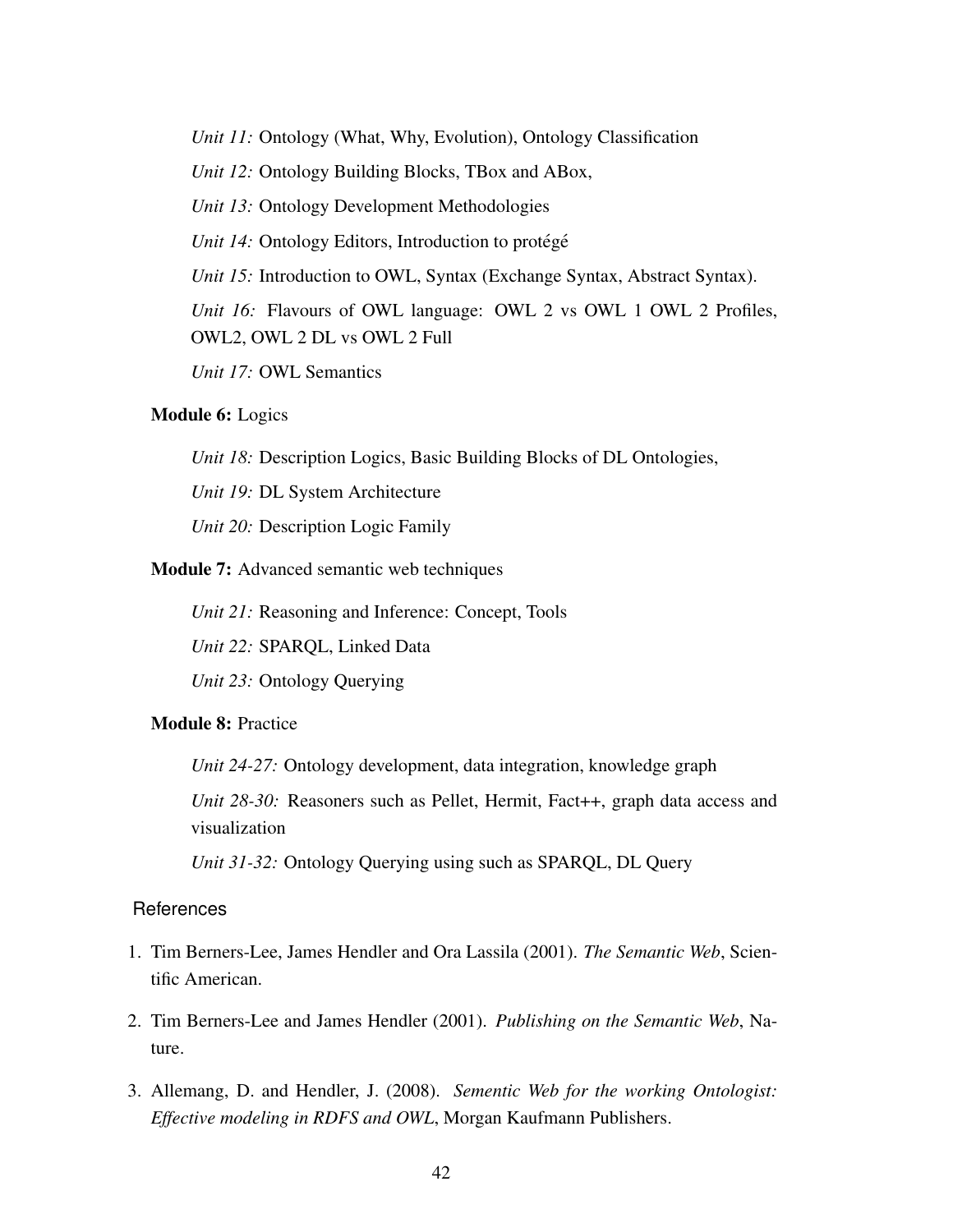- 4. Domingue, J. and Hendler, J. (2011). *Handbook of Semantic Web Technologies*, Springer.
- 5. Rudi Studer, Stephan Grimm, and Andreas Abecker (2007). *Semantic web services: concepts, technologies, and applications*, Springer Verlag, Heidelberg.
- 6. Michael Hausenblas, Luke Ruth, David Wood, and Marsha Zaidman (2013). *Linked Data*, Manning Publications.
- <span id="page-46-0"></span>7. Bob DuCharme (2013). *Learning SPARQL: Querying and Updating with SPARQL 1.1*, O'Reilly Media.

# **Electives**

## <span id="page-46-1"></span>Paper 19, Elective E1: Geographic Information System

Module 1: Historical view of maps

*Unit 01:* Various maps (e.g. geographical and mathematical); Deterministic and non deterministic models and/or maps; certain coordinate systems;

*Unit 02-03:* What spatial maps contain (points; lines; objects); spatial and temporal scales; Basics of spatial data acquisition, Information retrieval and analysis, reasoning and modeling; Google maps

*Unit 04-05:* Transformation involved in space -time modeling; Digital geographics, frameworks, theories to formalize use and development of geographical information systems and services.

#### Module 2: Spatial data and spatial map

*Unit 06:* Continuous data, discrete data episodic data; popular data formats; Collection and acquisition of spatial data; collection standards, Conflation and digitization; geocoding positional accuracy, consistency, and data quality; Data Sources, Data Models and Data Structures, Algorithms, DBMS, Creation of Databases (spatial and non-spatial), Spatial analysis- Interpolation, Buffer, Overlay, Terrain Modeling and Network analysis.

*Unit 07:* Spatial data structures and databases; Raster vs vector; storage, access methods, and indexing;

*Unit 08:* Sources of geographical images: Aerial imaging and photogrammetry-Types of photo-graphs, Flying height and scale, Relief (height) displacement,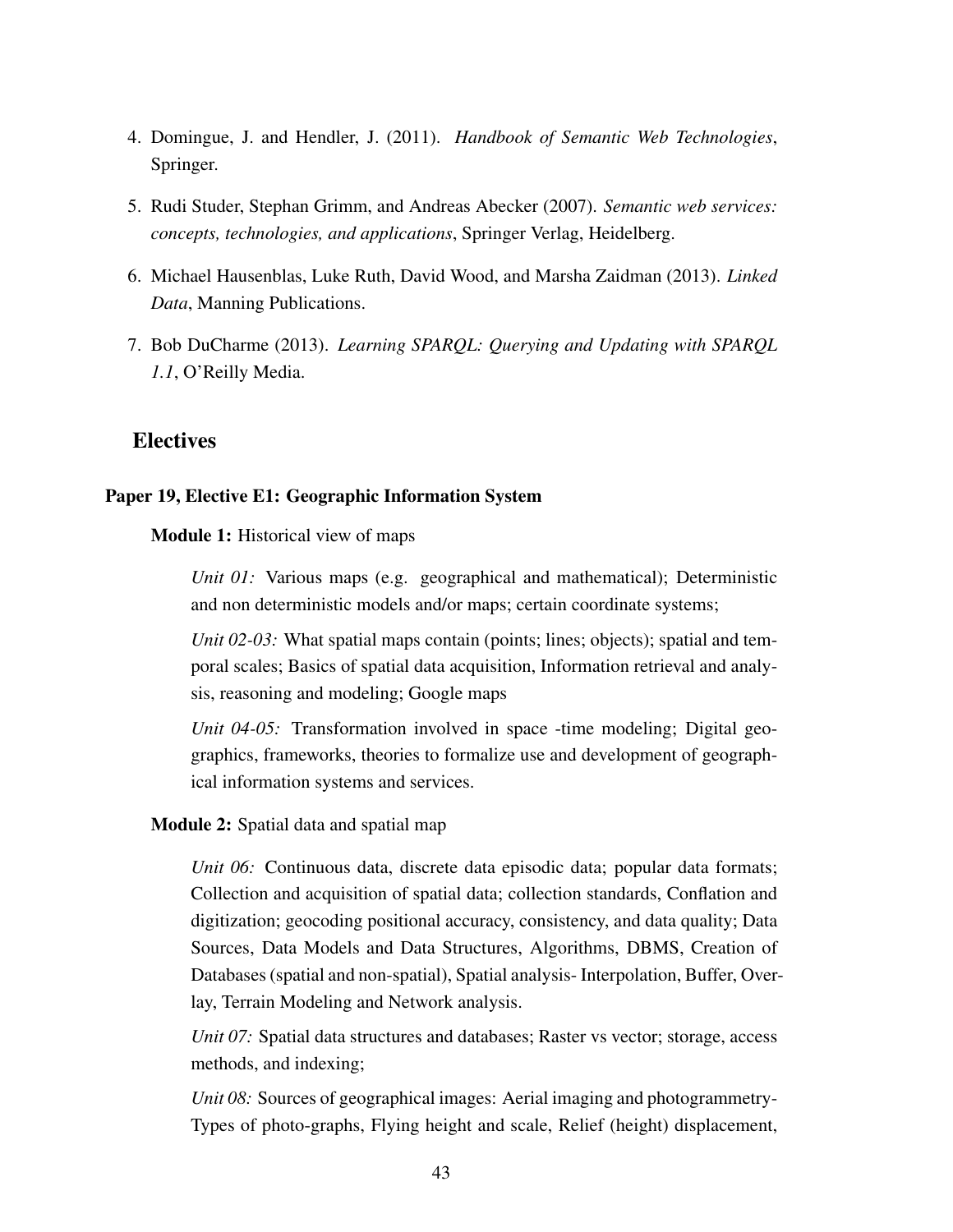Stereoscopy, 3-D Model, Height determination using Parallax Bar, Digital Elevation Model (DEM), Slope; remote sensing- Basic concept, Electromagnetic spectrum, Spectral signature, Resolutions-Spectral. Spatial, Temporal and Radiometric, Platforms and Sensors, Remote Sensing Data Products- Pan, Multispectral, Microwave, Thermal, Hyperspectral, Visual interpretation method; GNSS– Principle used, Components of GNSS, Data collection methods, DGPS, Errors in observations and corrections.

*Unit 09:* Representation of other data (e.g., census data, business data, digital elevation models, health geographic data) in to spatial formats;

*Unit 10:* Spatial data representation and visualization; Information zonation, zone prioritization, spatial spread

*Unit 11:* basics of digital image processing and analysis: Sampling and quantization, Principle of Linear System, Convolution, Continuous and Discrete Fourier Transform, Principle of Maxima and Minima, Principle of Electromagnetic Waves, Maxwell's Equations, Antennas, Digital image characteristics, Image histogram, Image enhancement, Smoothing and Gradient Operators, and Basic digital image classification techniques.

Module 3: Analytics and retrieval techniques:

*Unit 12:* Geocoding; Representation of the data into maps; spatial data mining; geoprocessing environment

*Unit 13:* Classifying satellite images; classifying ancient maps for better preservation; map registration; map integration; classification schemes;

*Unit 14:* Data mining and pattern discovery; image processing and recognition/computer vision techniques; computational geometry,

*Unit 15-16:* Computer based segmentation, feature decomposition into zones; information retrieval, location allocation, network analysis, similarity search and approximity matching; statistical and geostatistical analysis

#### Module 4: Modeling:

*Unit 17:* Commonly sharing physical mechanism- basic measures, universal scaling laws, self organized critically exhibited by universal power laws; map algebra via mathematical morphology;

*Unit 18:* Relationship, topology, basic mathematical morphology operations, mathematical morphology to deal with global structural information, expressing spatial relationship in terms of morphological operations;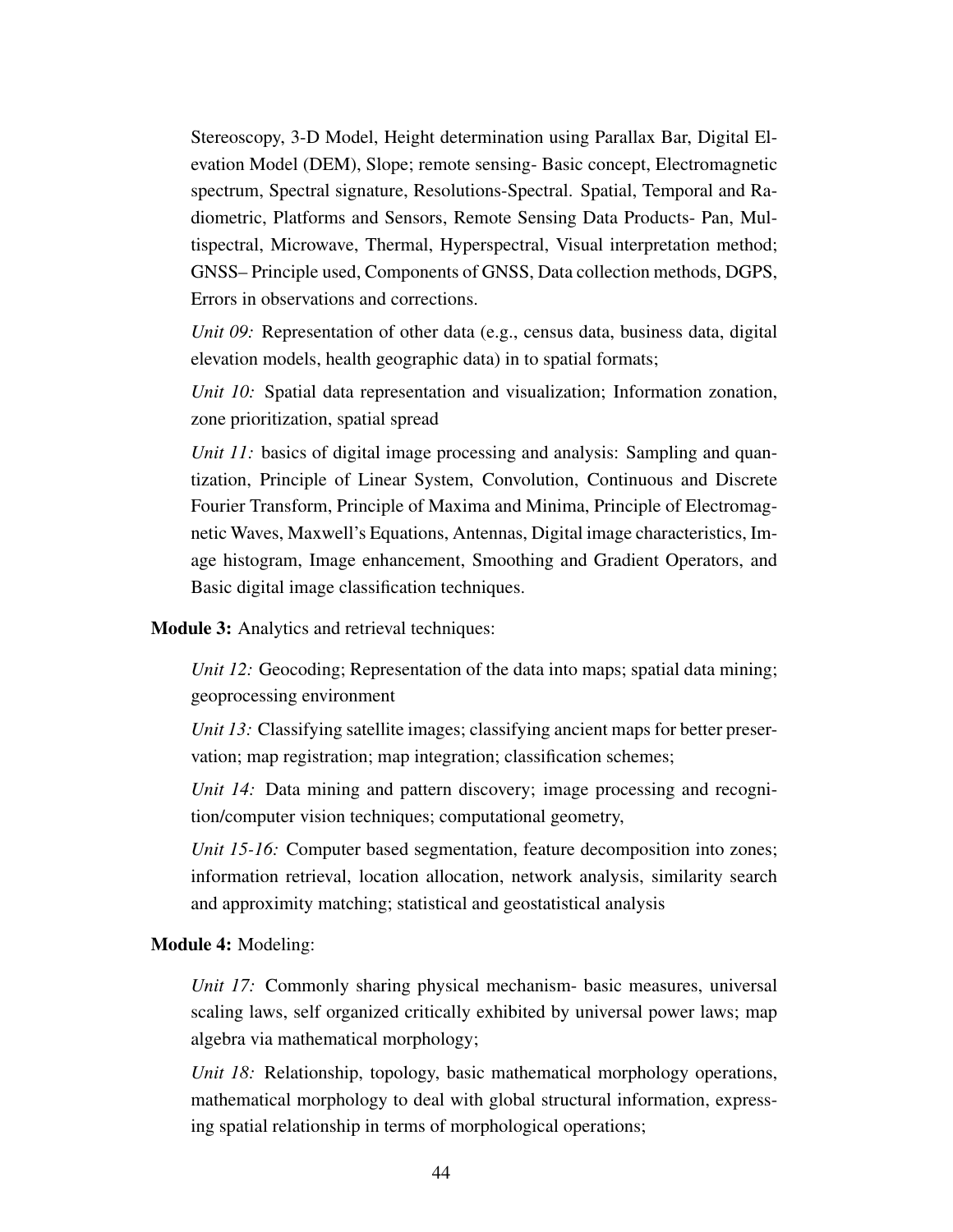*Unit 19:* Algebraic structure of mathematical morphology; equivalence in set theoretical terms; directional mathematical morphology and reformalized hough transformation for the analysis of topographic maps; map matching method; euclidean and non euclidean metrics;

*Unit 20:* Minkowski distance, Hausdorff Distances;

*Unit 21:* similarity search; spatiotemporal data and information visualization and modeling;

*Unit 22-24:* Spatial interpolations via recursive generation of median element; Spatial extrapolations,

*Unit 25-26:* Spatial autocorrelation vs spatial dependency; Coupled spatial models; spatial and/or temporal information complexity;

*Unit 27:* How to construct an attractor explaining the spatial and/or temporal behavior of a phenomenon? New insights from spatial information science explaining the spatio-temporal behavior

## Module 5: GIS Tools and Platforms

*Unit 28:* Information sources; GIS Software (e.g., ArcInfo, IDRISI, Geoda, SQL for spatial data min ing); Cartograms, Cartogram-based Spatio-Temporal Modelling

*Unit 29:* Mathematical Morphology in Geographical Information Science

*Unit 30-31:* Case studies- Cartography, Earth Sciences, Astronomy, Emergency and Crisis management, Environmental Monitoring, Impact Assessment, Medical Imagery and Atlases, Public Safety and homeland Security, Traffic and Transportation, Urban Planning and Management

*Unit 32-34:* Project Work

- 1. Bolstad, Paul (2000). *GIS Fundamentals: A First Text on Geographic Information Systems*, Fifth Edition. Michigan: XanEdu Publishing Inc.
- 2. Zhu, Xuan (2016). *GIS for Environmental Applications: A Practical Approach*. New York : Routledge
- 3. Price, Maribeth (2013). *Mastering ArcGIS.*, Seventh Edition. McGraw Hill.
- 4. Shellito, Bradley A. (2016) *Discovering GIS and ArcGis.* W. H. Freeman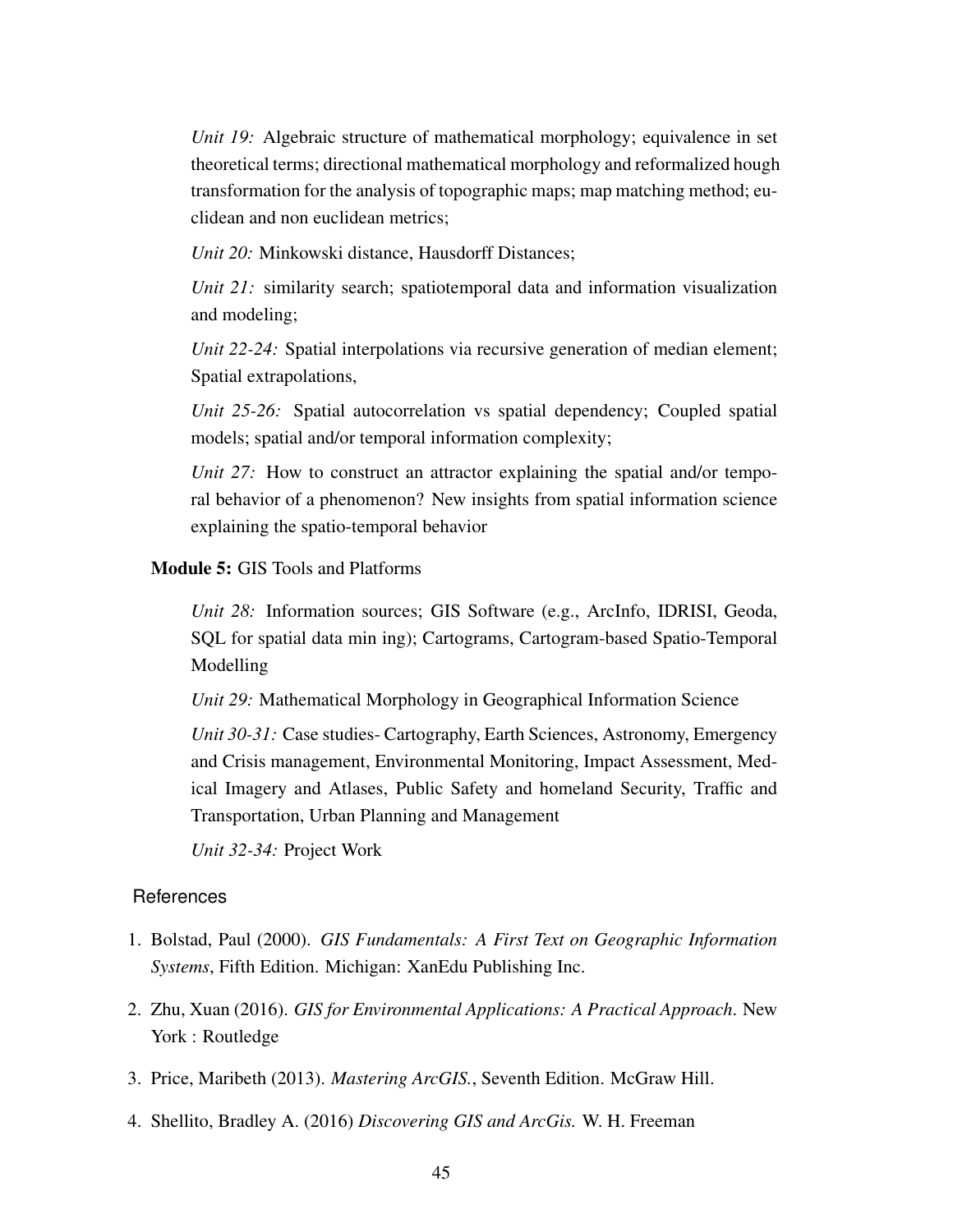- 5. Sutton, Tim and Sutton, Marcel. (2013) *The Quantum GIS training manual: A Comprehensive Introduction to Quantum GIS*. Locate Press
- 6. Harvey, Francis. (2008) *A Primer of GIS Second Edition*. New York : Guilford Press
- 7. Brewer, Cynthia. (2005) *Designing better maps: a guide for GIS users*. ESRI Press
- 8. Daly, C. ,Neilson, Ronald P. and Phillips, Donald L. (1993). *A Statistical-Topological Model for Mapping Climatological Precipitation over Mountainous Terrain*. Journal Applied Meteorology. Volume 33.
- 9. McBratney, A.B., Mendonca-Santor, M.L., Minasny, B. (2003) *On Digital Soil Mapping*. Geoderma.
- 10. *ESRI GIS Bibliography*. https://gis.library.esri.com/
- 11. *ESRI GIS Dictionary of all the GIS related terms*. https://support.esri.com/en/otherresources/gis-dictionary

## <span id="page-49-0"></span>Paper 19, Elective E2: Health Informatics

Module 1: Introduction to Health Informatics

*Unit 01:* Introduction to health informatics and its significance

*Unit 02:* Definitions and key concepts in health informatics

*Unit 03:* Background disciplines, historical overview, and future challenges

*Unit 04:* Introduction to knowledge hierarchy: Data, information, and knowledge

*Unit 05:* The definitions of healthcare data and information

*Unit 06:* Types of healthcare information (internal versus external data and information)

*Unit 07:* Introduction to Project Management and Evaluation of Public Health Informatics Systems; Patients Monitoring Systems (PMS); Clinical Decision Support Systems (CDSS); Elec tronic Health Records (EHR) tools

*Unit 08:* Personal Health records and Decision aids

*Unit 09:* Health Literacy and Digital Divide Issues, Ethics in Health Informatics

*Unit 10:* The major purposes of maintain patient records

*Unit 11:* The content and uses of patient records and claim content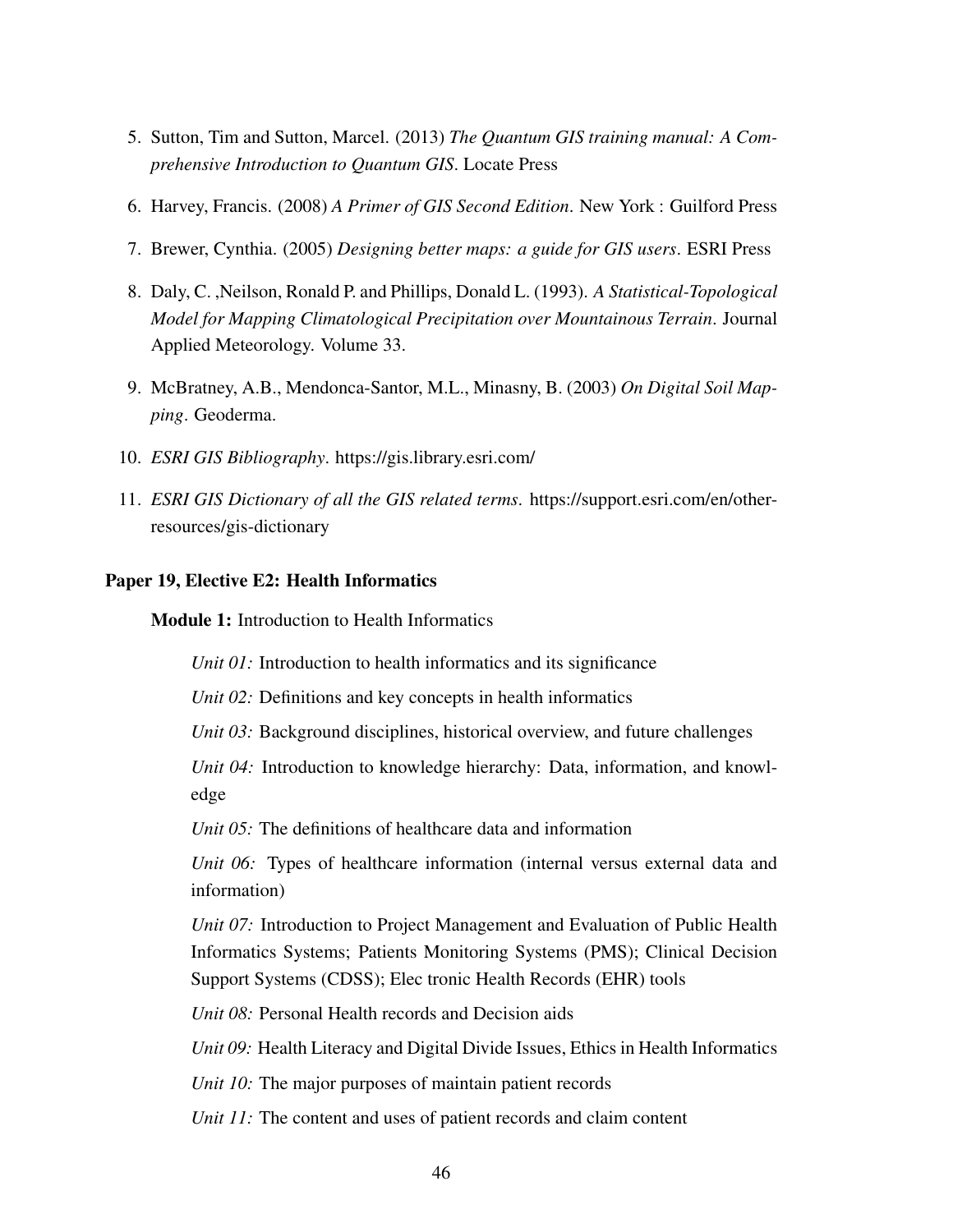*Unit 12:* The common issues related to healthcare data quality

*Unit 13:* The challenges associated with measuring and ensuring healthcare data quality

*Unit 14:* Ouality assessment including total quality management and data quality

*Unit 15:* Introduction to biomedical research and publicly available resources

Module 2: National Landscape of History of Healthcare Information System

*Unit 16:* The major influences shaping the health IT landscape in India

*Unit 17:* The major events that have influences the adoption of health IT and systems

*Unit 18:* History and evolution of healthcare information systems (HCIS)

*Unit 19:* The major advances in information technology

Module 3: Standards in Health Informatics

*Unit 20:* Introduction to standards

*Unit 21:* The Need for Health Informatics Standards

*Unit 22:* Major types of healthcare information standards such as HL7

*Unit 23:* The importance of healthcare IT standards to the future of the health care delivery system

Module 4: Knowledge management system and Organizing Health IT services

*Unit 24:* Introduction to knowledge management in health care department *Unit 25:* Knowledge discovery, Data Mining and Data Forecasting in Public Health

*Unit 26:* Knowledge management and decision making support in biomedicine *Unit 27:* The roles, responsibilities, and major functions of the IT department in healthcare organizations

*Unit 28:* Clinical data analytics, Big Data in Healthcare and visualization

#### References

1. Wager, K. A., Lee, F. W., &; Glaser, J. P. (2017). *Health care information systems: A practical approach for healthcare management-4 th Edition*. Jossey-Bass.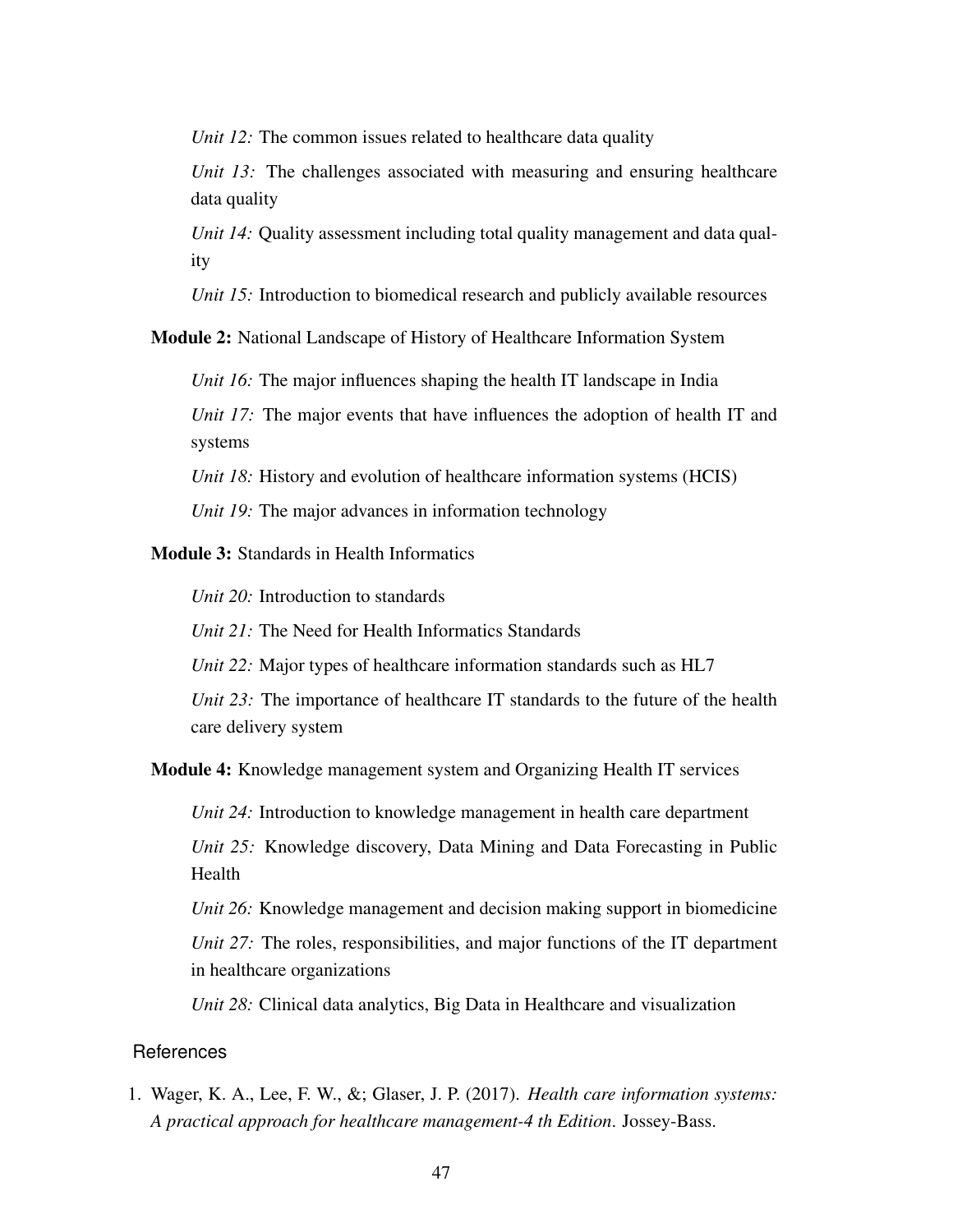- 2. Trotter, F. and Uhlman, D. (2011). *Hacking healthcare: A guide to standards, workflows, and meaningful use*. O'Reilly Media.
- 3. Heimar Marin, Eduardo Massad, Marco Antonio, Gutierrez Roberto, Jaime Rodrigues & Daniel Sigulem. *Global Health Informatics, How Information Technology Can Change Our Lives in a Globalized World*, Imprint: Academic Press
- 4. Kathleen Mastrian & Dee McGonigle, *Informatics For Health Professionals (Navigate 2 Advantage Access)*, - 1 st Edition, Jones and Bartlett Publishers.

#### <span id="page-51-0"></span>Paper 19, Elective E3: Data and Text Mining

Module 1: Basic Introduction to Data mining

*Unit 01:* Data Mining: Introduction, Definitions, Issues and Challenges, Real World Applications

*Unit 02:* KDD vs DM, DBMS vs DM, DM techniques

*Unit 03:* Data warehousing and OLAP: Data warehousing: Introduction, Definitions, Multidimen sional data model, OLAP and OLAP Engine

*Unit 04:* Location, Spread, Shape and Dependency

*Unit 05:* Graphic display of basic statistical description: Boxplot, Histogram, Quantile plot, Quan tile-quantile (q-q) plot, Scatter plot

*Unit 06:* Probability Density Function and Variance-Covariance Matrix: Probability Density Function, Variance-Covariance Matrix

*Unit 07:* Various Distances, Standardization and Normalization: Matric Space, Similarity and Dis-similarity measures, Minkowski Distance, Euclidean Distance, Mahalanobis Distance, Standardization and Normalization

*Unit 08:* Association rules: Introduction, Methods to discover association rules, Related Algorithms

*Unit 09:* Decision trees: Tree construction principle, Decision tree construction algorithm, Presorting

*Unit 10:* Principal Component analysis, Cumulative distribution function and Confusion Matrix

Module 2: Classification and Clustering Methods for Data Mining and Fuzzy logic

*Unit 11:* Classification and Classification Algorithms: Introduction to classification, Bayes Decision Rules, KNN, Other Classification Algorithms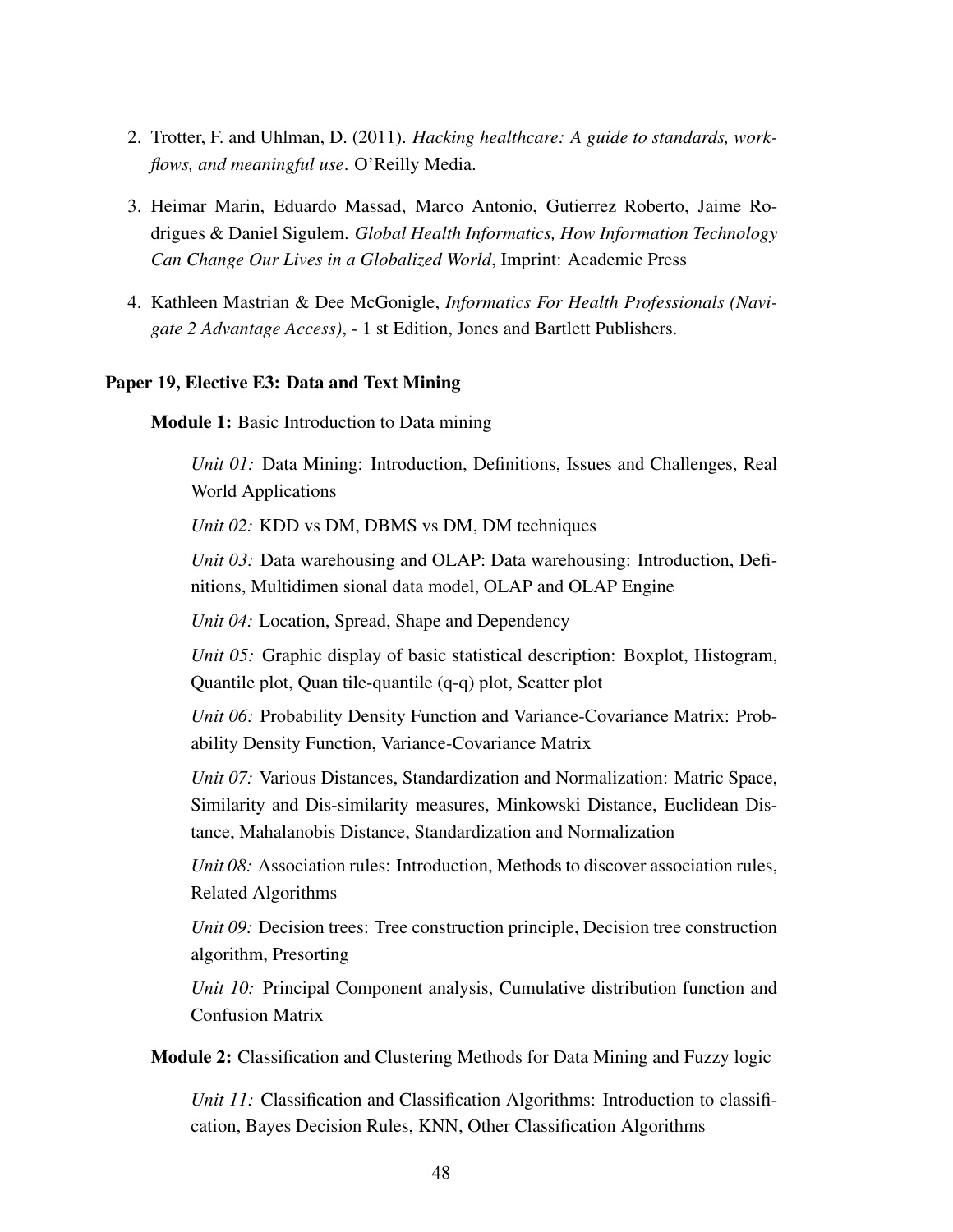*Unit 12:* Clustering and Clustering Algorithms: Introduction to Clustering, Kmeans, DBSCAN, Other Clustering Algorithms

*Unit 13:* Fuzzy Logic

## Module 3: Data Mining Application

*Unit 14:* Web mining: Content, structure and usage mining, Text mining, Image and multimedia mining

#### References

- 1. James, G., D. Witten, T. Hastie, and R. Tibshirani, *An Introduction to Statistical Learning with Application to R*, Springer, New York.
- 2. Witten, I. H., E. Frank, and M. A. Hall, *Data Mining: Practical Machine Learning Tools and Techniques*, Morgan Kaufmann.
- 3. Montgomery, D. C., and G. C. Runger, *Applied Statistics and Probability for Engineers*. John Wiley & Sons
- 4. Samueli G., N. R. Patel, and P. C. Bruce, *Data Mining for Business Intelligence*, John Wiley & Sons, New York.
- 5. Hastie, T., R. T. Jerome, and H. Friedman, *The Elements of Statistical Learning: Data Mining, Inference and Prediction*, Springer.
- 6. Colleen Mccue, *Data Mining and Predictive Analysis: Intelligence Gathering and Crime Analysis*, Elsevier
- 7. Jiawei Han, Micheline Kamber *Data Mining Concepts and Techniques*, Second Edition, Elsevier

## <span id="page-52-0"></span>Paper 19, Elective E4: Big Data - Technology and Techniques

Module 1: Introduction to Big data

*Unit 01:* 5V's to define Big Data

*Unit 02:* History of Hadoop

# Module 2: Hadoop Core

*Unit 03:* Introduction to HDFS, Working of HDFS

*Unit 04:* Introduction to MapReduce, Working on MapReduce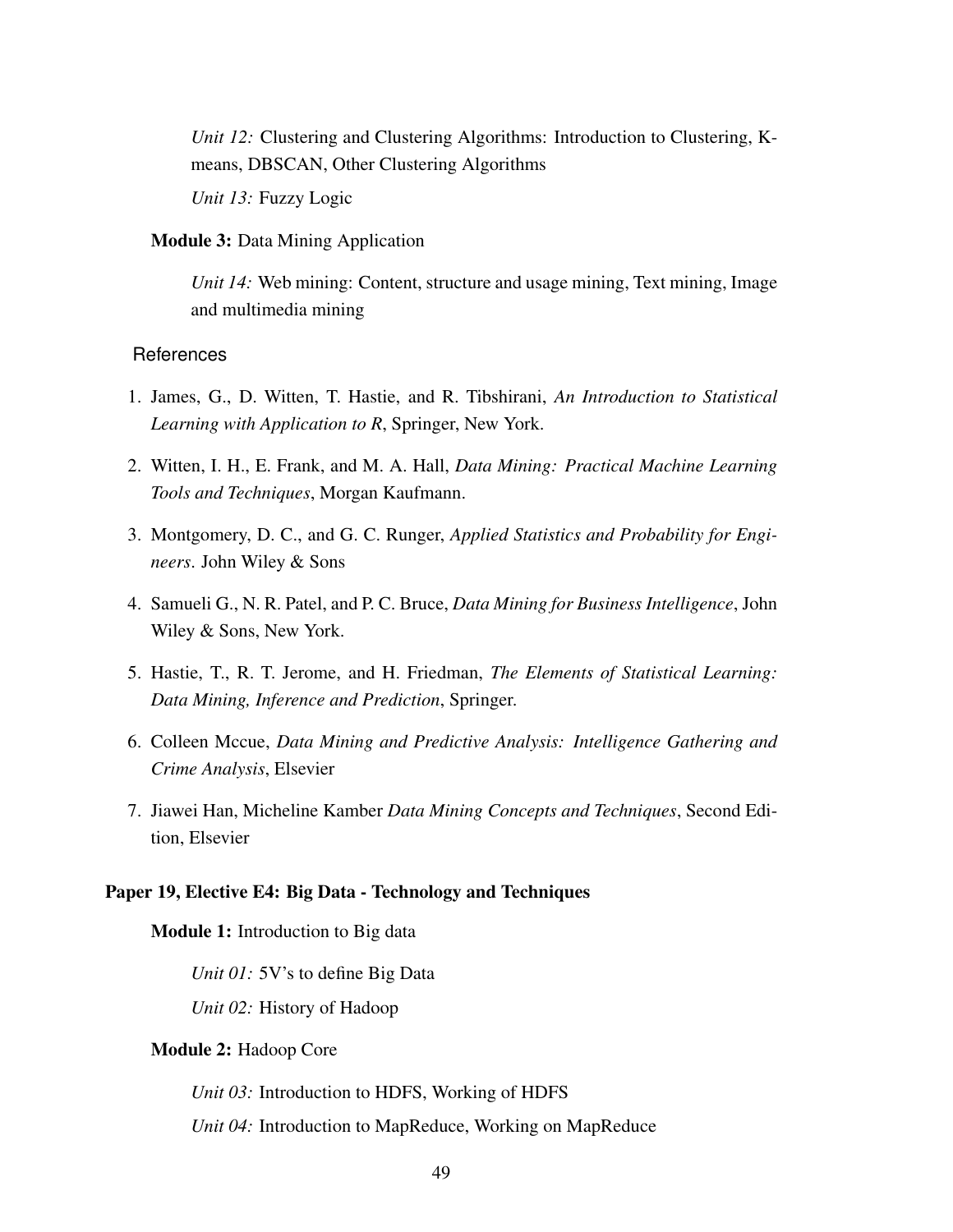*Unit 05:* Introduction to Ambari

*Unit 06:* Overview of Hive, Working of Hive, Integration MySQL with Hadoop

*Unit 07:* Introduction to Pig: Overview of Pig, Pig Latin

*Unit 08:* Introduction to Spark (ML): Need of Spark, Overview of Resilient Distributed Data set (RDD)

*Unit 09:* Using non relational data stores with Hadoop – Hbase: Need of NoSQL, Overview of HBase

*Unit 10:* Overview of NoSQL: Introduction to Cassandra, Introduction to MongoDB

Module 3: Managing Hadoop cluster

*Unit 11:* Introduction to YARN, Introduction to Tez *Unit 12:* Introduction to ZooKeeper, Introduction to Oozie

*Unit 13:* Overview of Zeppelin

*Unit 14:* Feeding data to cluster: Introduction to Kafka

*Unit 15:* Introduction to analysing stream of data (ML): Introduction to Spark Streaming, Apache Storm

## Module 4: Practice

*Unit 16-22:* Practice

- 1. Bill Franks, *Taming the Big Data Tidal wave: Finding Opportunities in Huge Data Streams with Advanced Analytics*, John Wiley & Sons.
- 2. Michael Minelli, Michelle Chambers, and Ambiga Dhiraj, *Big Data, Big Analytics: Emerging Business Intelligence and Analytic Trends for Today's Businesses*, Wiley
- 3. David Dietrich, Barry Heller, Beibei Yang, *Data Science and Big Data Analytics*, EMC Education Series, John Wiley
- 4. Frank J Ohlhorst, *Big Data Analytics: Turning Big Data into Big Money*, Wiley and SAS Business Series
- 5. Michael Berthold, David J. Hand, *Intelligent Data Analysis*, Springer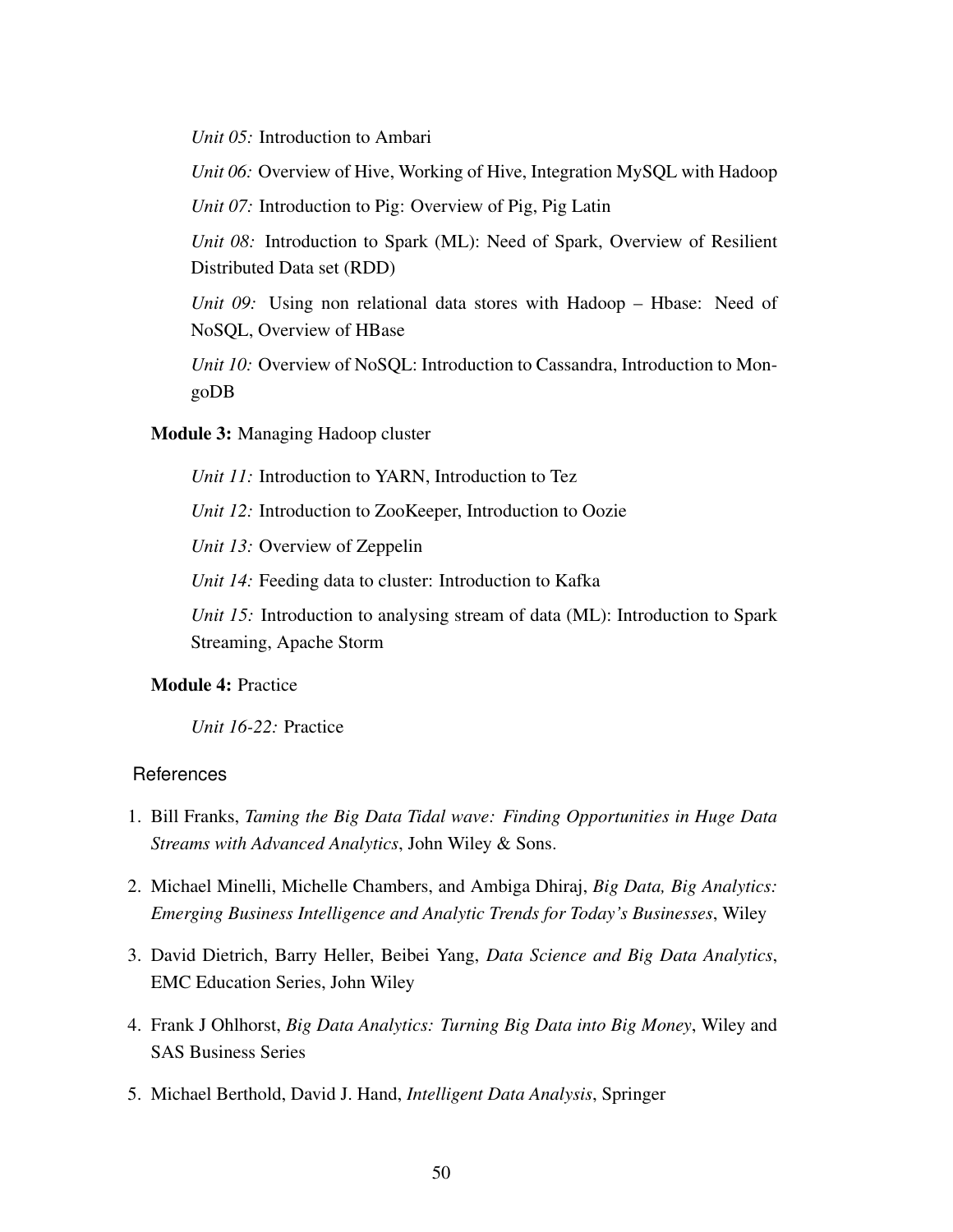- 6. Paul Zikopoulos, Chris Eaton, Paul Zikopoulos, *Understanding Big Data: Analytics for Enterprise Class Hadoop and Streaming Data*,
- 7. Glenn J. Myatt, *Making Sense of Data*, John Wiley & Sons
- 8. Pete Warden, *Big Data Glossary*, O'Reilly.
- 9. Peter Bühlmann, Petros Drineas, Michael Kane, Mark van der Laan, *Handbook of Big Data*, CRC Press

#### <span id="page-54-0"></span>Paper 19, Elective E5: Data Analytics

Module 1: Statistical Foundation

*Unit 01:* Descriptive Statistics

*Unit 02:* Probability Distributions

*Unit 03:* Inferential Statistics

*Unit 04:* Inferential Statistics through hypothesis tests Permutation and Randomization Test

#### Module 2: Regression and ANOVA

*Unit 05:* Regression

*Unit 06:* ANOVA (Analysis of Variance)

#### Module 3: Machine Learning: Introduction and Concepts

*Unit 07:* Differentiating algorithmic and model based frameworks

*Unit 08:* Regression : Ordinary Least Squares, Ridge Regression,

*Unit 09:* Lasso Regression, K Nearest Neighbours Regression

# Module 4: Supervised Learning with Regression and Classification techniques -1

*Unit 10:* Classification

*Unit 11:* Bias-Variance Dichotomy Model Validation Approaches

*Unit 12:* Logistic Regression

*Unit 13:* Linear DiscriminantAnalysis

*Unit 14:* Quadratic DiscriminantAnalysis

*Unit 15:* Regression and Classification Trees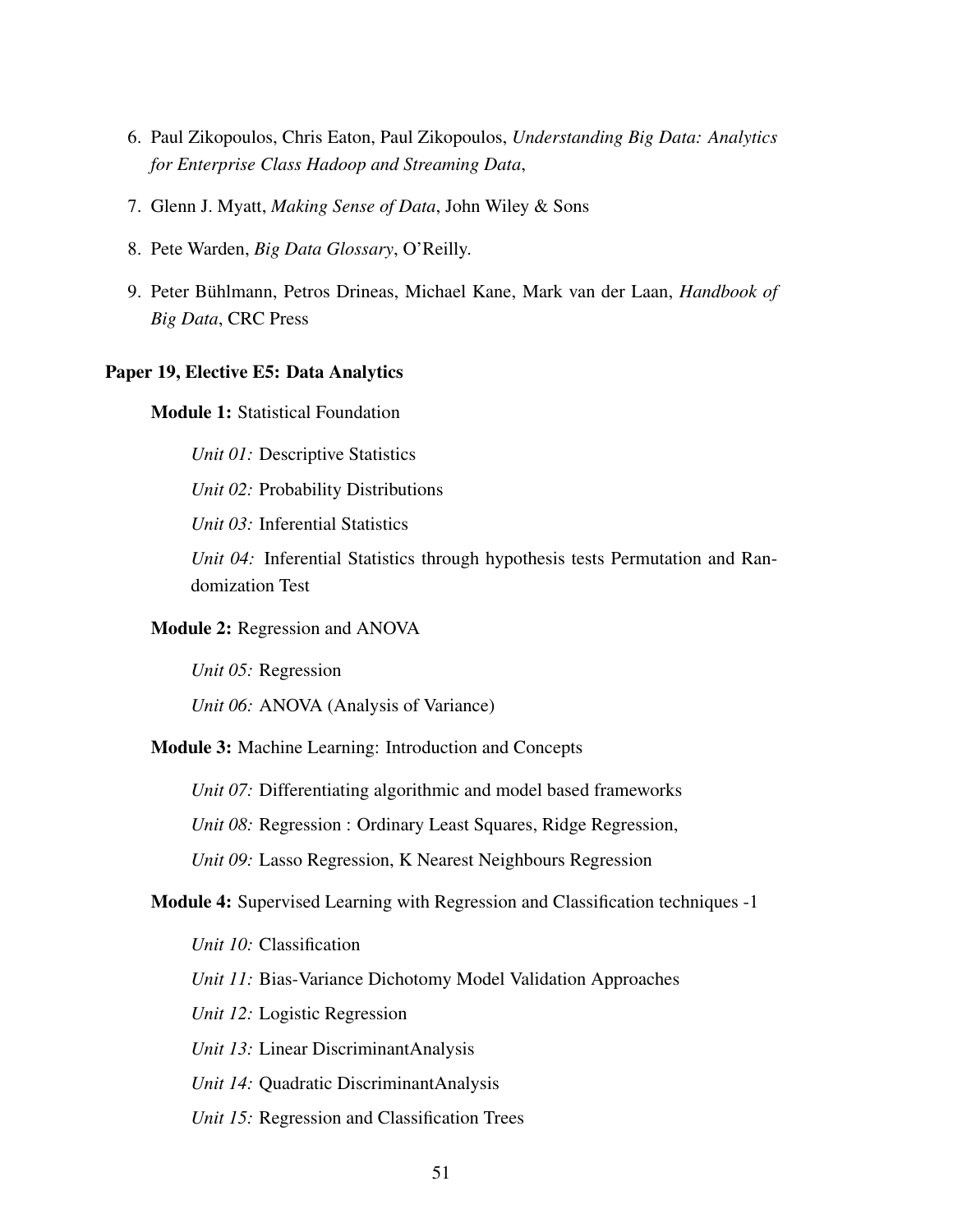*Unit 16:* Support Vector Machines

Module 5: Supervised Learning with Regression and Classification techniques -2

*Unit 17:* Ensemble Methods: Random Forest

*Unit 18:* Neural Networks

*Unit 19:* Deep learning

Module 6: Unsupervised Learning and Challenges for Big Data Analytics

*Unit 20:* Clustering

*Unit 21:* Associative Rule Mining

*Unit 22:* Challenges for big data analytics

Module 7: Prescriptive analytics

*Unit 23:* Creating data for analytics through designed experiments

*Unit 24:* Creating data for analytics through Active learning

*Unit 25:* Creating data for analytics through Reinforcement learning

## Module 8: Practice

*Unit 26-32:* Practice

- 1. Michael Berthold, David J. Hand, *Intelligent Data Analysis*, Springer
- 2. Anand Rajaraman and Jeffrey David Ullman, *Mining of Massive Datasets*, Cambridge University Press.
- 3. Bill Franks, *Taming the Big Data Tidal wave: Finding Opportunities in Huge Data Streams with Advanced Analytics*, John Wiley & Sons.
- 4. David Dietrich, Barry Heller, Beibei Yang, *Data Science and Big Data Analytics*, EMC Education Series, John Wiley
- 5. Colleen Mccue, *Data Mining and Predictive Analysis: Intelligence Gathering and Crime Analysis*, Elsevier
- 6. Michael Berthold, David J. Hand, *Intelligent Data Analysis*, Springer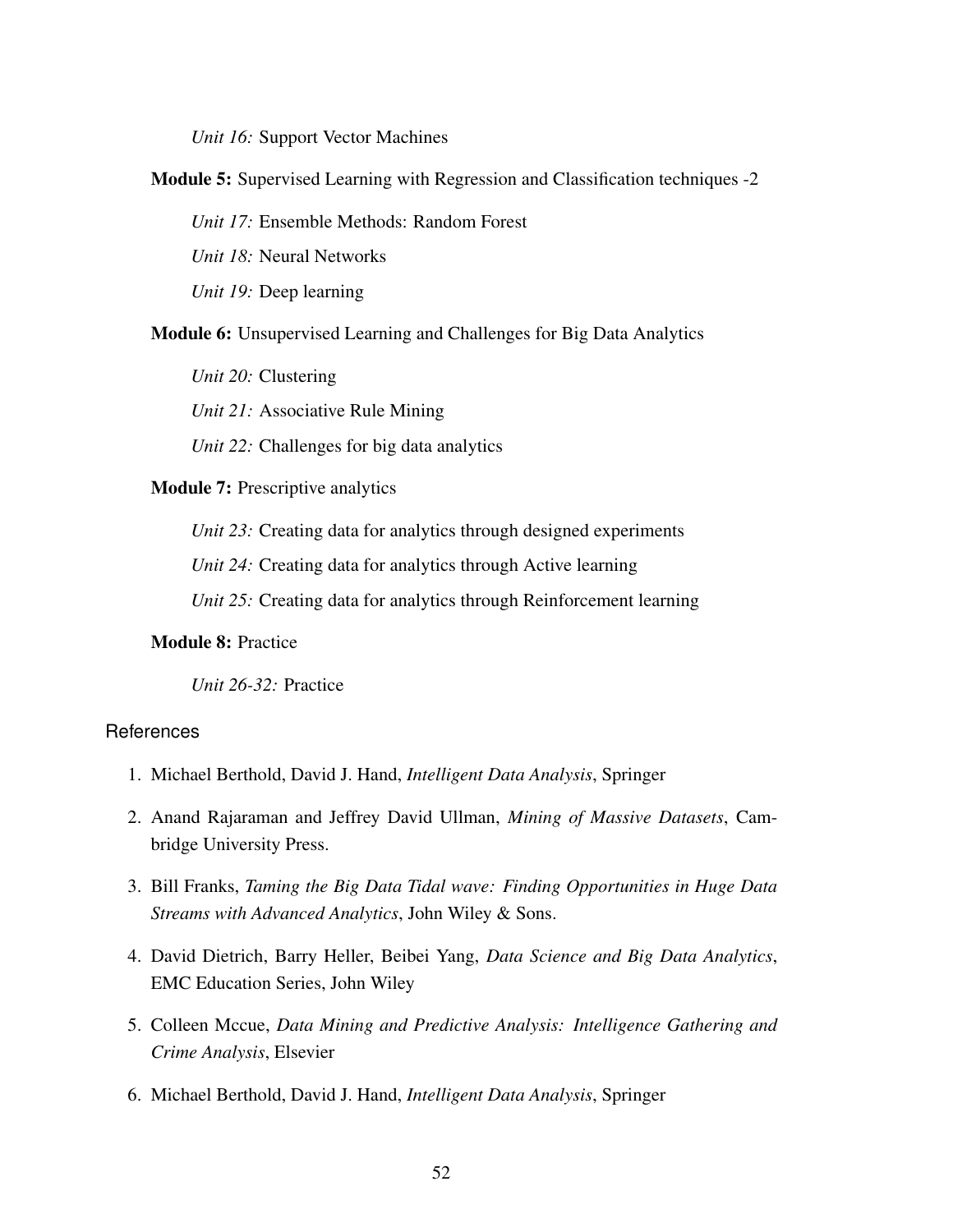- 7. Trevor Hastie, Robert Tibshirani, Jerome Friedman, *The Elements of Statistical Learning*, Springer
- 8. Mark Gardner, *Beginning R: The Statistical Programming Language*, Wrox Publication
- 9. Glenn J. Myatt, *Making Sense of Data*, John Wiley & Sons
- 10. Jiawei Han, Micheline Kamber *Data Mining Concepts and Techniques*, Second Edition, Elsevier

#### <span id="page-56-0"></span>Paper 19, Elective E6: Business/Corporate Information Systems

- *Unit 01:* Introduction to Business Information Systems and E-Business
- *Unit 02:* Enterprise Systems overview
- *Unit 03:* Process Control Systems overview
- *Unit 04:* Enterprise Collaboration Systems
- *Unit 05:* Transaction processing systems (TPS)
- *Unit 06:* Management Information Systems
- *Unit 07:* Decision Support Systems
- *Unit 08:* Executive information systems
- *Unit 09:* Expert Systems supporting Business/corporate processes
- *Unit 10:* Professional information support systems
- *Unit 11:* Corporate Knowledge Management System

*Unit 12:* Decision support systems and business intelligence: model-driven and datadriven

- *Unit 13:* Strategic Information Systems
- *Unit 14:* Functional Business Systems (Information Systems From Functional Perspective)
- *Unit 15:* Sales and Marketing Information Systems
- *Unit 16:* Manufacturing and Production Information Systems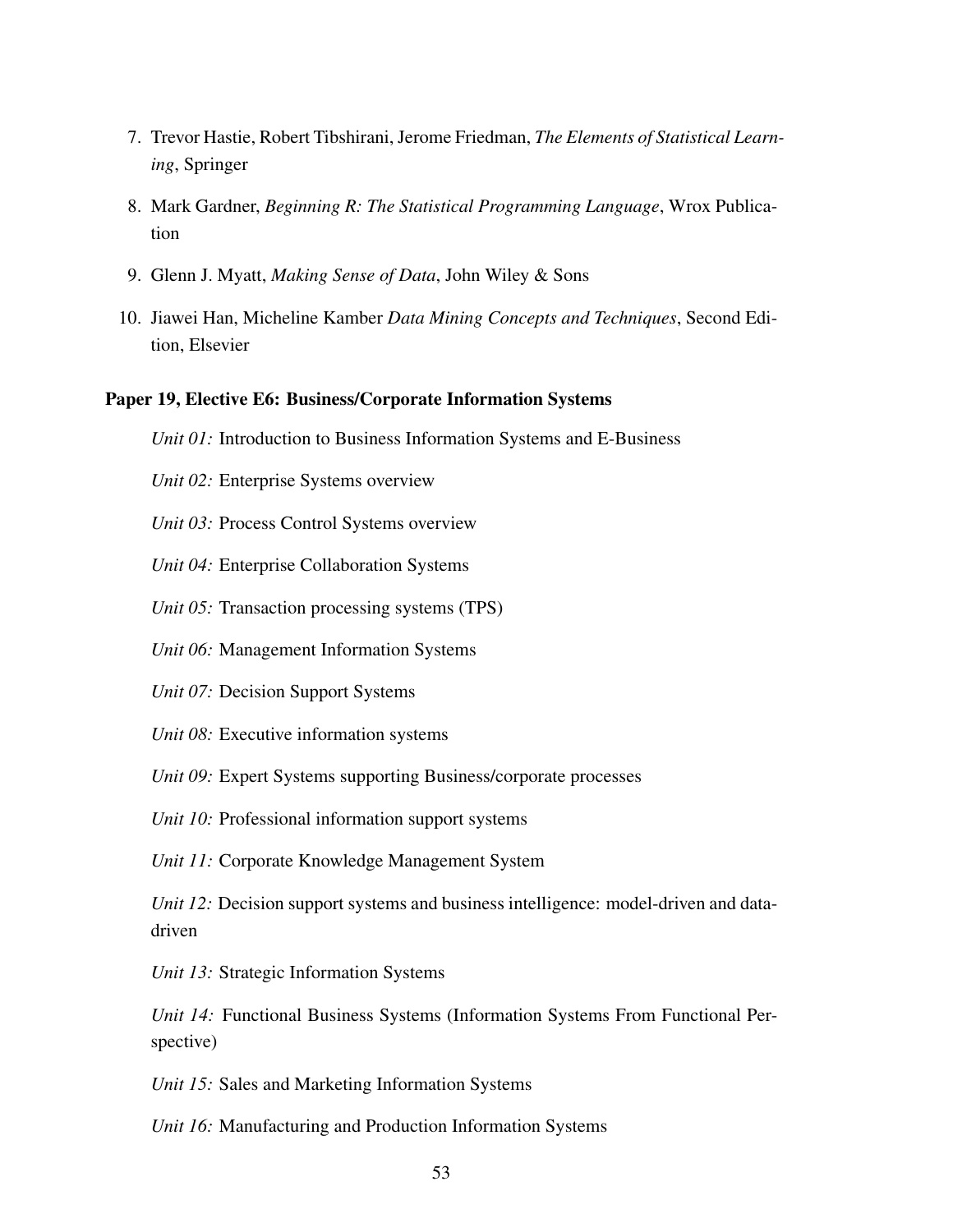*Unit 17:* Finance and Accounting Information Systems

*Unit 18:* Human Resource Information System

*Unit 19:* Operational support and enterprise systems

*Unit 20:* Internal information systems development

*Unit 21:* Enterprise resource planning (ERP) system

*Unit 22:* Managing Information Security

*Unit 23:* Acquiring Information Systems And Services, Acquisition from external sources

*Unit 24:* Evaluation process of initiatives/investments of information systems

*Unit 25:* Framework for Evaluation of Integrated Logistics and Services

*Unit 26:* Information support for Data Analytics for Business/corporates

*Unit 27:* Customer relationship management (CRM), Consumer Behavior Data

*Unit 28:* Supply chain management (SCM) system; Web-Enabled to SCM- Information flows

*Unit 29:* Management reporting systems

## References

- 1. Chakrabarty (2010).*Management Information System for Industrial Safety, Health and Environment Hardcover*.
- 2. Los Alamitos, CA, 1992. *Information Systems and Decision Processes*, E. A. Stohr and B. R. Konsynski, IEEE Computer Society Press.
- 3. Thomas Boucher (2006). *Design of Industrial Information Systems*, MA, 432 pages, Ali Yalcin Academic Press, Burlington.

#### <span id="page-57-0"></span>Paper 20: Dissertation

Students are required to submit a guided dissertation. The work begins in third semester with a guide assigned. It is completed and evaluated in the fourth semester. The evaluation committee consists of the dissertation guide and an external expert in LIS. The student has to present his/her work to the committee.